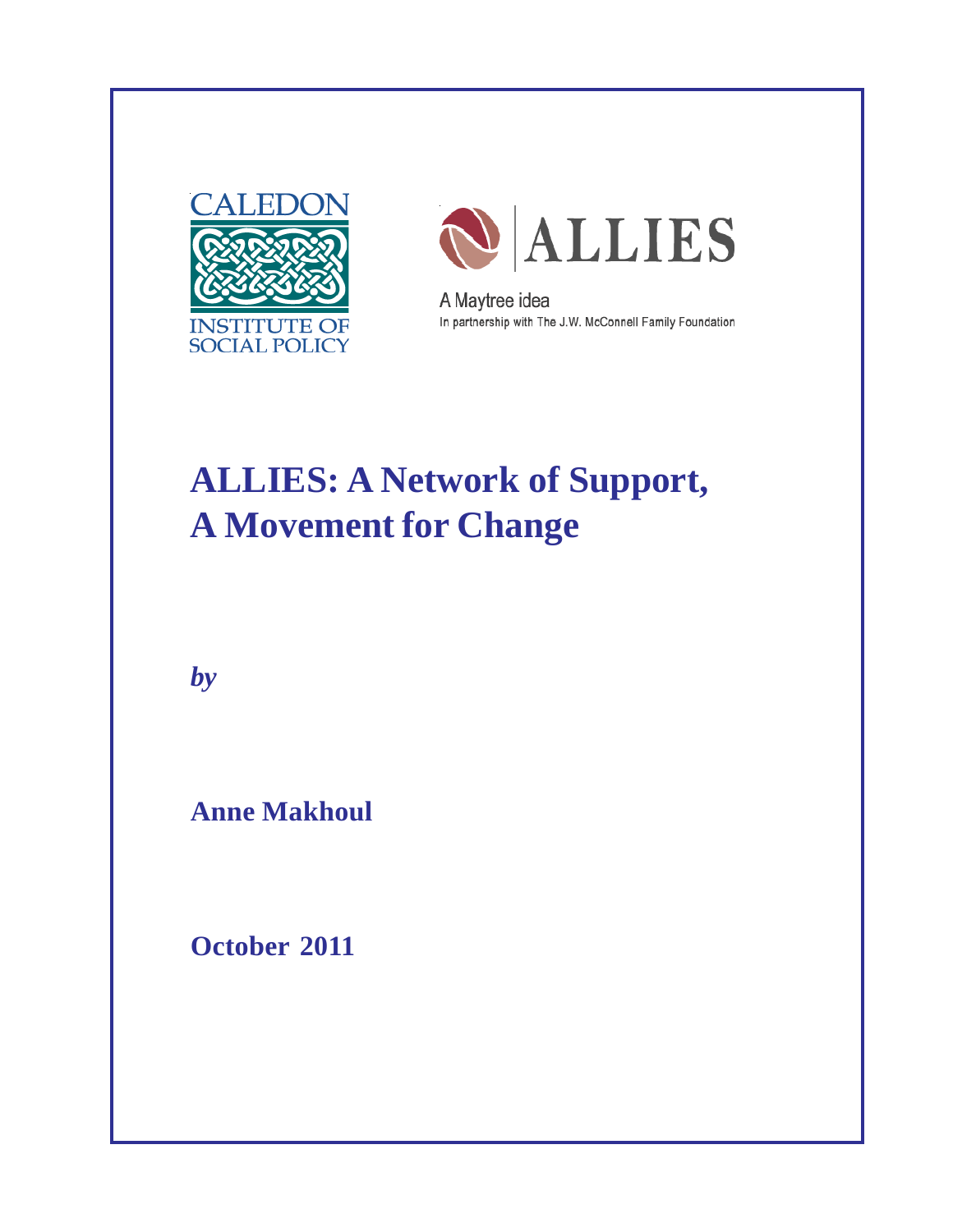# **ALLIES: A Network of Support, A Movement for Change**

*by*

**Anne Makhoul**

**October 2011**

The Caledon Institute gratefully acknowledges the financial support of ALLIES, the Maytree Foundation and the J.W. McConnell Family Foundation in the preparation of this report.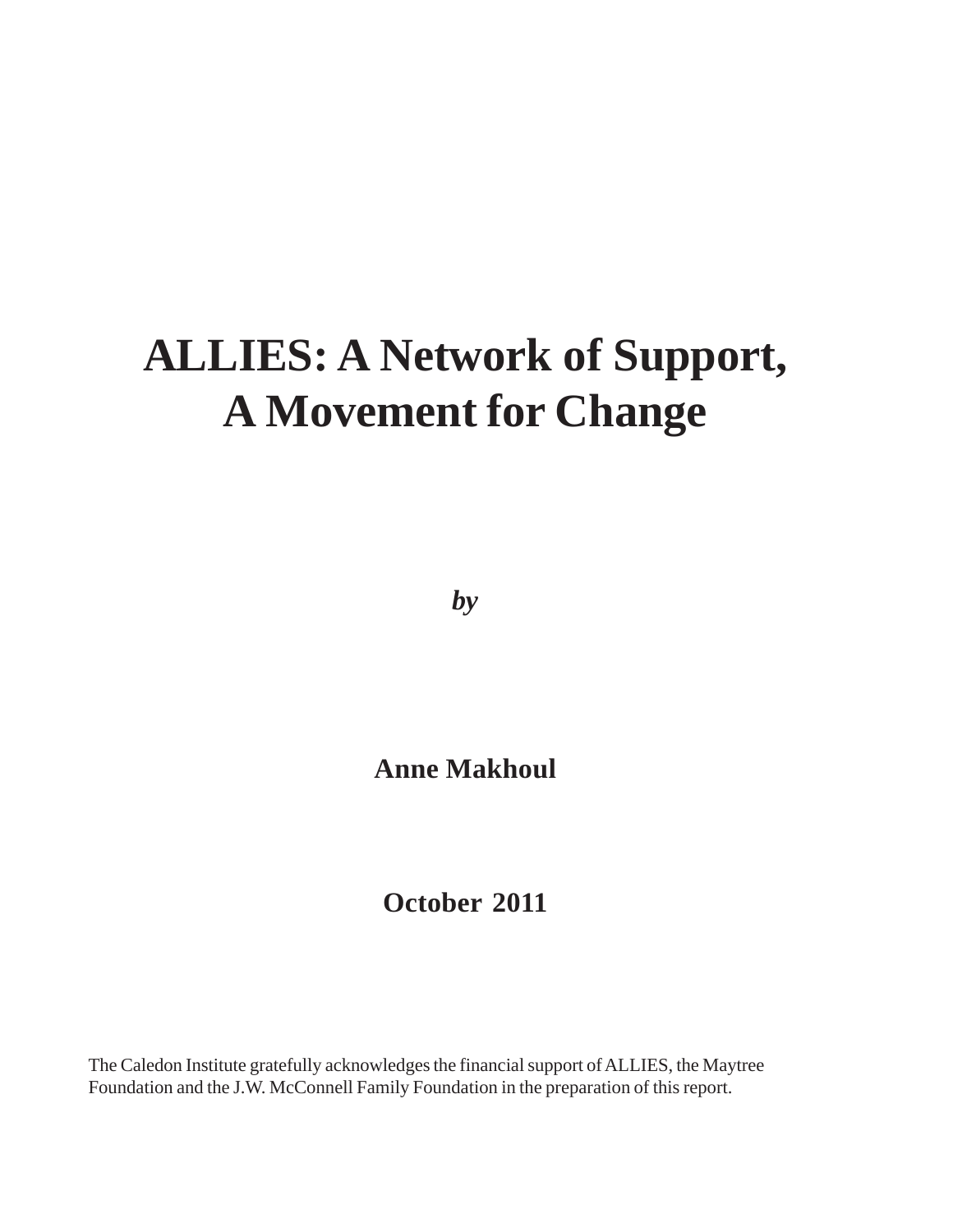Copyright © 2011 by The Caledon Institute of Social Policy

ISBN 1-55382-532-2

Published by:

Caledon Institute of Social Policy 1390 Prince of Wales Drive, Suite 401 Ottawa, ON K2C 3N6 CANADA Phone: (613) 729-3340 E-mail: caledon@caledoninst.org Website: *www.caledoninst.org*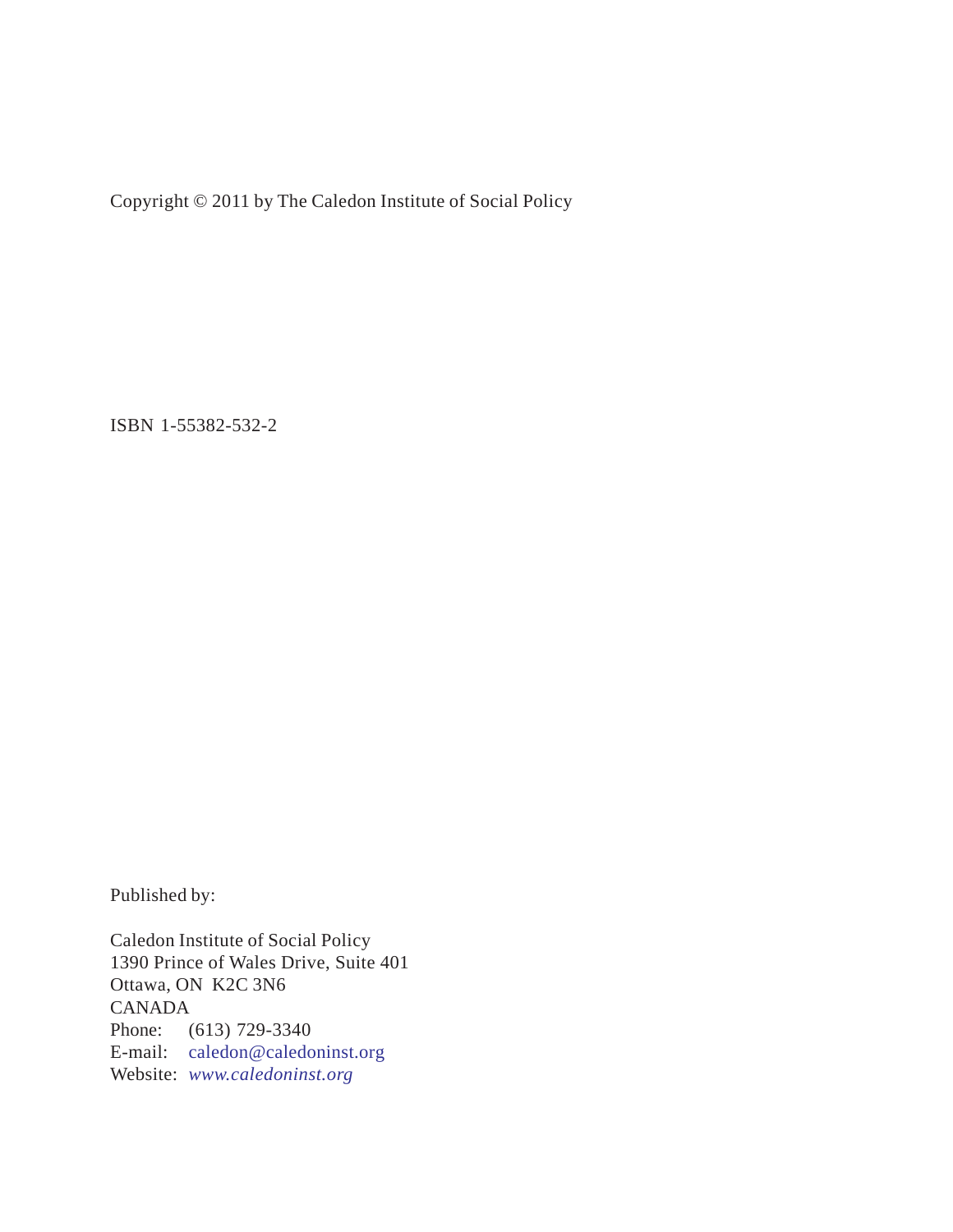## *Table of Contents*

|    | 1. Introduction                                                                                                                             | $\mathbf{1}$                                            |
|----|---------------------------------------------------------------------------------------------------------------------------------------------|---------------------------------------------------------|
|    | 2. New ideas, new structures                                                                                                                | $\mathbf{2}$                                            |
|    | 3. ALLIES' goals                                                                                                                            | $\overline{4}$                                          |
|    | 4. ALLIES' operational elements                                                                                                             | 5                                                       |
| 5. | The ALLIES network                                                                                                                          | 9                                                       |
|    | <b>British Columbia</b><br>Edmonton<br>Calgary<br>London<br>Kitchener-Waterloo<br>Toronto<br>Ottawa<br>Montréal<br>New Brunswick<br>Halifax | 9<br>10<br>11<br>12<br>13<br>14<br>15<br>16<br>17<br>18 |
|    | 6. The role of ALLIES                                                                                                                       | 20                                                      |
|    | 7. Employer input                                                                                                                           | 22                                                      |
|    | 8. The value of ALLIES to IECs                                                                                                              | 24                                                      |
|    | 9. The value of IECs to ALLIES                                                                                                              | 27                                                      |
|    | 10. ALLIES' impact on movement building                                                                                                     | 28                                                      |
|    | 11. Mentoring: The employer perspective                                                                                                     | 29                                                      |
|    | What employers are saying about mentoring                                                                                                   | 30                                                      |
|    | 12. Future directions for ALLIES                                                                                                            | 31                                                      |
|    | Evaluation<br>Policy                                                                                                                        | 31<br>32                                                |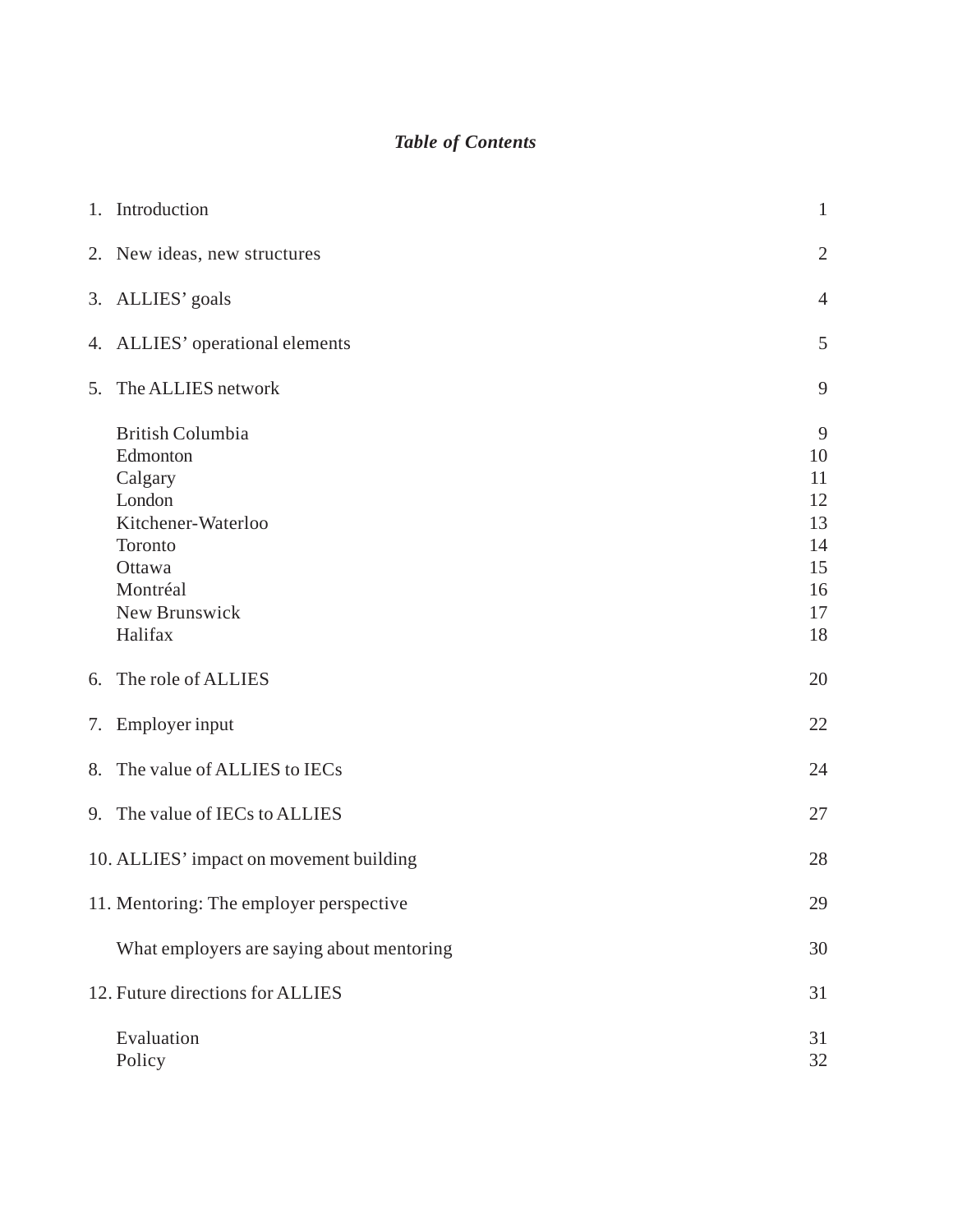| Retention and career development<br>Multisectoral partners<br>Sharing success<br>Regulated professions<br>A last word on mentoring<br>Small- and medium-sized enterprises (SMEs) | 34<br>35<br>35<br>35<br>35<br>36 |
|----------------------------------------------------------------------------------------------------------------------------------------------------------------------------------|----------------------------------|
| 13. When will ALLIES' work be finished?                                                                                                                                          | 37                               |
| 14. Lessons to share                                                                                                                                                             | 38                               |
| Endnotes                                                                                                                                                                         | 40                               |
| References                                                                                                                                                                       | 40                               |
| Appendix: IEC Interview Summaries, Spring 2011                                                                                                                                   | 41                               |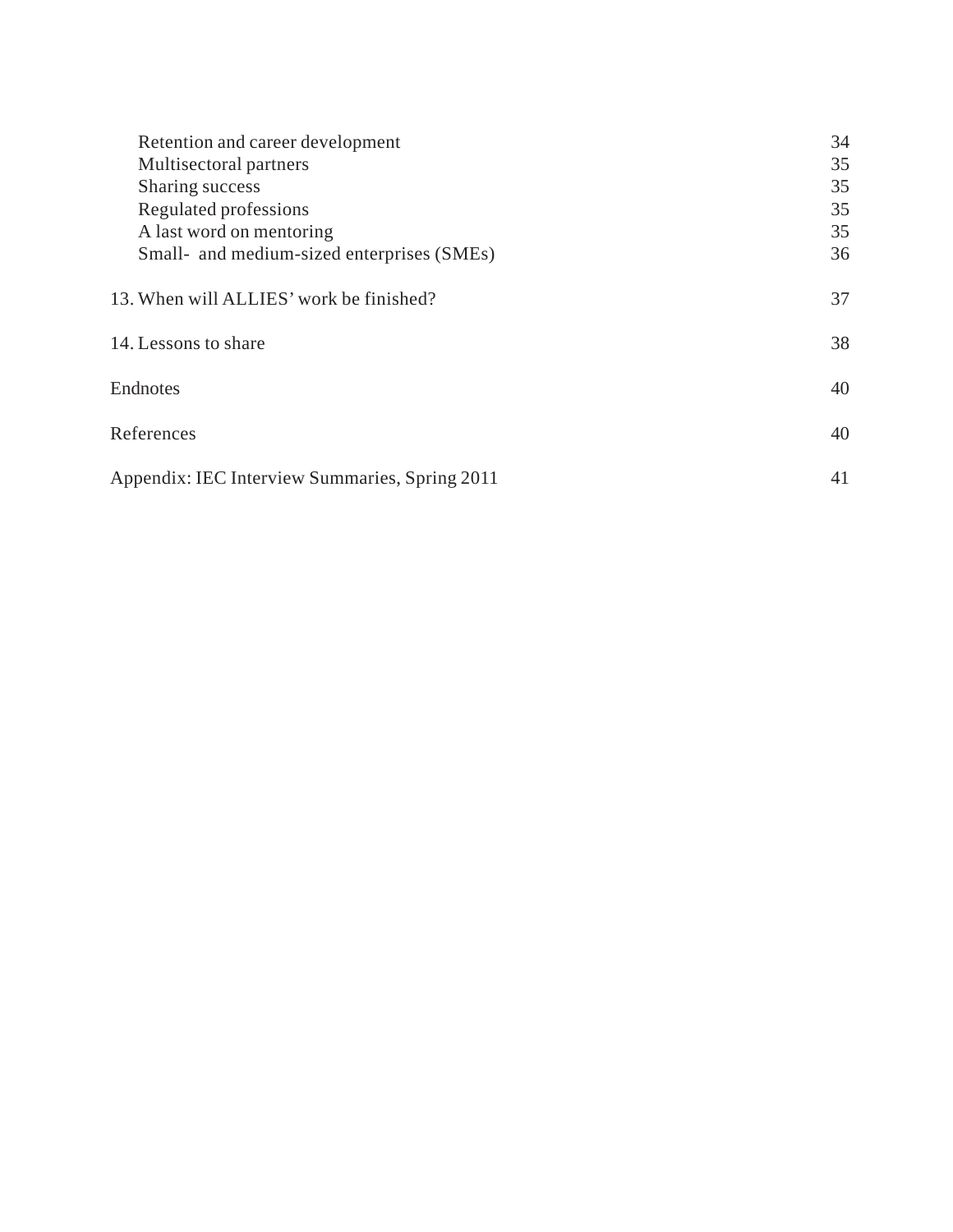### *1. Introduction*

From a purely economic perspective, it just doesn't make sense to encourage educated people with skills to come to a new country, only to deny them access to the personal and professional networks that will enable them to find appropriate employment. Socially, it's a recipe for poverty and resentment.

Until the 1990s, immigrants to Canada could expect that, after 10 years, their incomes would catch up with similarly-qualified Canadians. This is no longer the case. Today's 10 years-after statistics show that immigrant men are earning only 79.8 percent of the average; immigrant women are earning 87.3 percent [Statistics Canada 2007].

As any job seeker in Canada quickly learns, it helps to know people who know people. You soon find out who your friends and allies are in your struggle against unemployment or underemployment. If you make the right connection, you may land that coveted job. But finding well-connected friends in a new country is easier said than done.

Mid-way into its initial mandate, the ALLIES network (Assisting Local Leaders with Immigrant Employment Strategies) engaged the Caledon Institute of Social Policy to conduct a review of its accomplishments and challenges. Network conveners, Steering Committee members and employer representatives were invited to talk about where they see ALLIES today and where they hope it will go. This report provides a snapshot of their efforts and reflections, gathered in the spring of 2011.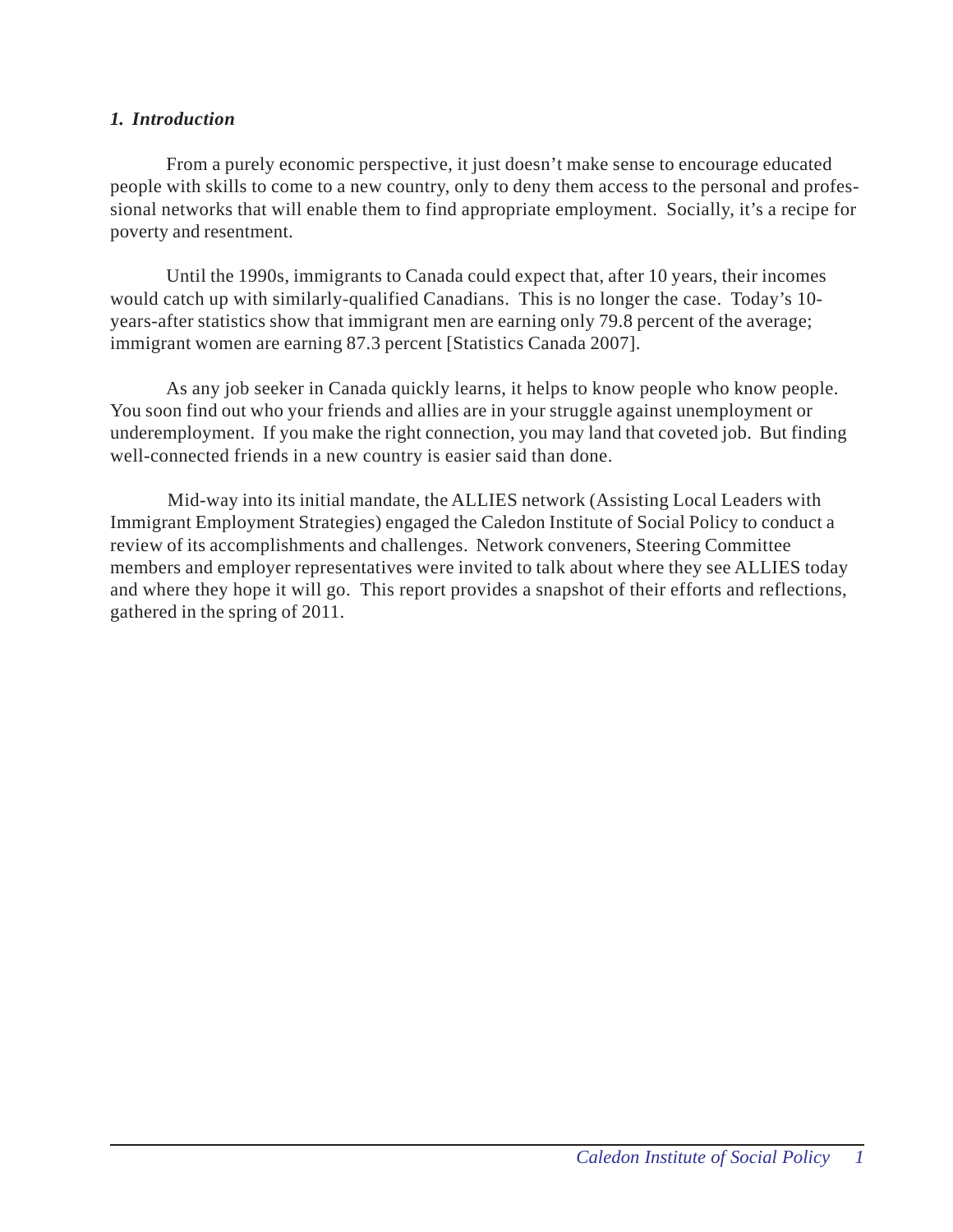#### *2. New ideas, new structures*

The Conference Board of Canada's 2004 report on performance and potential states that our failure to recognize immigrants' education and credentials costs the economy somewhere between \$3.4 and \$5 billion in lost earnings every year. But there are glimmers of hope that the situation is improving.

Although most newcomers settle in or near Vancouver, Toronto or Montréal, a two-day learning exchange in 2007 sponsored by the Maytree Foundation entitled "Disseminating Good Ideas: Skilled Immigrants in the Labour Market" attracted 130 participants from 18 city regions. The event generated lively discussion and deep interest among civic and business leaders, university and college educators, and community organization representatives. Funded also by the J.W. McConnell Family Foundation and Citizenship and Immigration Canada (CIC), the exchange provided ample evidence that supporting skilled immigrant employment is an idea whose time has come.

Maytree, in partnership with the McConnell Foundation, formally launched the ALLIES network in October 2007. Its ultimate goal is to create a national movement of locally-engaged communities capable of providing successful employment solutions for skilled immigrants. ALLIES operates under the direction of Maytree. Strategic oversight is provided by a threemember Steering Committee made up of McConnell Chief Operating Officer Stephen Huddart, Maytree President Ratna Omidvar and Maytree Senior Fellow Naomi Alboim. Project Leader Peter Paul is responsible for operations.

Ten cities in six provinces across the country have been assisted by ALLIES. The organization works predominantly in larger centres, but smaller Ontario municipalities (e.g., Peterborough, Kingston, North Bay) have also received support. A request for help in establishing an Immigrant Employment Council (IEC) was also received from representatives in Charlottetown, PEI.

Maytree had test-driven a model for encouraging immigrant employment by creating the Toronto Region Immigrant Employment Council (TRIEC) in 2002. By the time ALLIES was unveiled, TRIEC staff members had built a collection of program supports including a website (*hireimmigrants.ca*), a mentorship model and assorted project tools.

By 2005, Maytree and TRIEC had also established relationships with representatives from several other cities similarly involved in immigrant employment issues. Kitchener-Waterloo and Ottawa had developed their own IECs and were actively sharing information and ideas with TRIEC. Work to improve employment opportunities for skilled immigrants had been quietly moving along in the London area since the 1980s. But it wasn't until 2010 that representatives from London-Middlesex began to formalize their involvement with the ALLIES network.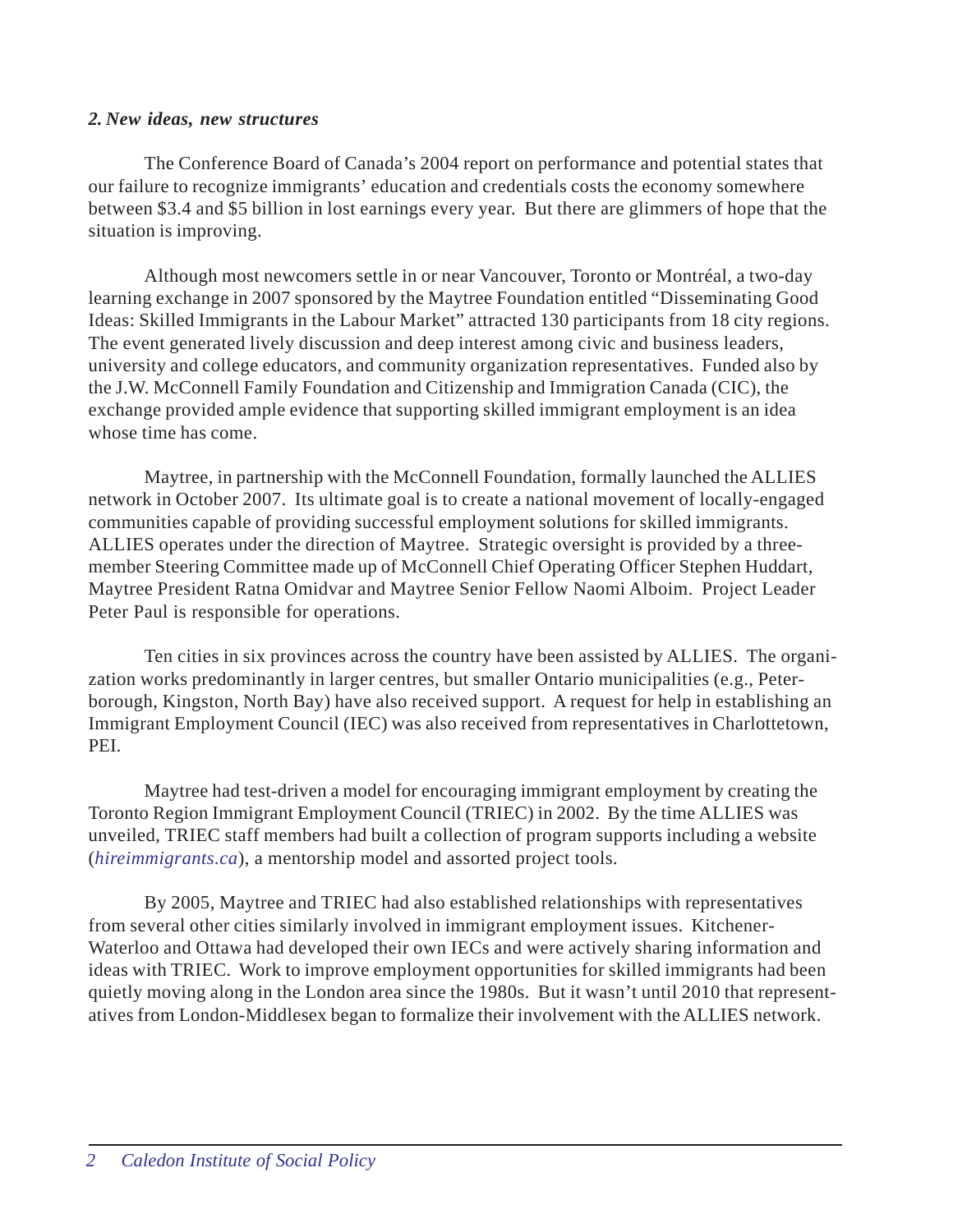Throughout 2007-08, Janice Astbury, Senior Project Officer from the Montréal-based McConnell Foundation, hosted discussions about building a body in that city that would coordinate the activities of multiple stakeholders interested in immigrant employment. In that same time period, interest in an immigrant employment council was expressed by groups from Edmonton and Calgary, representatives at the Vancouver Foundation (a nonprofit funding body) and members of the business-focused Greater Halifax Partnership.

As the ALLIES initiative took shape, it offered funding, coaching and a toolkit of best practices, discussion points and implementation models. In 2008, Montréal, Vancouver (representing all of British Columbia), Edmonton and Saskatoon submitted successful applications to ALLIES for start-up grants to further explore IEC possibilities. Though three of the four centres now have functioning councils, discussions in Saskatoon created only initial interest in the IEC concept. Work continues to develop a partnership among representatives from the City, Chamber of Commerce and educational institutions. Also in 2008, a multicultural council in Fredericton with a province-wide mandate established ties with ALLIES. In 2009, ALLIES began working with its newer members to institute mentoring programs in their cities.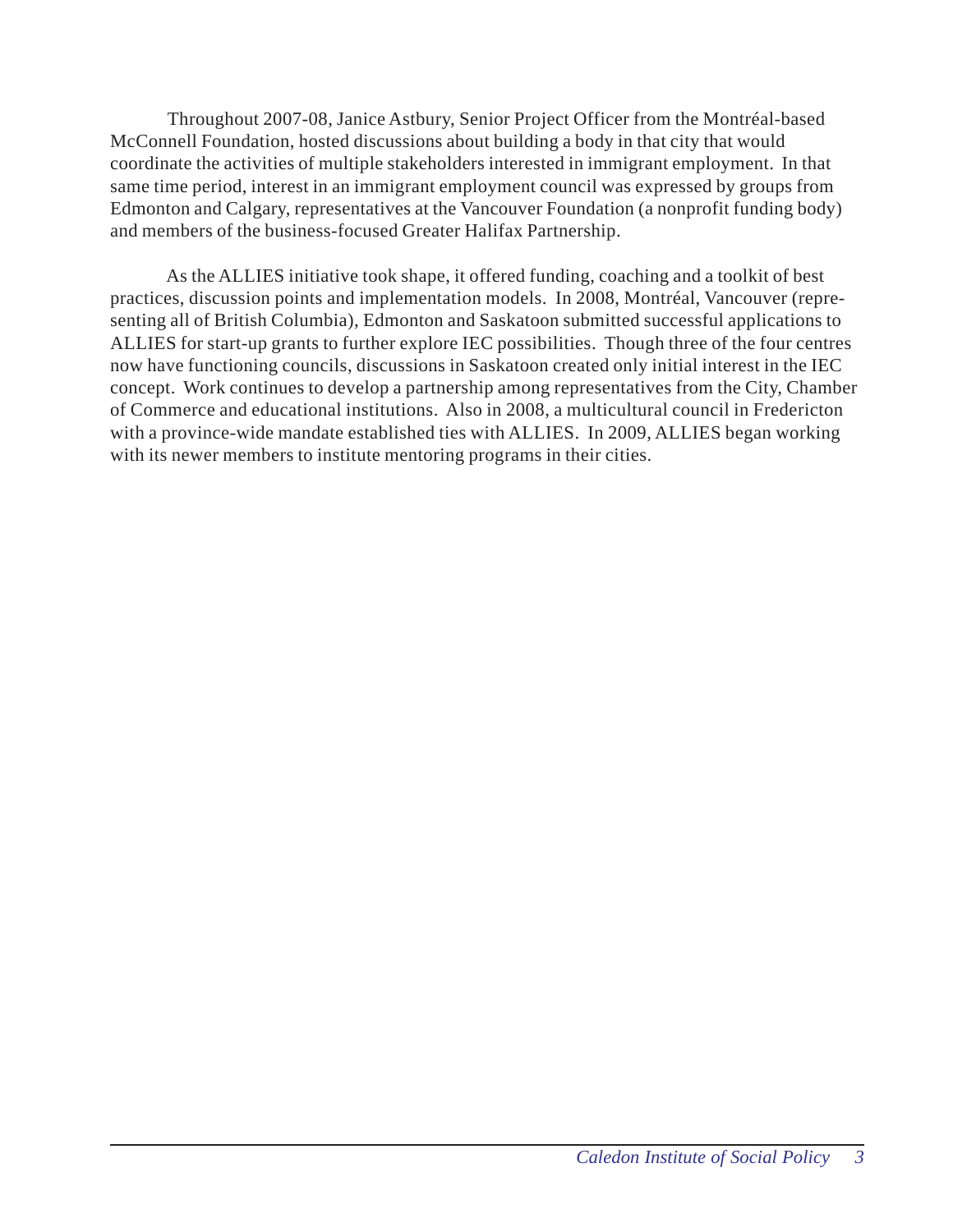## *3. ALLIES' goals*

ALLIES was originally envisioned as a network, a vehicle that would take good immigrant employment practices from one city to another. It would encourage local leaders to become champions for the appropriate hiring of skilled immigrants in their communities. It would work on solutions hand-in-hand with local employers.

Funded by the Maytree and J.W. McConnell Family Foundations, ALLIES was conceived as a five-year project. It would be guided by key features of the successful Toronto Region Immigrant Employment Council (TRIEC), namely: the presence of a local catalyst that organized support around the idea, a local convener capable of incubating the initiative, and the involve-ment of a wellrecognized business leader who could act as a champion and the public face of the initiative.

ALLIES would contribute to the resilience, prosperity and vitality of Canadian communities by creating a nation-wide movement based on successful community initiatives and national partnerships. Shifts in hiring and other relevant systems and behaviours would result from these initiatives. Leading employers would be positioned as agents of change and champions for skilled immigrants.

ALLIES was to be the movement's national dissemination, coordination and learning hub. It would offer grants, advice and coaching. Even at the early stages, there was a clear understanding that local variation and adaptation would be critical to the success of any initiative. ALLIES would create a development space for place-based innovation based on the local context.

ALLIES has made a deliberate effort to incorporate lessons from other cities. These have been captured in its tools and resources, the technical support it has offered to various programs, and in the relationships it has forged with other partners (including government).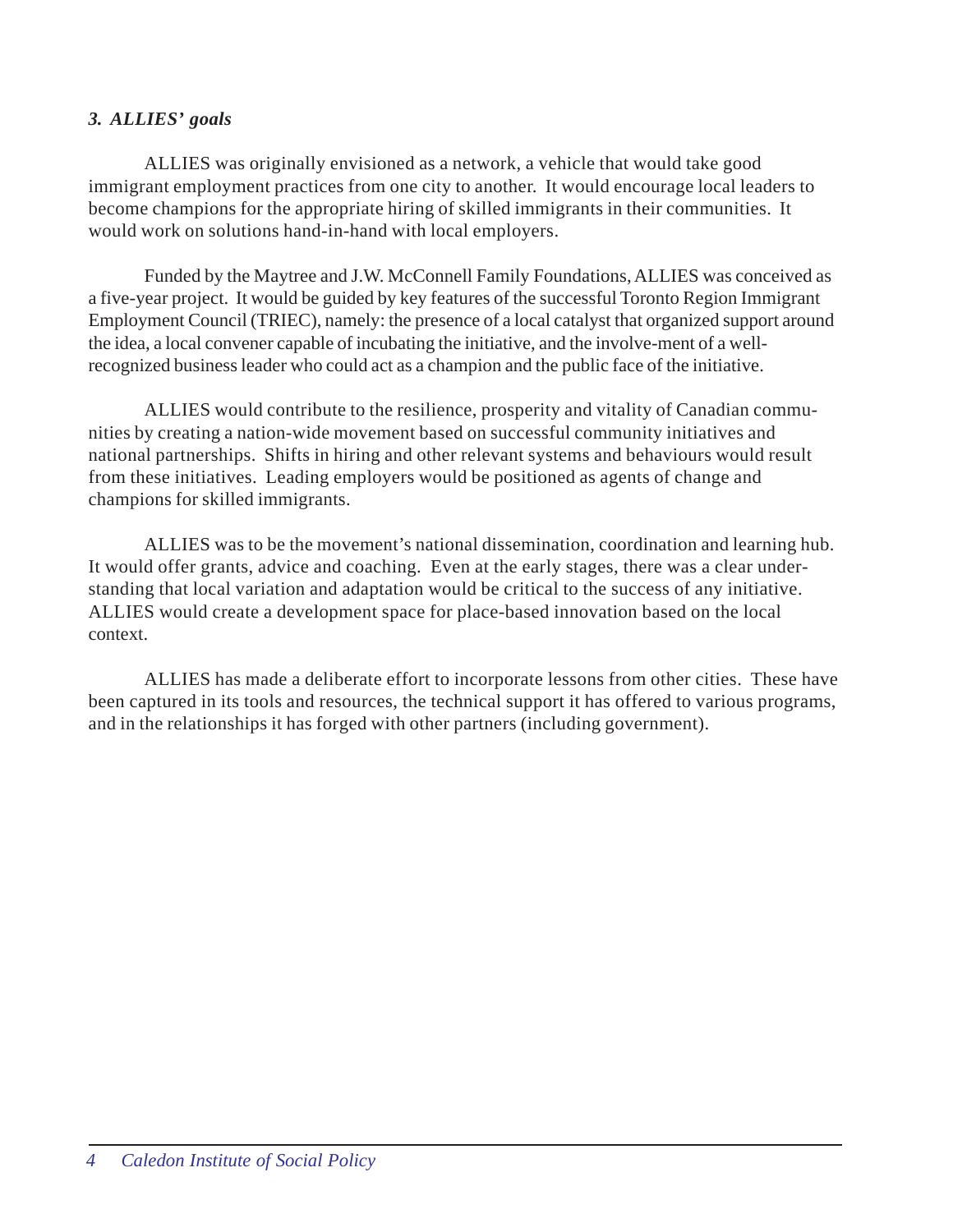## *4. ALLIES' operational elements*

#### *Grants*

Between 2008 and 2010, ALLIES offered Phase I and II Start-Up Grants of up to \$30,000. Phase I Grants helped communities develop capacity and identify champions and program ideas in order to promote the appropriate hiring of skilled immigrants. Phase II Grants were available to continue the momentum gained in Phase I. ALLIES provided Phase I Grants to Edmonton, British Columbia, Saskatoon, Montréal and Calgary. Montréal and Calgary applied for Phase II funding. Start-Up Grants were collapsed into a single category in 2011.

Beginning in 2008, Partnership Grants of up to \$90,000 per year over three years were offered to communities that completed all elements of creating a multi-stakeholder effort. ALLIES provided Partnership Grants to Halifax for its Connector Program (see page 18 of this report), Montréal for its pilot mentorship program, and Calgary for the Calgary Mentoring Collaborative. Now termed Resource Grants, these funds can be used by existing Immigrant Employment Councils to build capacity, expand programs, conduct employer outreach or advance policy perspectives.

Innovation Grants of up to \$100,000 allow organizations to test new, innovative and strategic immigrant employment solutions with other stakeholders. The ALLIES Steering Committee approved an Innovation Grant to support the work of Professional Immigrant Networks (PINS). The first portion of the grant will cover the costs of conducting an environmental scan of PINs in four centres (Calgary, Halifax, London-Middlesex and Kitchener-Waterloo) and establishing a dedicated PIN website. The second portion of the Innovation Grant will fund a pilot group mentoring program during which an established Canadian professional will mentor four to six mentees from his or her PIN.

#### *IEC establishment*

Once capable leaders were identified and grants awarded for IEC development in Montréal, Calgary, Edmonton and BC, ALLIES provided other key supports and assisted early stage efforts to get IECs fully operational. It shared information about the experiences of TRIEC and Hire Immigrants Ottawa, fostered ALLIES-IEC connections and assisted with publicity. In some instances, ALLIES staff served on planning and steering committees and provided coaching assistance.

By Fall 2008, ALLIES had established connections with large employers (e.g., KPMG LLP and Deloitte), then facilitated introductions among employers and IEC representatives. Two of these introductions resulted in local IEC Board appointments.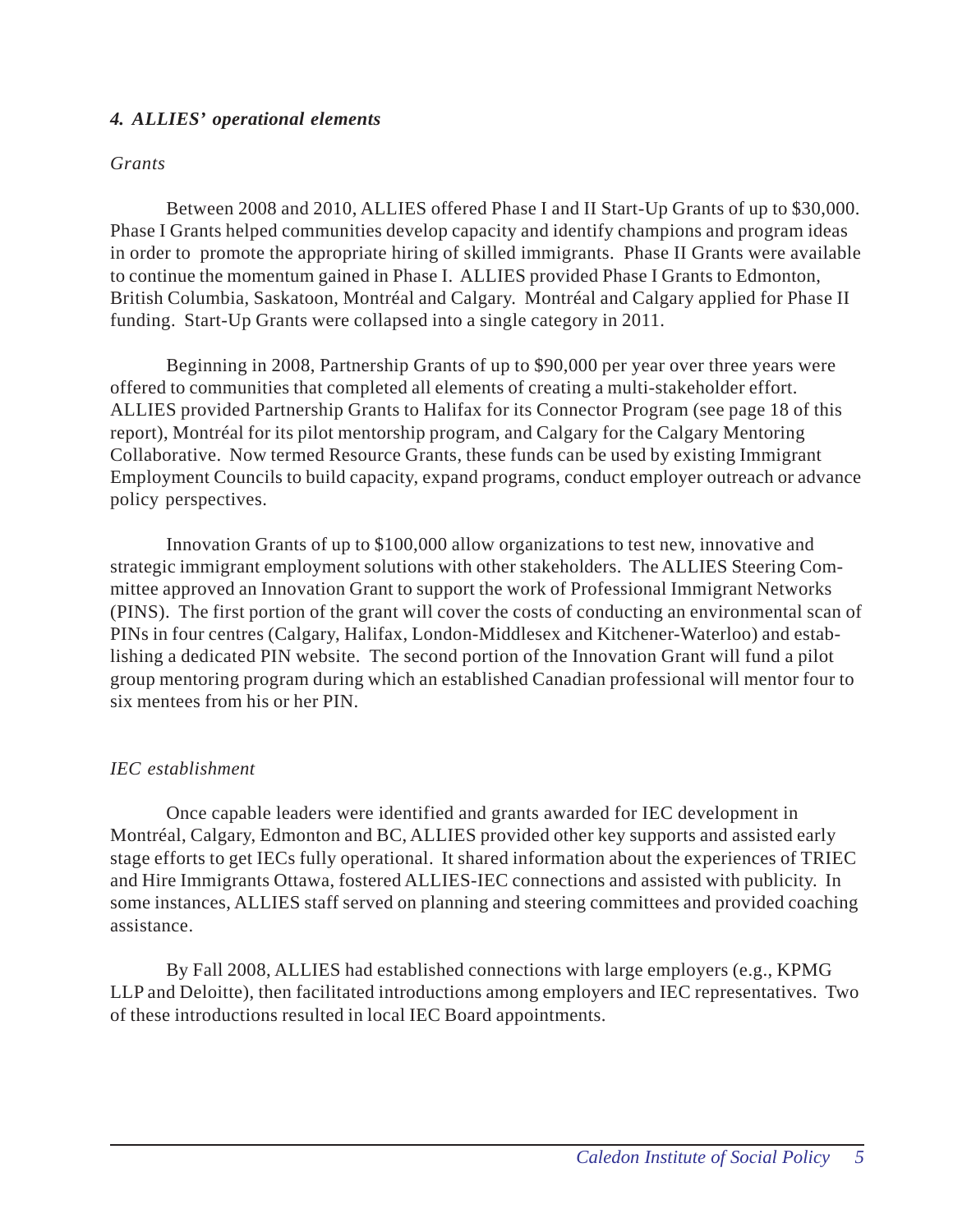In 2008, the Niagara IEC was launched. Loosely modelled after TRIEC, ALLIES' support for this initiative was limited to providing connections to large employers. ALLIES continues to work in smaller Ontario centres to replicate the successes experienced in North Bay and Niagara and to assist setting up an IEC in Charlottetown.

#### *Mentoring*

Mentoring is the signature IEC program. It has caught the imagination of employers, community agencies, colleges and universities, and governments in cities across Canada. The funding, coaching, tools and resources, connections to employers and other supports that ALLIES has provided have been instrumental in setting up (or scaling up) mentoring programs in eight regions: Halifax, Montréal, London-Middlesex, Kitchener-Waterloo, Niagara, Calgary, Edmonton and British Columbia. ALLIES is now assisting the establishment of mentoring programs in New Brunswick, North Bay, Sudbury, Kingston and Peterborough.

To strengthen and extend mentoring activities, ALLIES provides coaching and technical support, hosts conferences and conference calls, operates employer and community engagement activities, and has managed the development of toolkits, support materials and a preliminary evaluation framework.

In the past few years, ALLIES has engaged in a deliberate effort to confirm national partners and involve them in mentorship work. At the point of writing, these included Deloitte, KPMG LLP, Pitney Bowes, Royal Bank of Canada and TD Bank Group.

## *Employer supports*

ALLIES inherited the *hireimmigrants.ca* website from TRIEC in June 2009. A tool originally designed to serve as a resource for employers in the Greater Toronto Area, ALLIES has restructured the website, adding new material to make it more relevant to partners across Canada. For example, it recently added 11 new stories about promising practices from employers (nine profiled employers outside Ontario).

 ALLIES also inherited the *hireimmigrants.ca* Roadmap – the site's GPS equivalent and most popular feature. A dashboard of ALLIES' services, the Roadmap allows users in other centres to remain on their local websites while navigating within *hireimmigrants.ca*. ALLIES decided to syndicate the Roadmap and it is currently embedded into eight other jurisdictional sites. ALLIES brokered the required syndication protocols and sees great value in sharing resources in this way.

Since June 2009, ALLIES has held six webinars which focused on employer-related issues. Quick e-mail notices to *hireimmigrants.ca* visitors have been used as a means of deepening engagement and understanding of ALLIES operations and programs.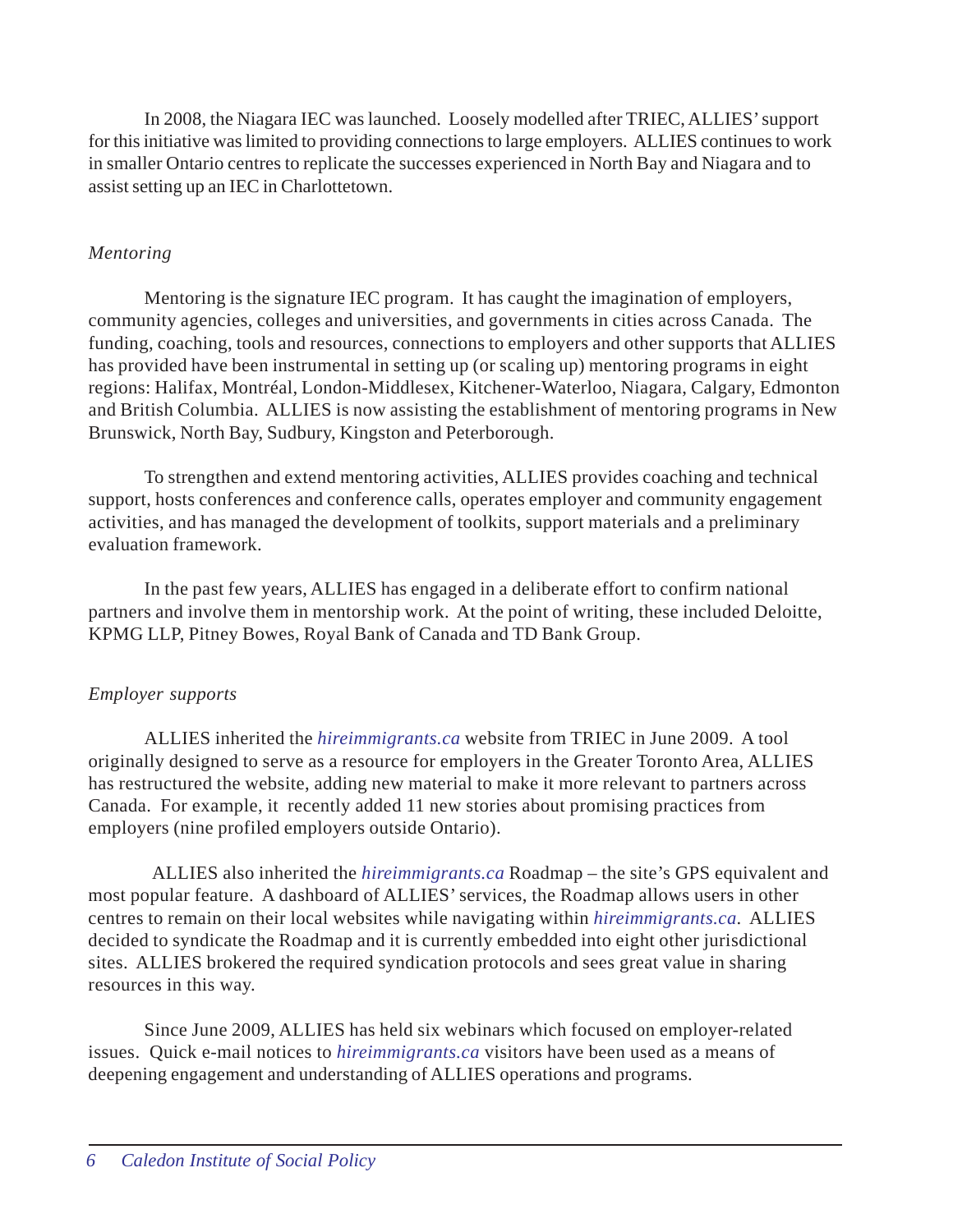The "Best Employers for New Canadians" competition is managed by the editors of *Canada's Top 100 Employers* in partnership with ALLIES. The award recognizes the nation's best employers for newcomers – those which have developed and implemented practices to attract, retain and integrate immigrants into their workforces. With innovative programs such as credential recognition, mentoring and professional upgrading, these employers succeed in assist-ing skilled immigrants in making a smooth transition into the workplace and a new life in Canada. The winning practices and ideas are showcased on *hireimmigrants.ca*, a special section in the *Globe and Mail* and a plenary session at the Top 100 Employers Conference.

Besides the *hireimmigrants.ca* website and program newsletter, ALLIES has posted 14 blogs on various topics, including internships, mentoring, policy reports, Best Employers for New Canadians and ALLIES conference presentations. ALLIES uses Twitter to promote its work, share ideas and disseminate news items from the IECs. Postings are made through the Maytree Twitter account which has more than 2,000 followers.

### *Toolkits*

ALLIES has developed seven online toolkits which are based on models of successful programs:

- Establishing an Immigrant Employment Council
- Mentoring Programs
- Employer Recognition Programs
- Bridging Programs
- Intergovernmental Relations
- Internship Programs
- Loan Programs.

## *Small- and Medium-Sized Enterprise (SME) project*

In consultation with IECs, ALLIES is developing and testing a strategy to connect SMEs with unemployed and underemployed skilled immigrants in cities across Canada. The strategy will be based on existing programs and policies for SMEs, promising new practices and SME consultations. IECS will play an important role in ensuring that the strategy is adapted to meet local labour market needs. To date, ALLIES has developed fact sheets and completed an SME program scan. Next steps will include preparing a discussion document and consulting with SMEs in the five cities most involved with SME initiatives. ALLIES will share its findings with the Conference Board of Canada immigration roundtable in October 2011 and with the ALLIES membership in December 2011.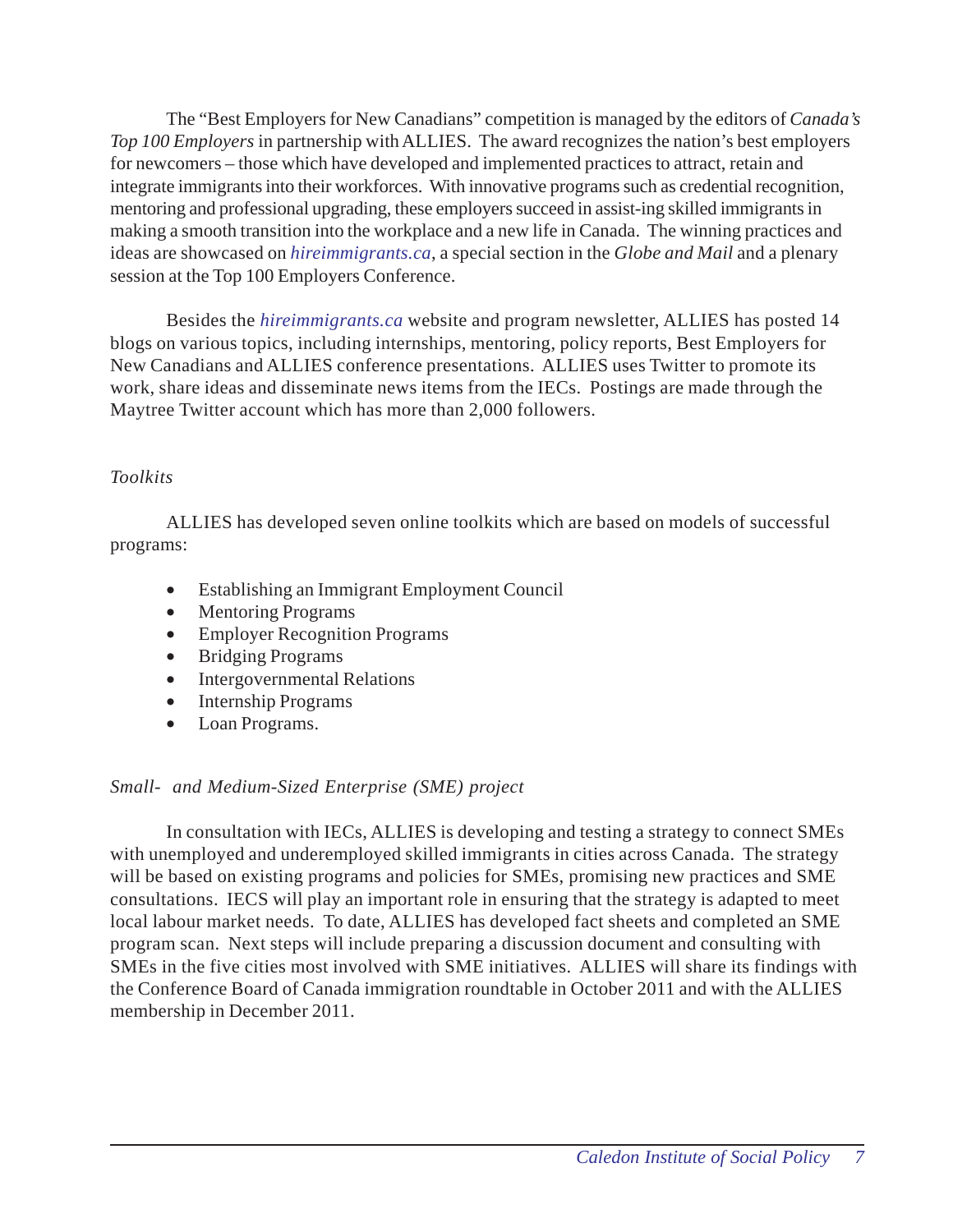#### *Government as employer*

Governments at all levels are significant employers. In order to encourage change and action on their part, ALLIES has undertaken research to describe the hiring practices of federal, provincial and municipal governments. It examined how these practices affect the hiring of skilled immigrants, documenting promising practices where they exist and arriving at a set of recommendations. This research will be published shortly.

### *Learning exchanges and business leaders' summit*

To date, ALLIES has held three Learning Exchanges (Vancouver, June 2009; Halifax, May 2010; Calgary, May 2011). These events allow ALLIES to raise the level of knowledge of participants on immigrant employment strategies and solutions. They have been used to showcase promising practices and celebrate success, position employers as agents of change and build community among partners. They continue to help grow the movement by attracting new partners to ALLIES.

ALLIES hosted a Business Leaders' Summit in Toronto in September 2009. IEC Executive Directors each brought business leader guests from their communities. The event offered an opportunity to hear from senior business leaders who have been at the forefront of TRIEC's efforts. The summit also helped strengthen relationships among IEC representatives and their local business leaders.

#### *Executive Director sessions*

ALLIES has brought Executive Directors (EDs) together on four occasions, providing professional development and team-building opportunities. EDs have identified these as vitally important sessions, contributing to a sense of unity and a clearer understanding of the support available through the larger ALLIES community. A more cohesive ED group has contributed to a strengthened ALLIES network.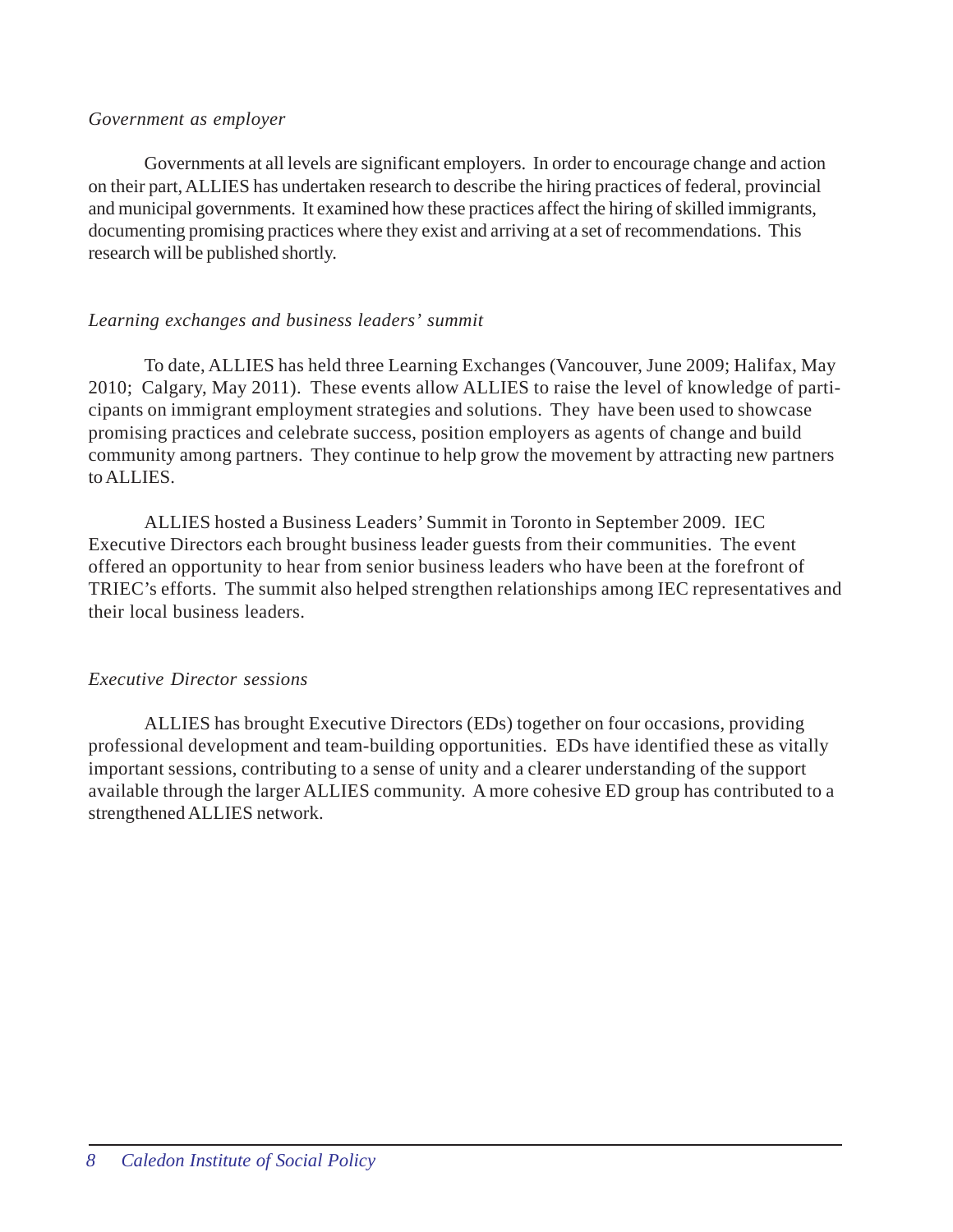#### *5. The ALLIES network*

The following section reviews the development, areas of activity and contributions of network members to ALLIES' essential mandate: finding work for skilled immigrants and changing employer attitudes. [Note: Though not strictly an accurate representation of the work in all ten parts of the country, 'IEC' is used in the remainder of this paper as a shorthand term for convening agencies now working with ALLIES.]

## *British Columbia*

British Columbia's IEC work had its roots in a late 1990s/early 2000s undertaking called the Looking Ahead Initiative. In 2008, the provincial government approached the Vancouver Foundation – Canada's largest community foundation – with funding and an offer to partner in building an IEC. Since February 2009, IEC-BC's board has provided strategic policy direction and the Vancouver Foundation has held the provincial contract that provides the bulk of the organization's funding. IEC-BC may eventually move from the Vancouver Foundation and operate as an independent entity.

Shortly after its formation, IEC-BC undertook an environmental scan of mentoring models in BC. It concluded that an employer-focused program was optimal and is in discussion with the province about supporting the model. Says Executive Director Kelly Pollack: "Having the right players at the table is key to our work. Rather than spending time just developing programs and tools, we decided to keep our focus on policy and program implementation – systemic change – and we believe we have already been effective. We don't only look at program delivery – we use our abilities as a coordinating body and convener to effect change."

A first mentoring program was launched in January 2011 with the City of Vancouver. That experience, combined with two other soon-to-be-announced municipal mentoring projects, has helped IEC-BC develop a cities model which it hopes will influence the provincial government's BC-wide model, anticipated this year. IEC-BC's website for BC employers *tapintotalent.ca* was launched in November 2010 in partnership with Skills International, a job-matching database [see London, page 12].

*BC's biggest success: tapintotalent.ca* and the diversity and cohesion of IEC-BC's board. Members include government representatives and, over the last two years, the group has come together to champion immigrant employment.

*BC's biggest challenge:* Start-up always takes longer than you would like. Even though you know the issues that have to be addressed, it takes time to do current, local research, develop models, get all the right people on side and then launch.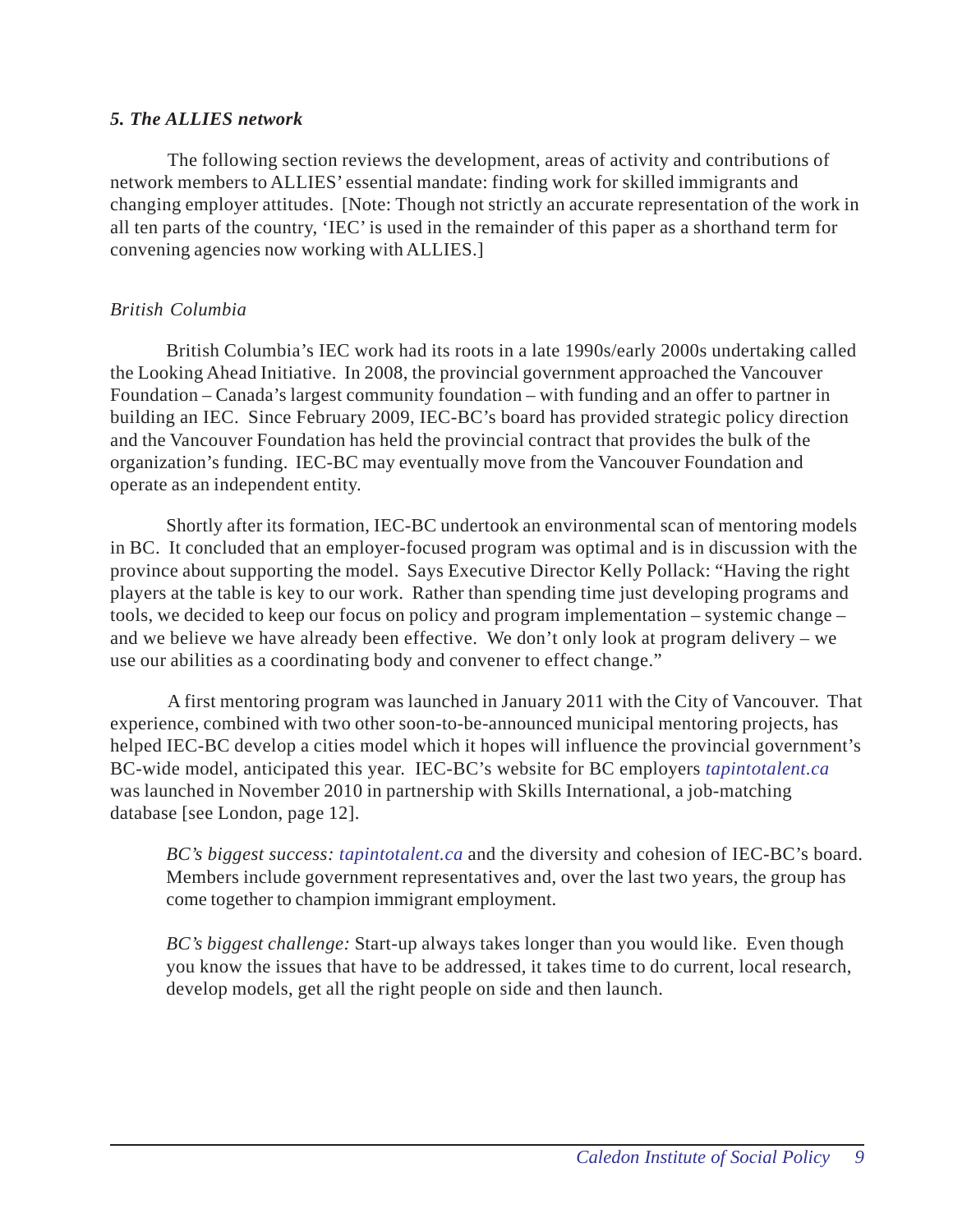#### *Faster alone, farther together*

*Kelly Pollack believes that IEC-BC's new website represents the working group's commitment to due diligence and an evidence-based orientation. While doing a walk-through with the board and focusing on accomplishments, members realized that they had had to "go slow to go fast." Doing the research, establishing the working groups and partnering with Skills International afforded lots of opportunities to get more buy-in. The entire exercise was very much worth the effort.*

#### *Edmonton*

Preliminary work to establish the Edmonton Region Immigrant Employment Council (ERIEC) was initiated by Karen Link in her role as Manager of the Edmonton Workforce Connection at the Edmonton Economic Development Corporation (EEDC). Working later as a consultant and interim planning manager with EEDC, Karen continued to build interest for a multistakeholder convening group. Throughout 2007, she met with community stakeholders including immigrant-serving and business organizations and representatives from all three orders of government. Shortly before ERIEC was launched, Karen completed her contract and the ERIEC board hired Doug Piquette as their Executive Director.

Edmonton began its Career Mentorship program in 2009. Employers act as formal mentors, committing to providing 24 hours of input over a four-month period. The program is carefully facilitated and provides a handbook, orientation, intercultural workshops and mentor matching assistance. ERIEC makes sure job requirements are met and pre-interviews the mentees. The mentoring program currently works with 35 mentees a year. From the first pilot cohort, nine of the 10 mentees are now working in their fields. Executive Director Doug Piquette believes that it generally takes people three or four months to find full employment once the mentorship program is completed.

On the mentorship theme, ERIEC has initiated a speed-networking (*à la* speed dating) process. Speed-networking requires only a two- to three-hour commitment from industry and employees. Sessions give job seekers an opportunity to connect with human resources people in a featured sector.

In January 2011, Edmonton held a mentorship symposium that focused on the banking sector. It used mentorship as an overall model for the event, but also applied the speednetworking process. Sixty people attended, 15 of whom were employers. It was a good first effort that responded quickly to a request for qualified employees from some local financial institution partners.

*Edmonton's biggest success:* Getting the organization 'on the map' within the Edmonton region within two years of its inception.

*Edmonton's biggest challenge:* Deepening employer engagement in immigrant employment issues. This requires employers to look at their immediate and long-term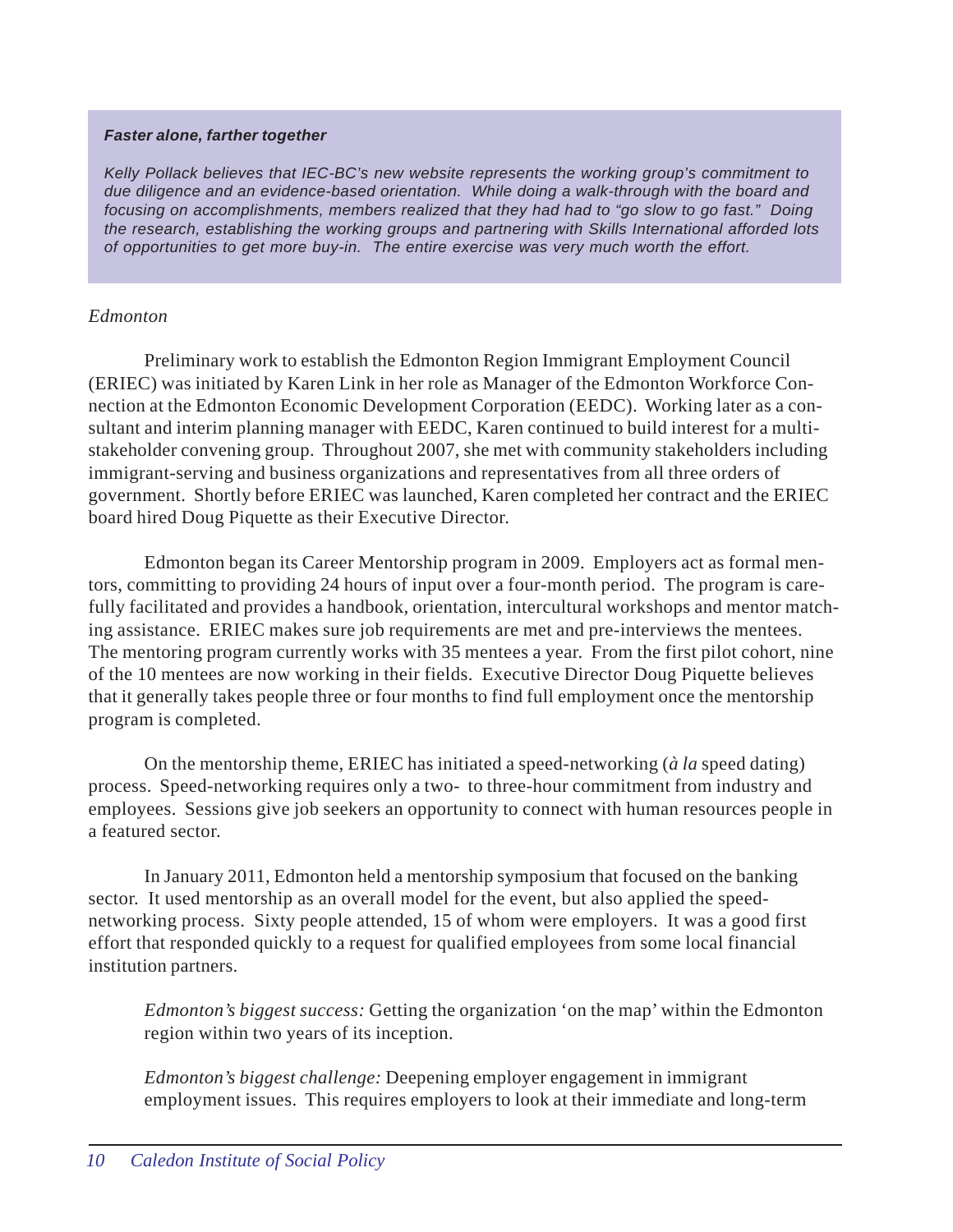goals in order to better respond to changing employee demographics. Innovative hiring practices then allow employers to lead by example.

### *Calgary*

Calgary Region's IEC (CRIEC) owes its creation to the determination of a group of representatives from a number of organizations that provide credentialing and employment services to skilled immigrants. Initially convened by the Alberta Network of Immigrant Women in 2007, the group turned aside early criticism that the time was not right to establish an immigrant-focused employment council.

In 2009, the Network Board of Directors, led by Dianne Fehr of the Immigrant Access Fund, identified mentoring as a tool that could help the community's employers access the skilled and highly educated employees they needed, while also helping the many skilled immigrants in the community better access those jobs.

The board hired Marie-France Varin in March 2010 as the Project Manager for CRIEC's Mentorship Collaborative. As CRIEC's sole employee, she took TRIEC's mentoring model and adapted it to the Calgary market, implementing tools and processes to get the project started. She also recruited and engaged employer partners as sources of mentors and support.

In September 2010, Marie-France was joined in the work by Bruce Randall, Executive Director. He established CRIEC as a legal entity and the initiative's six founding members (including Dianne Fehr) now serve on the Board of Directors.

With its mentorship program in place and more than 110 matches foreseen in 2011, Bruce and Marie-France are seeking new ways to make CRIEC's work more relevant to both employers and skilled immigrants. They are currently piloting a mentor-mentee match at the executive level. Says Marie-France: "This newer initiative has to be adaptable for both mentor and mentee, while maintaining the integrity of the mentoring program. Since mentors at this level often do not have time to attend a 2.5 hour orientation session, we work with them one-on-one. The benefit is that the mentor-mentee relationship at this level usually emphasizes significant networking and connection opportunities."

*Calgary's biggest success:* Number of mentees that have found employment in their field of expertise (50, as of the publication of this report).

*Calgary's biggest challenge:* 1) Ensuring we have an appropriate balance between engaged mentors and mentees. We need to work with our community partners to find solutions where possible for their clients who might not meet the criteria<sup>1</sup> to participate in the program as mentees. 2) Ensuring we can effectively and efficiently assist our community partners in building their internal capacity where feasible.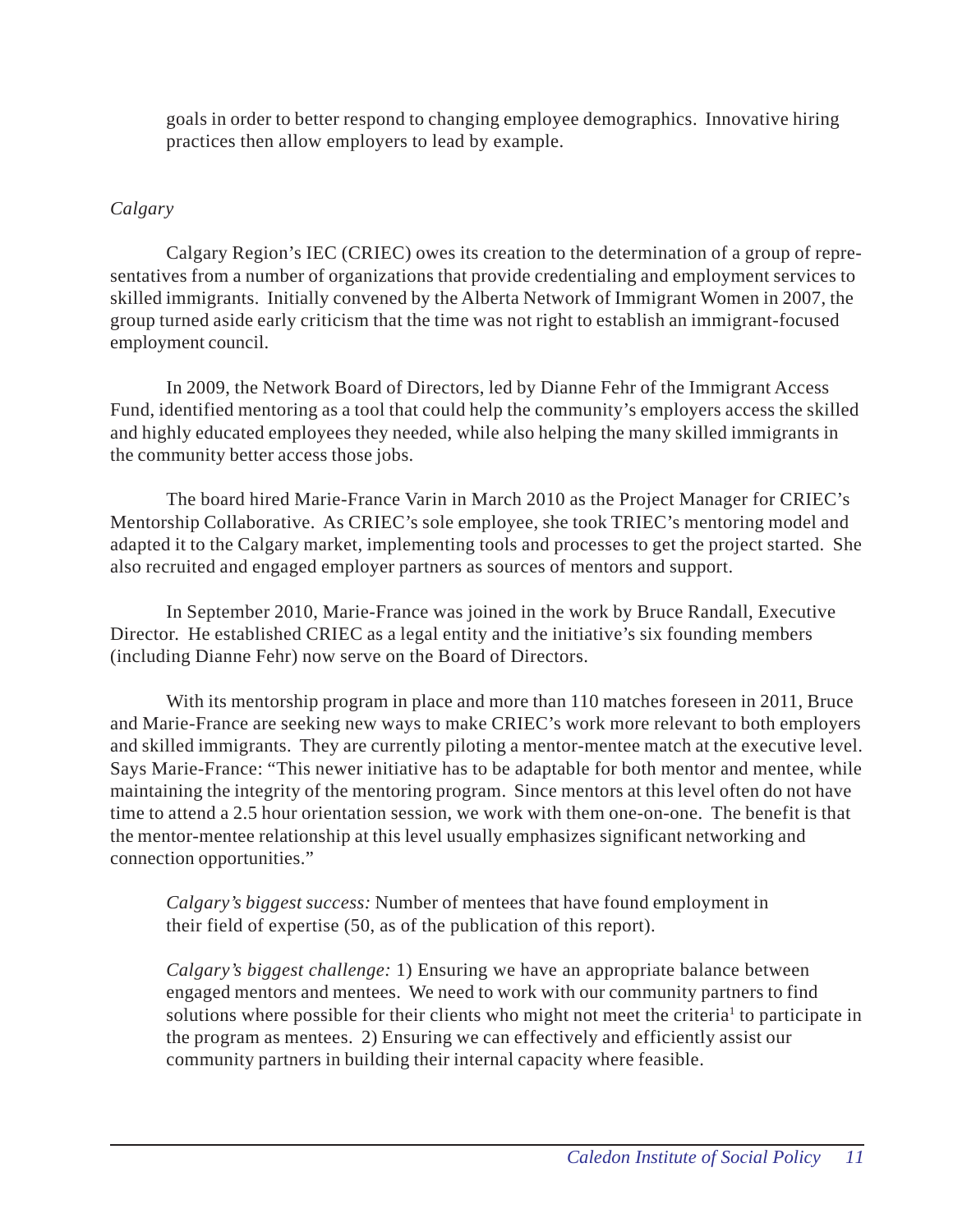#### *Creative mentoring*

*A planner/scheduler from Asia attended a group mentoring orientation at SNC-Lavalin in Calgary in mid-January 2011. Her mentor took it to heart that he should take a creative approach to his role. After clearing it with his manager, he invited his mentee to attend an internal training session which the mentor himself was delivering. Being treated like a professional, finding herself among colleagues and getting the insider view of a corporate session boosted her confidence enormously. Her mentor then set up an information interview at his organization, which was soon changed to a formal interview. In the space of five weeks, the mentee's career path had changed dramatically. She later secured employment that was commensurate with her education and experience.*

#### *London*

The London-Middlesex Region had independently developed its own network of community supports, resources and projects to connect skilled immigrants with appropriate employment opportunities. A careful building of employer-side and employee-focused partnerships and task forces eventually resulted in the creation of the London-Middlesex Immigrant Employment Task Force in January 2007 (it was renamed a Council – LMIEC – in late 2008). Its primary message was the importance of business-to-business engagement and action.

A pool of 14 engaged employers in 2008 grew to 65 in 2009 and now includes more than 160 Employer Leaders. They are actively involved in driving systemic change in their companies, through their business networks, across their industry sectors and the client base of smallto medium-sized enterprises. These 160 Employer Leaders reached more than 600 business contacts in a two-year period, which resulted in more than 120 employment opportunities tracked through LMIEC activities alone.

One of the unique programs developed in London is Skills International – an online Ontario-wide database which allows businesses to review the files of pre-screened candidates and contact them directly for interviews. The initiative is currently partnering with other provinces to expand [see British Columbia, page 9].

LMIEC is also involved in the successful delivery of London's mentorship programs. They continue to deliver 1:1 mentoring and peer-to-peer mentoring in 2011-12.

London stakeholders identify small- and medium-sized enterprises (SMEs) as companies with 100 or few employees; SME engagement remains a priority. LMIEC has already experienced significant success with engaging employers in the 200-300 employee range through its Employer Leadership Strategy.

*London's biggest success:* Continued growth of the Employer Leaders group.

*London's biggest challenge:* LMIEC has had success reaching SMEs in the 100 to 300-employee size range, but reaching employers of between 20 and 100 employees remains a challenge.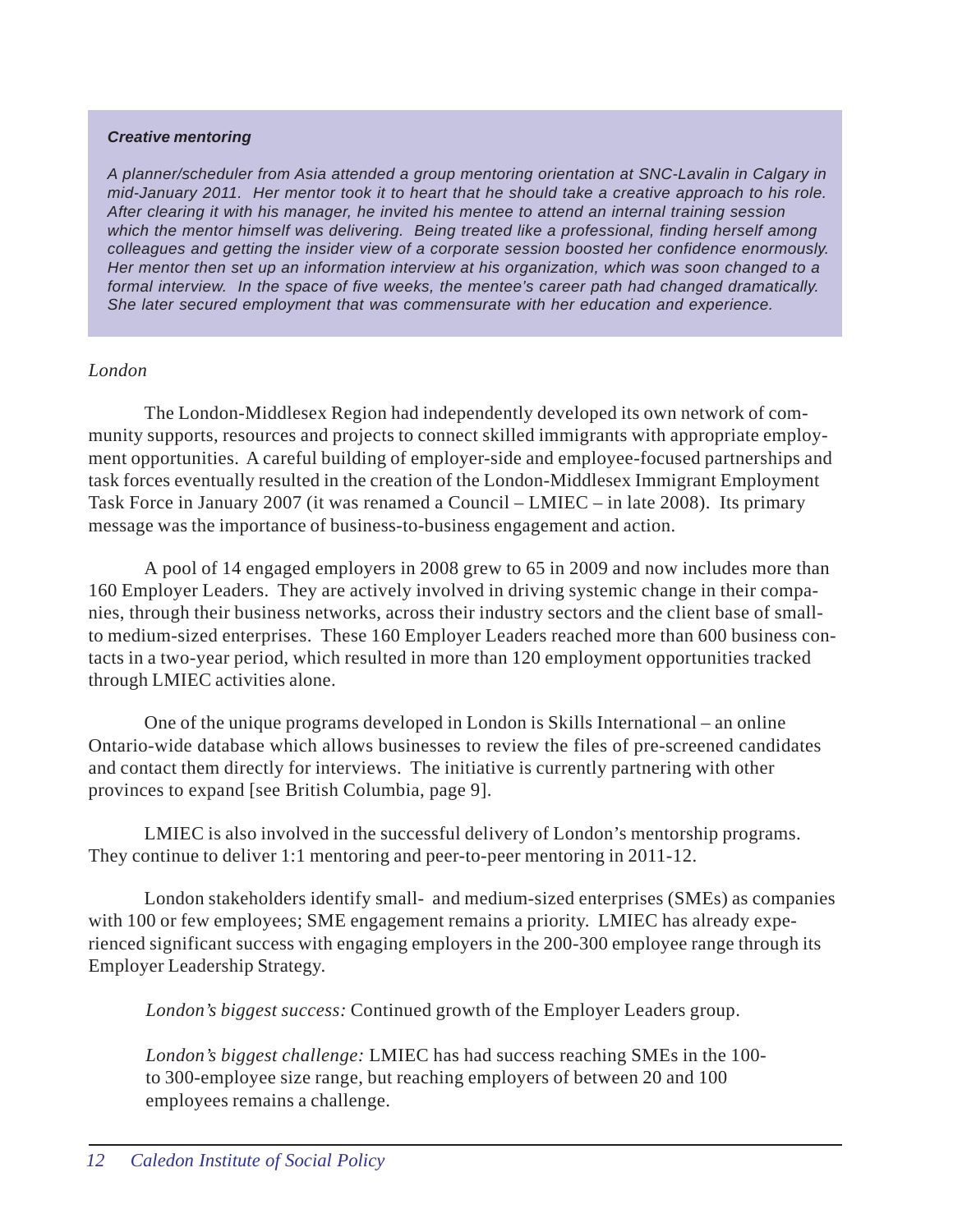#### *Gaining traction*

*Says LMIEC Project Manager Jennifer Hollis: "London has increased its efforts incrementally and this has paid off. Regional stakeholders have seen both the Council and the excitement around the work grow each year. The pool of actively engaged Employer Leaders continues to expand and the community has seen significant successes with SMEs."*

*One successfully engaged SME company is "rtraction," an information technology enterprise with fewer than 20 employees. It is actively championing employment opportunities for internationallytrained individuals. rtraction has participated in LMIEC events and activities, hosted Canadian work experience placements for internationally trained professionals, recruited mentors as Corporate Champions of the Mentorship for Newcomer Success program and hired skilled immigrants into employment positions as graphic designers and web programmers.*

#### *Kitchener-Waterloo*

Waterloo Region Immigrant Employment Network (WRIEN) has worked since 2005 to live up to its original network mandate: encouraging – but not delivering – the development of mentorship, internship and immigrant loan programs. Instead, select community partners act as delivery agents. Says Executive Director Peter McFadden: "The organization was formed in 2005 and formally launched in 2006 with a three-year mandate. Money was invested in programming rather than structures. By 2009, all agreed that WRIEN's mandate needed to be extended."

Since 2009, local partner Conestoga College has operated an internship program in which employers provide job postings and state an interest in internship. The College pre-screens three appropriate candidates, the match is made and employers pay the intern an entry-level salary over a four- to 12-month internship period. On average, participants are hired at the \$45,000 salary level; 85 percent are retained as full-time employees by the host company. The program started in 2009; some 50 internships have been completed to date and 12 are currently under way.

WRIEN has helped bring an immigrant portal program and the federal and provincial governments' local immigration partnership (LIP) initiative to the community.<sup>2</sup> The website portal puts all immigrant services in one place. It also enables people in other countries who are interested in moving to the region to access accurate information. The site includes a description of local employer expectations, allowing prospective immigrants to make the necessary preparations that ensure their employment plans are realized. WRIEN helps market the portal, and it is part of a provincial/federal network.

WRIEN works to make sure that service provider partners have good data about employer expectations and needs. It established a database around its employer visitation program and conducts focus group meetings with recent immigrant hires and employers. Lessons to employers are shared through an Employer Advisory Team. WRIEN has developed a comprehensive resource guide for immigrant employment; an abridged, employer-friendly version is available on WRIEN's website.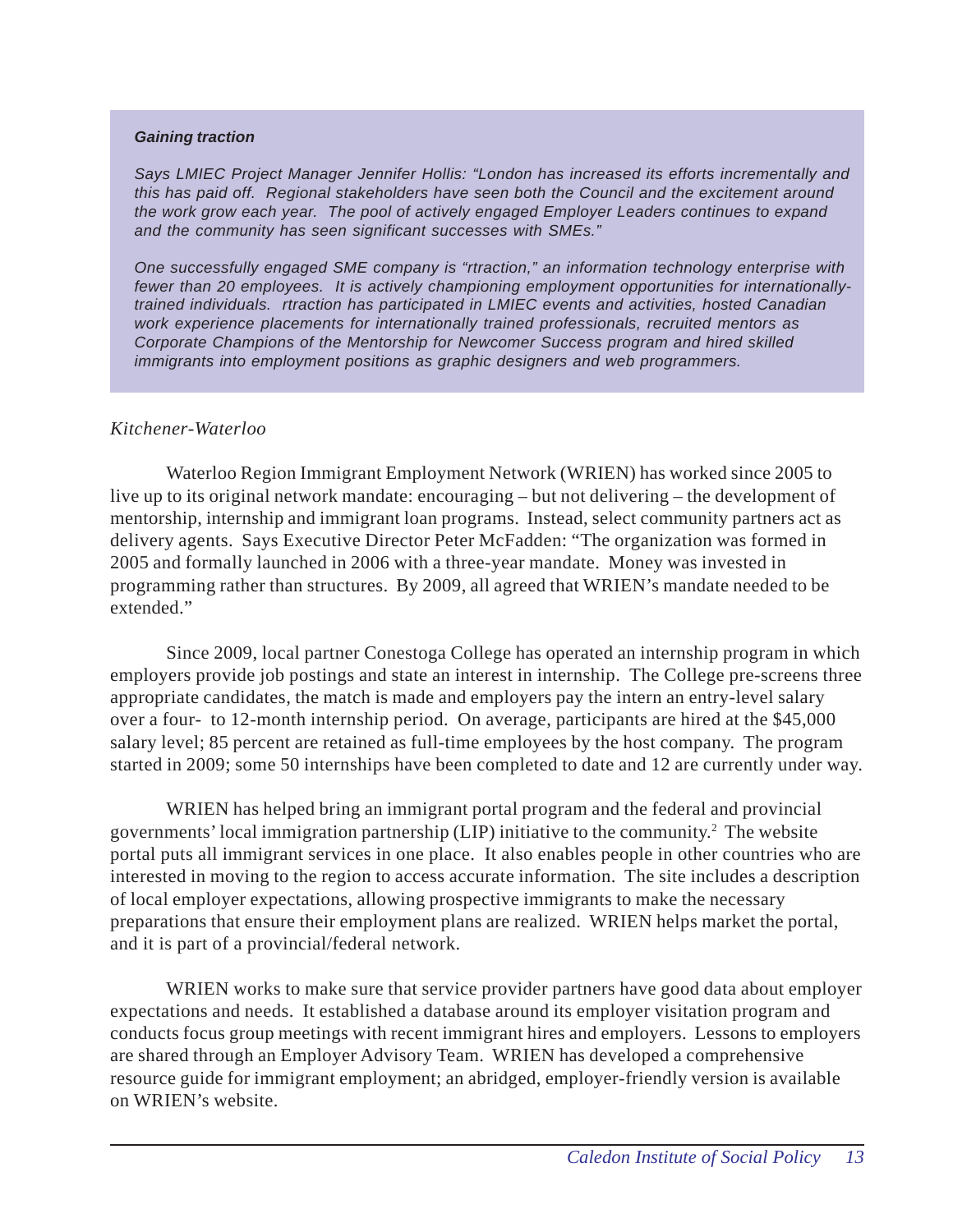A key factor in WRIEN's success is its Ambassadors Team. Members act as champions, spreading the word about the network, providing advice to potential employers and helping to reframe immigrant employment as an economic, as opposed to a social service, function. WRIEN's host is the Chamber of Commerce.

*Kitchener-Waterloo's biggest success:* Building the cross-sectoral collaborative team that focuses on the goal of helping connect immigrant talent with employers in the region that need their skills – and to make it happen in a timely fashion.

*Kitchener-Waterloo's biggest challenge:* Demand for talent in the region far exceeds the available supply. Case in point: the tech sector currently needs some 2,500 tech-savvy workers.

Note: As of August 1, 2011, WRIEN has been amalgamated with the Waterloo Region Local Immigration Partnership.

### *Toronto*

TRIEC's success is unmatched. It is the oldest member of the ALLIES family, and continues to lead the way in mentorship matches, network connections, employer leadership initiatives and the development of a powerful group of business champions. TRIEC developed the *hireimmigrants.ca* website in 2005, passing it over to ALLIES in 2009. Providing immediate profile to the rest of the network, the website was the logical choice for housing ALLIES tools, marketing information and connections points. TRIEC has developed exemplary resources including the *hireimmigrants.ca* Roadmap and *Finding Talent*, a fictionalized interview video that presents the business case for hiring skilled immigrants.

TRIEC is still exploring new employment solutions. Many immigrant professionals do not look for immigrant settlement services in their first year in Canada, so may not be connected to programs and services that might help them. There is currently no direct interface by which to link with this group, so with support from the federal government and sponsors, TRIEC has begun working with professional immigrant networks (PINs). These organizations represent an estimated 30,000 people that TRIEC hopes to connect with its employer partners through its PIN initiative.

Says Executive Director Elizabeth McIsaac: "We are beginning to make progress on an on-line connecting hub and are including the other ALLIES cities in the work. Cross-connections among the network members will allow a more coordinated access for soon-to-arrive and recently-arrived immigrant professionals." This new effort opens up wider possibilities for immigrants to network with each other to build their own social capital. ALLIES is providing funding to help groups build their own capacity to self-organize.

To streamline access to small-to-medium enterprises (SMEs), TRIEC is convening stakeholders to begin the work to develop an Employer Gateway. The hope is that it will act as a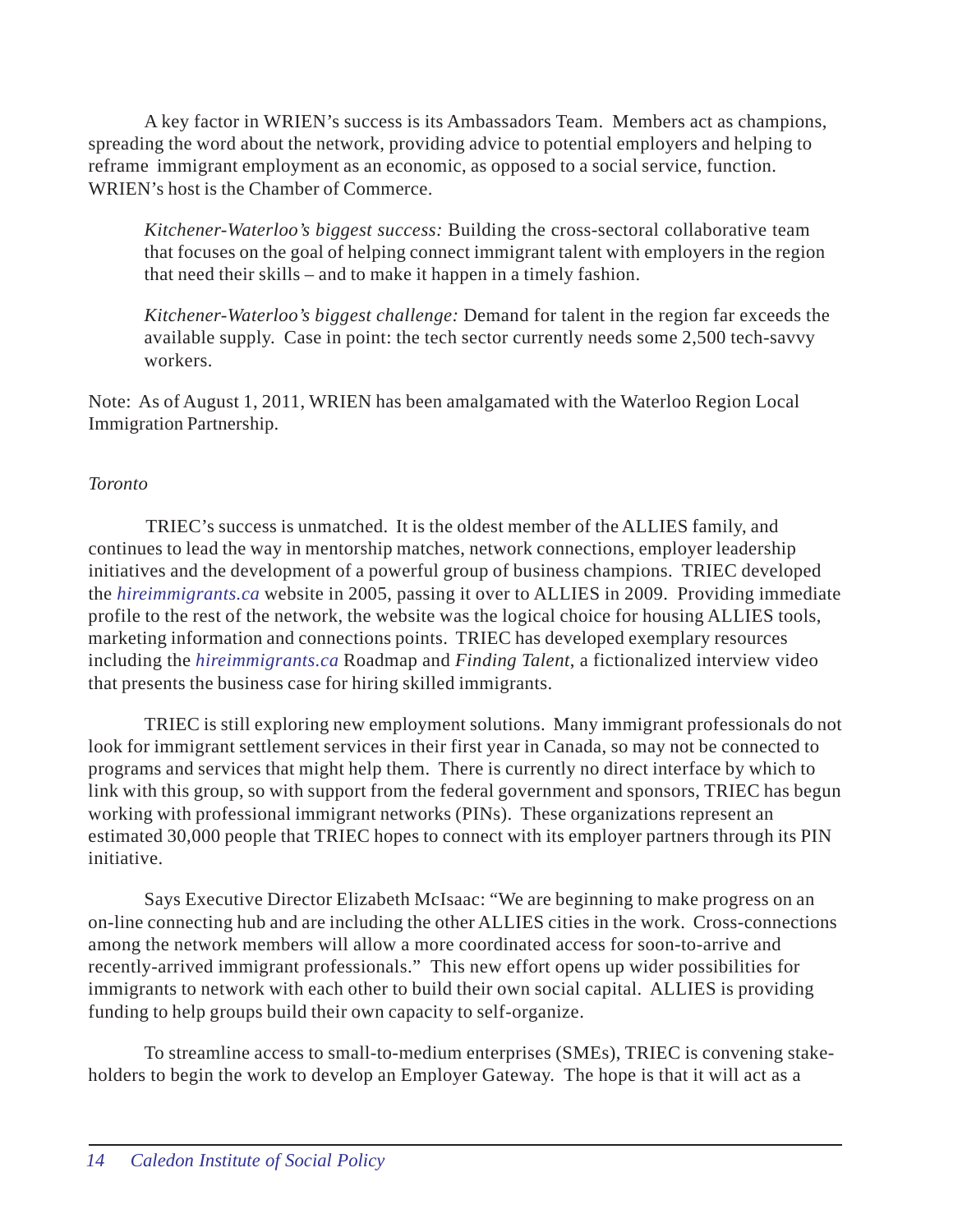single-entry point for employers who complain that Toronto's hundreds of immigrant service providers are continually knocking at their doors. TRIEC plans to simplify the route to employment and to enable access to community programs.

*Toronto's biggest success:* The Mentorship Partnership.

*Toronto's biggest challenge:* Reaching small- and medium-sized enterprises.

## *Ottawa*

Housed at United Way Ottawa, Hire Immigrants Ottawa (HIO) is an outgrowth of the Internationally Trained Workers Partnership. ITWP itself emerged from multi-partner consultations in the early 2000s that examined the challenges associated with the economic integration of skilled immigrants. Consultations and research led to a fuller understanding of local labour market issues and employer needs, the result of which was the launch of the HIO project in 2006.

Actively supporting employers in their efforts to recruit, hire and integrate skilled immigrants into the local workforce, HIO's goal is to help employers tap into the local pool of skilled immigrants. It uses a multi-pronged approach which includes an Employer Council of Champions (ECC), sector-specific Working Groups and an extensive awareness campaign that continues to promote greater understanding of the social and economic value that immigrants bring to the city.

Launched in 2007, HIO's Employer Council of Champions consists of senior executives, business associations and labour groups. Its 33 members seek to create cross-sectoral collaboration, encourage strategic investment and partnership, and initiate action. It achieves these objectives primarily through HIO's five sector-specific Working Groups – health care, information technology, finance, the public sector and biotechnology.

Working Group members comprise HR professionals from local employers, immigrant agencies, labour groups, government, educational institutions and professional associations. Each group meets monthly to review common issues and challenges, and to share information about promising practices and useful tools and resources. Networking and coaching events are held regularly. Coaching sessions provide an opportunity for immigrants and employers to meet informally. Employers offer career guidance and job search tips as well as information about their organizations and respective sectors. Networking sessions are also structured as informal opportunities for immigrants to build their contacts and become more comfortable meeting with potential employers.

*Ottawa's biggest success:* The level of sustained engagement HIO has achieved with employers is creating opportunities and bringing about systemic change. More than 1,000 immigrants have found skills-appropriate employment since HIO's Employer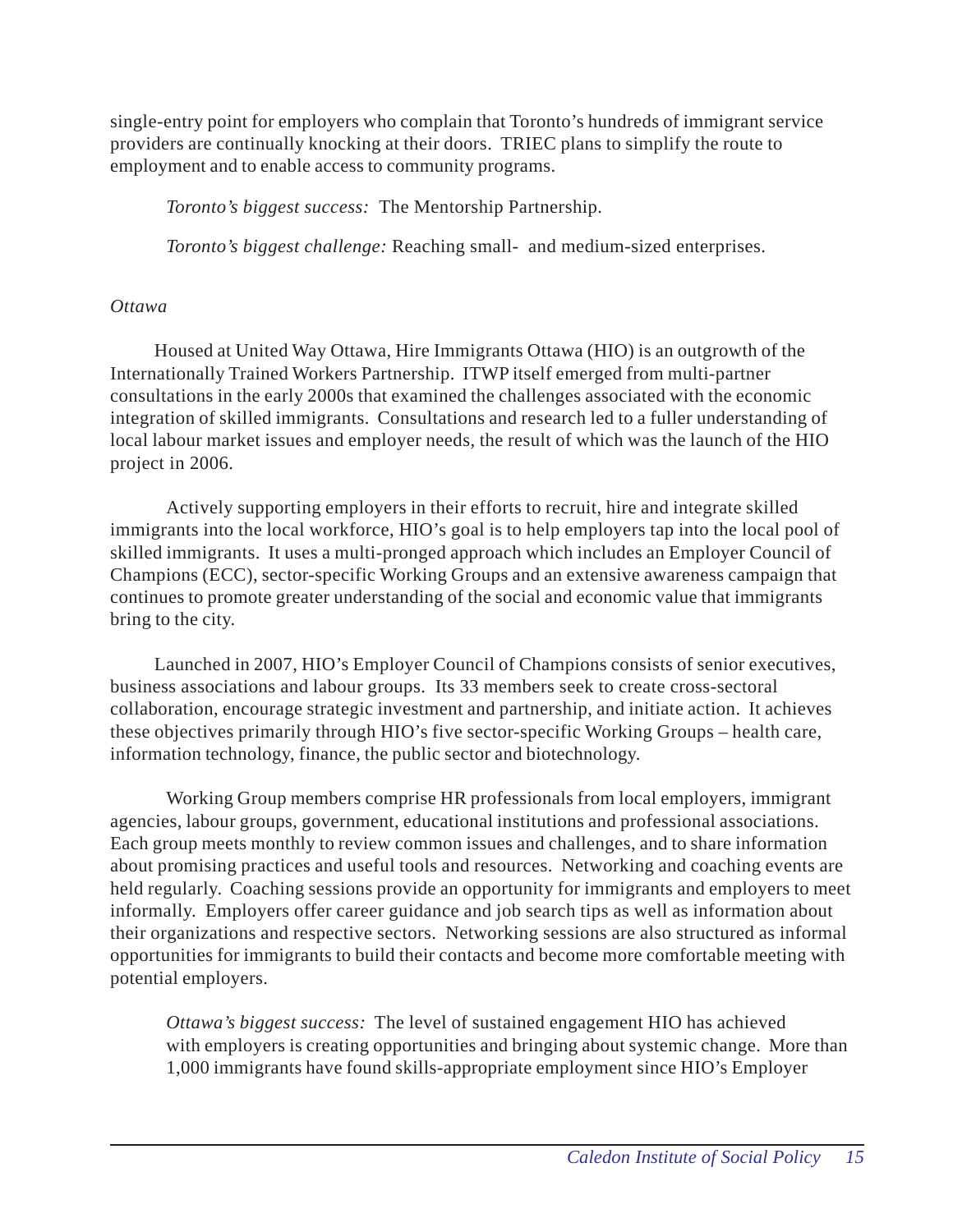Council of Champions was launched in May 2007. In addition, Ottawa has spearheaded the federal government's internship program, a model that can be exported across other jurisdictions.

*Ottawa's biggest challenge:* Engaging Ottawa's many SMEs is a continuing challenge. Size and capacity issues may not allow SMEs to follow the issue of immigrant employment. Their membership in business organizations or industry associations does not guarantee their awareness of how changing demographics will affect their operations, nor if they are aware of the tools, resources and support available to them through HIO.

#### *Greater-than-anticipated outcomes*

*Building on the successful implementation of two pilot internship programs for skilled immigrants, the Federal Internship for Newcomers program (FIN) was launched in October 2010. Providing immigrants with up to nine months of paid work experience in the federal government, FIN's 2010 intake expanded the number of departments involved from two to eight; the numbers of interns rose from 29 to 70. The program is coordinated by Citizenship and Immigration Canada, which continues to receive expressions of interest from additional departments and agencies (22 at last count). FIN is also being rolled out across the country.*

*Says HIO Executive Director Henry Akanko: "We are very pleased with how quickly the federal government has taken on the internship program. The speed at which it moved from a twodepartment pilot project to its current size is impressive."*

#### *Montréal*

Since being hired in January 2009 as the Project Leader for *Alliés Montréal*, an initiative hosted by the *Conférence régionale des élus de Montréal* (CRÉ), Anne-Marie Marcot has been firmly business-centric in her approach. Says Anne-Marie: "Most Montréal employers see diversity as an advantage and they want the tools to manage the talents. The larger concern focuses on hiring and retaining immigrants, as well as post-hiring management. All of *Alliés Montréal*'s first year was spent trying to understand and communicate that idea to other partners. This is the larger priority that business wants."

Between 2008 and 2009, CRÉ's original institutional table provided strategic direction, but a more recent goal was to put in place a strategic business council. It would be composed of small, medium and large firms from various industries and sectors and with different experiences of immigration. It was felt that business leaders would trust other business leaders to respond quickly to practical solutions as they were developed, and to arrive at longer-term strategic positions on specific issues.

Council members want this newer structure to reflect greater diversity, include SME representation and expand into more business sectors. Their exchanges are dynamic. In the first year, members met monthly, but they now come together every second month for a 90-minute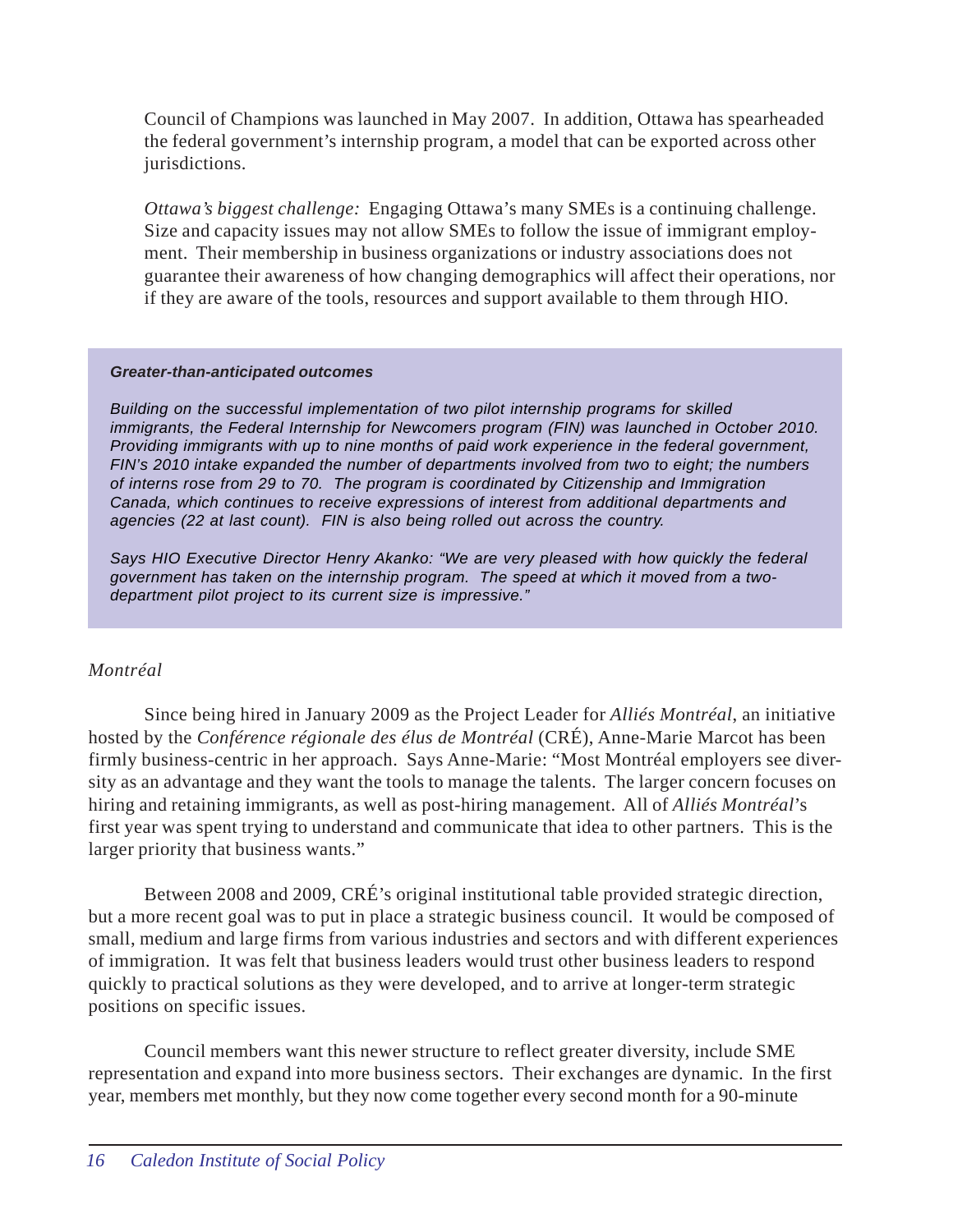breakfast meeting. Acting on business' expectation of concrete, practical solutions, *Alliés Montréal* operates learning exchange tables six times a year where business partners learn from one another about successful and unsuccessful hiring practices and tools.

Anne-Marie worked with immigrant-serving agencies to build the tools and process for the pilot phase of a mentoring project. A new project leader was recently hired by CRÉ to manage and expand the *Mentorat Montréal* program*.* 

Anne-Marie is pleased that newer members of the *Alliés Montréal* institutional table are now on board and acting as a support to the organization. They want to share what others are doing, learn more about business and participate in common projects. Anne-Marie herself plans to carry out more research to better understand business needs and find better solutions. Her role is to use that understanding to build pilot programs and think about durable activities and services that others can use. Where services already exist, she plays a connector role.

*Montréal's biggest success: Alliés Montréal* has built credibility with the employers now involved in its strategic business council. They act as ambassadors to other business leaders and spread the word that immigrant talents are an asset that support business growth and innovation.

*Montréal's biggest challenge:* To convince other employers – who do not yet see diversified talents as an opportunity and a solid business strategy – to join in *Alliés Montréal*'s activities and hire new immigrants into their work forces.

## *New Brunswick*

The New Brunswick Multicultural Council (NBMC) is an umbrella for the province's immigrant-serving organizations. The complexities of addressing Francophone cultural imperatives and the cost of providing services and materials in two languages are part of NBMC's operational reality. An added wrinkle has been the perception of duplication around employeefocused mentorship programming, with a branch of the provincial government originally suggesting that it partner with NBMC but later moving ahead with its own mentorship initiative.

NBMC will launch its pilot MentorLink program in Fall 2011. The program will operate at two NBMC member organizations in Saint John. NBMC will coordinate mentor recruitment and coaching, program design and administration, and will oversee mentor-mentee matches. BMC also coordinates the NB Employment Language Training program, a job-specific language training program, and is developing a bilingual prior learning assessment program for the province.

NBMC Managing Director Deborah Wybou continues to meet regularly with provincial government officials and the business community to build a better understanding of the organization's role and objectives. NBMC also operates an annual provincial conference for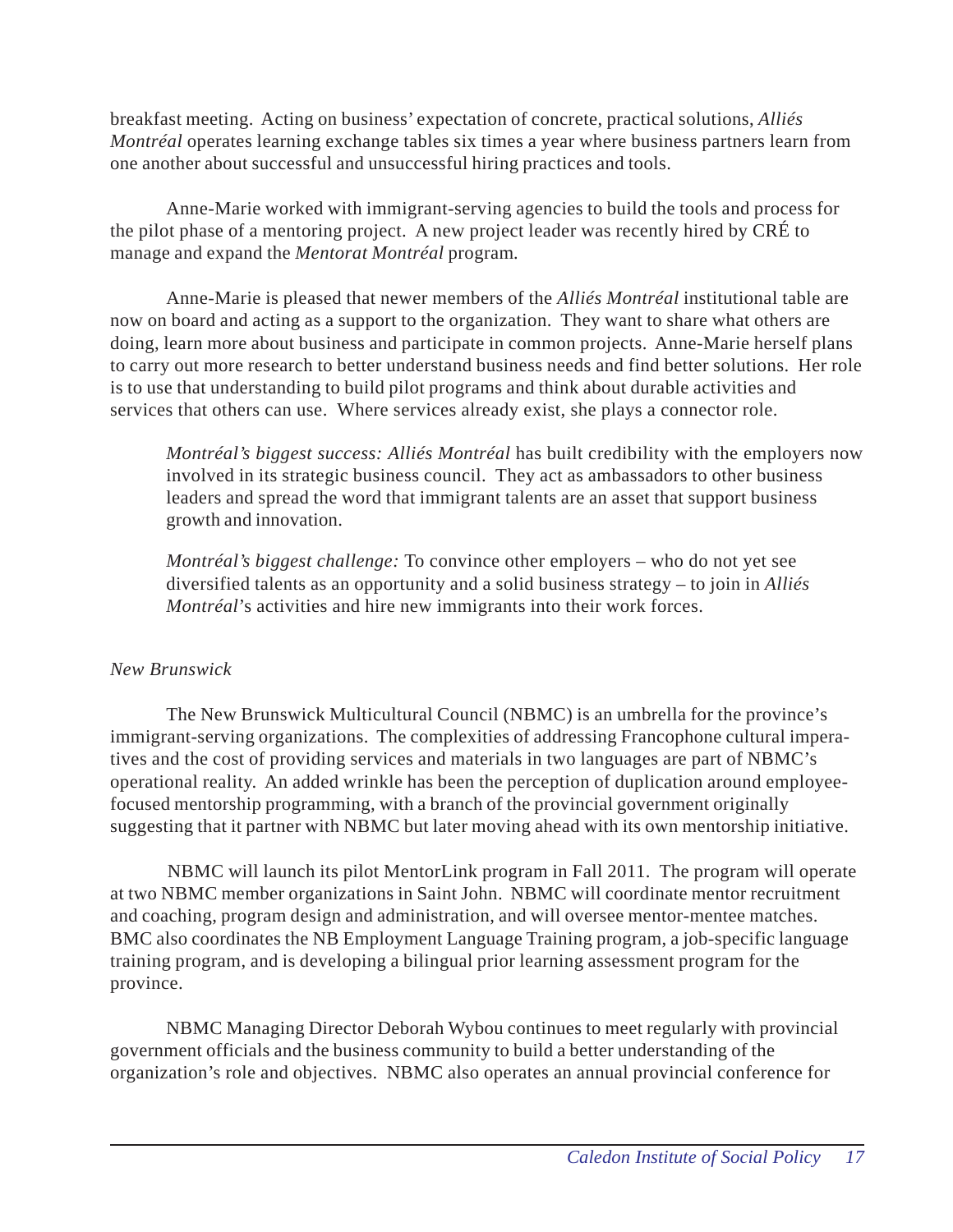settlement agencies that deals with management and service provider issues. Workshops are developed to meet the needs of both groups.

*New Brunswick's biggest success:* The increased awareness and acknowledgment of the importance of mentorship as a vital link to labour market integration by both public and private agencies.

*New Brunswick's biggest challenge:* Addressing the complex demographic and geographic challenges with a dual language imperative.

### *Halifax*

The Greater Halifax Partnership (GHP) was launched in 1996. A municipally-focused public-private partnership, half of its funding comes from government, the other from business. It considers itself business-centric in philosophy, membership and approach, and works to maintain an independent, nimble and innovative character. Its work on immigration issues began in 2007.

Before joining GHP in 2003 as its Executive Vice President and Chief Economist, Fred Morley had written an economic strategy for the province and helped create Nova Scotia Business Inc. Fred specializes in putting ideas into action. He took a short leave in 2005 to write an economic growth strategy for Halifax, which he helped to set in motion at GHP. One of the strategy's five goals was the attraction and retention of people to enable the city to grow its labour force. Focusing more on business hiring needs and less on individuals' employment needs, GHP's objective was to engage business and get immigrants in front of managers. Two challenges became quickly evident: business attitudes about hiring and the ability of immigrants to connect with employers.

To address the second issue, GHP followed three streams: i) it shifted attitudes by logging 20 million media 'impressions' (TV and newspaper spots, billboards, bus stop signage, magazines); ii) made soft presentations to employers, asking how they could help overcome recruitment challenges and, as appropriate, acquaint them with the how-to's of hiring and retaining internationally-trained workers; and iii) with an innovation grant from ALLIES, developed the Connector Program.

Though Halifax residents consider themselves friendly and well meaning, it is in fact hard for people from outside the city to gain a social or professional foothold. GHP asked for 'connector' volunteers from the business community – mainly small business – to step forward and meet immigrants one-on-one for a dialogue and then refer them to three additional colleagues. Says Fred: "The immigrant's job was to meet all three and ask each of them for a further three contacts, building their social network from 1 to 9 to… Having coffee and developing a relationship is how people break in."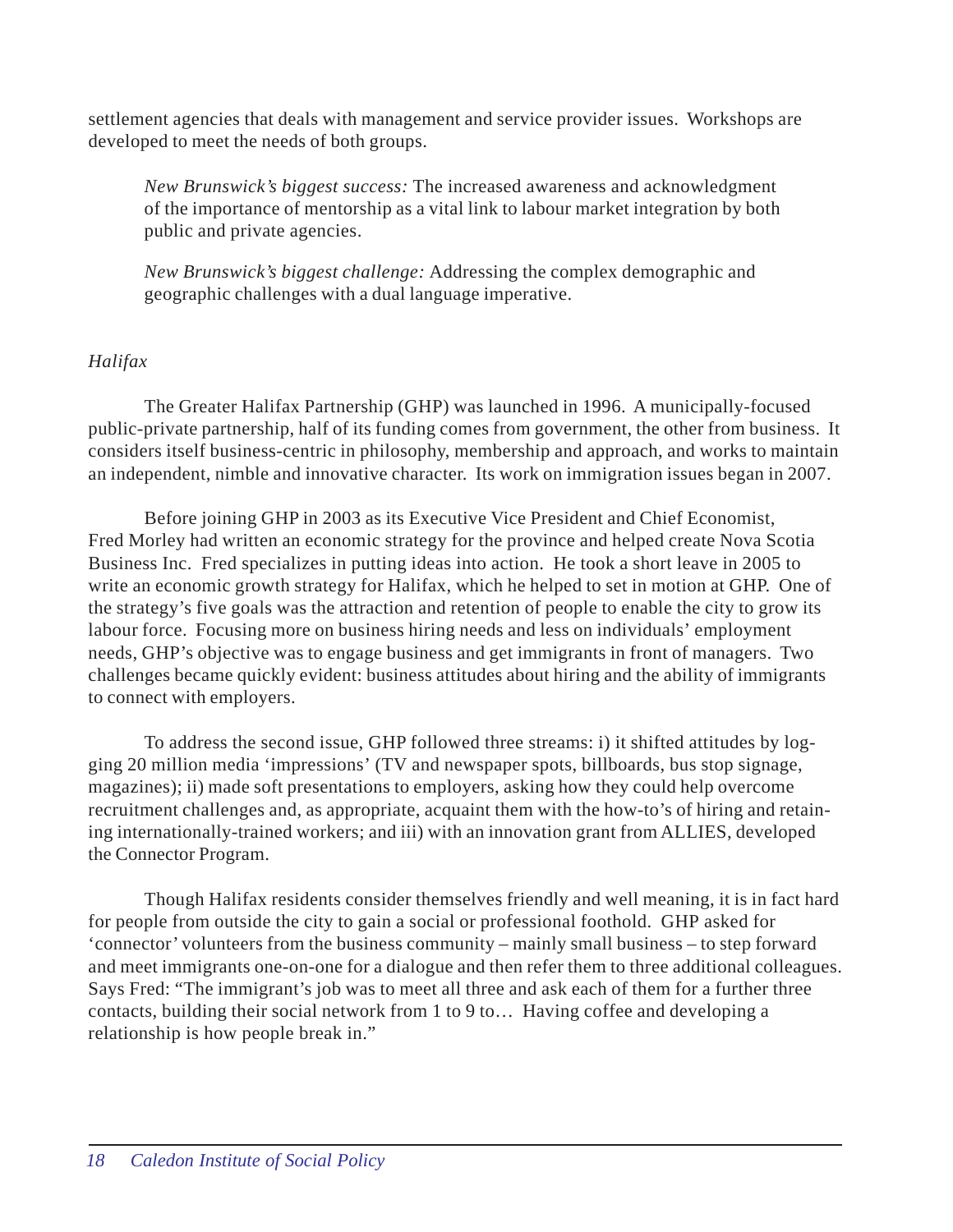Since the Connector Program began in June 2009, nearly 100 connectees have found employment in their field of expertise. Business volunteers initially overwhelmed the system. Originally 50 were hoped for, but GHP has seen that number grow to 350.

Part of GHP's operations includes breaking silos and avoiding service duplication. Immigrant Settlement Integration Services (ISIS) group was already operating a basic mentorship program in Halifax. The GHP Connector and ISIS mentoring programs now feed one another.

The Greater Halifax Partnership also works to integrate business and immigration programming. GHP's business development and outreach program – "SmartBusiness" – has 300 face-to-face business meetings each year. The conversation includes a discussion of employers' readiness to hire immigrants. If they say yes, the GHP immigrant team goes into action. If immigrant hiring is not possible at this time, the employer is invited to be a Connector.

*Halifax's biggest success:* Engaging and involving the business community in our efforts to connect recent immigrants to our community.

*Halifax's biggest challenge:* The smaller-than-hoped-for number of immigrants coming to Halifax. In other words, we would love to see more people choosing Halifax. We're ready to connect them.

Note: On April 29, 2011 the Nova Scotia government announced that it aims to double the number of new immigrants that arrive in the province each year – to 7,200 by 2020 – a small step in the right direction.

#### *Important Lessons from Halifax*

- *1. New ways of meeting people are vital. Traditional networking approaches, dinners, luncheons and other static events are somewhat impersonal; at best, an immigrant might have two dinner companions interested in helping. Going for a quiet cup of coffee oneon-one and then tapping into the network of a true business connector is a far more meaningful way to meet and help a newcomer.*
- *2. Some people are better suited to create their own employment. GHP is giving the entrepreneurship route a lot of thought and will perhaps gear the Connector Program in this direction (e.g., micro-loans, training and support networks). Often people don't need program help; they need someone to tell them who's a good realtor, who's a good lawyer or law firm – the inside scoop.*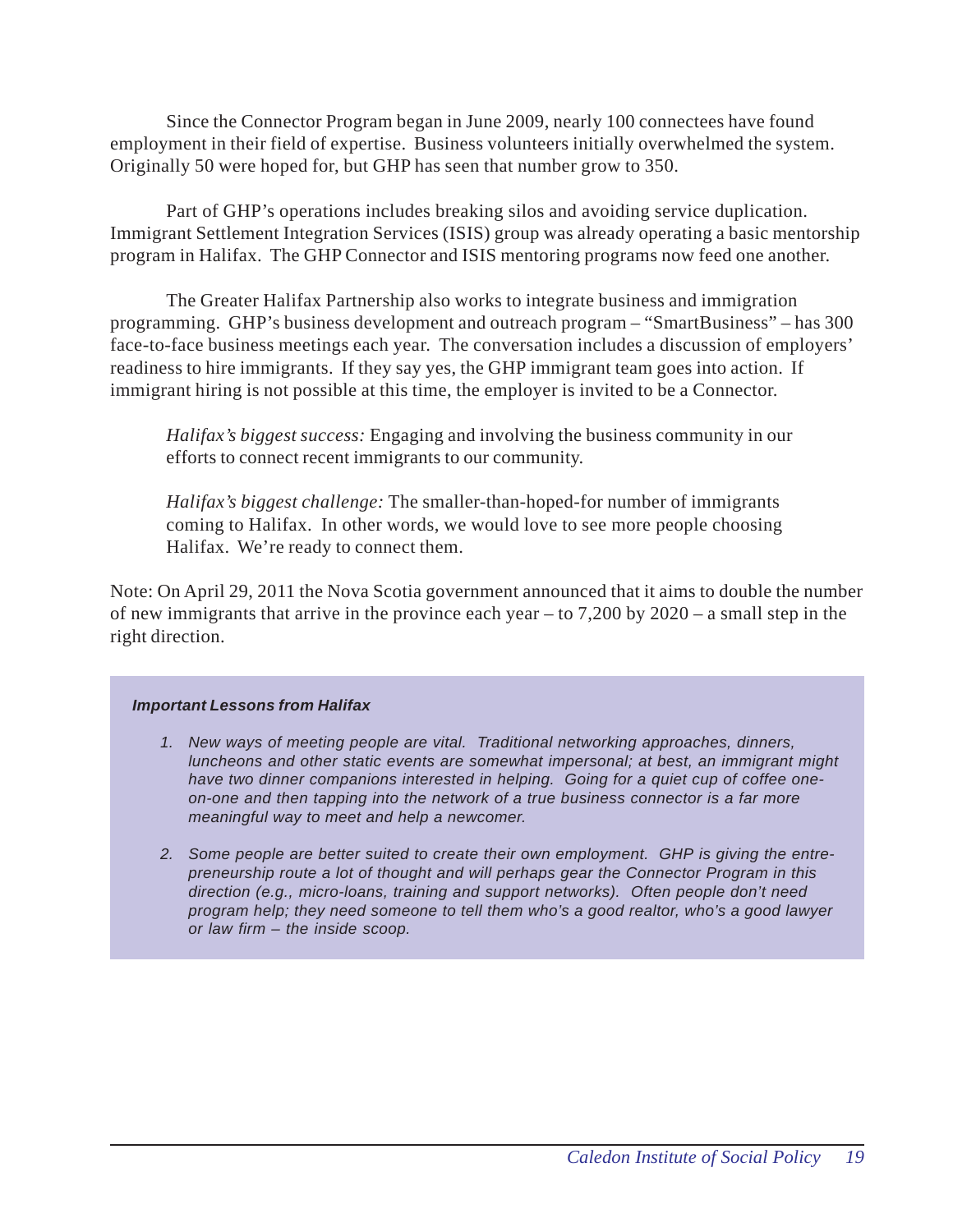### *6. The role of ALLIES*

Clearly, ALLIES members are as varied and unique as the cities from which they emerge. All Immigrant Employment Councils share the objectives of finding suitable employment for skilled immigrants, engaging business and encouraging community leadership to play a central role. ALLIES may originally have communicated the idea that participating cities should be inspired by the key factors that made TRIEC successful, but later chose a sustainable, encouraging approach.

Says Ratna Omidvar: "What's most exciting to me is the variety and array of convening organizations that have stepped up, and the slow but gradual spread of mentoring across the country. In hindsight, we might have saved some time if we had taken a less prescriptive approach to IEC development from the outset. On the other hand, setting a high bar got people moving and thinking. Having no bar or a low bar might not have worked any better than the route we took."

*Local IEC development – IEC recommendation: Five respondents expressed the opinion that ALLIES still has more to do to further develop its understanding that IECs structure their work around local realities. Where IEC bodies exist, ALLIES should focus on building their capacities, rather than encouraging the adoption of an ALLIES-set agenda.*

ALLIES has called itself both a movement and a network. Whether it continues to define itself as one or both is a challenge that echoes throughout the organization. Networks exist to serve their members. Movements are about creating social change. Getting skilled immigrants appropriately employed and changing employer attitudes require both network and movement competencies. ALLIES' national and local leaders ideally will continue to demonstrate both administrative excellence and an unquenchable passion for the issue.

ALLIES' work to build its membership included creating interest in action-ready communities and then fueling that action with financial and other supports. Ratna Omidvar, Naomi Alboim and TRIEC Executive Director Elizabeth McIsaac have continued to meet and speak with individuals and groups in other parts of Canada and abroad that are interested in specific aspects of ALLIES work. Lessons and ideas take shape according to local interests and capacities. All of these efforts continue to build a movement for social change regarding hiring skilled immigrants.

Keeping track of where ALLIES, TRIEC and Maytree all begin and end is an evolving process. TRIEC was created by the Maytree Foundation and provided the energy and ideas from which many IECs took inspiration. TRIEC is housed at Maytree and the synergy between the two organizations continues to fuel new initiatives. ALLIES is also a Maytree organization, thus firmly establishing Toronto as ALLIES' centre of gravity. However, the inclusion of the Montréal-based McConnell as a partner and the hiring of Peter Paul as its Project Leader in early 2008 have helped to create a clearer identity for ALLIES itself. The launch of an ALLIES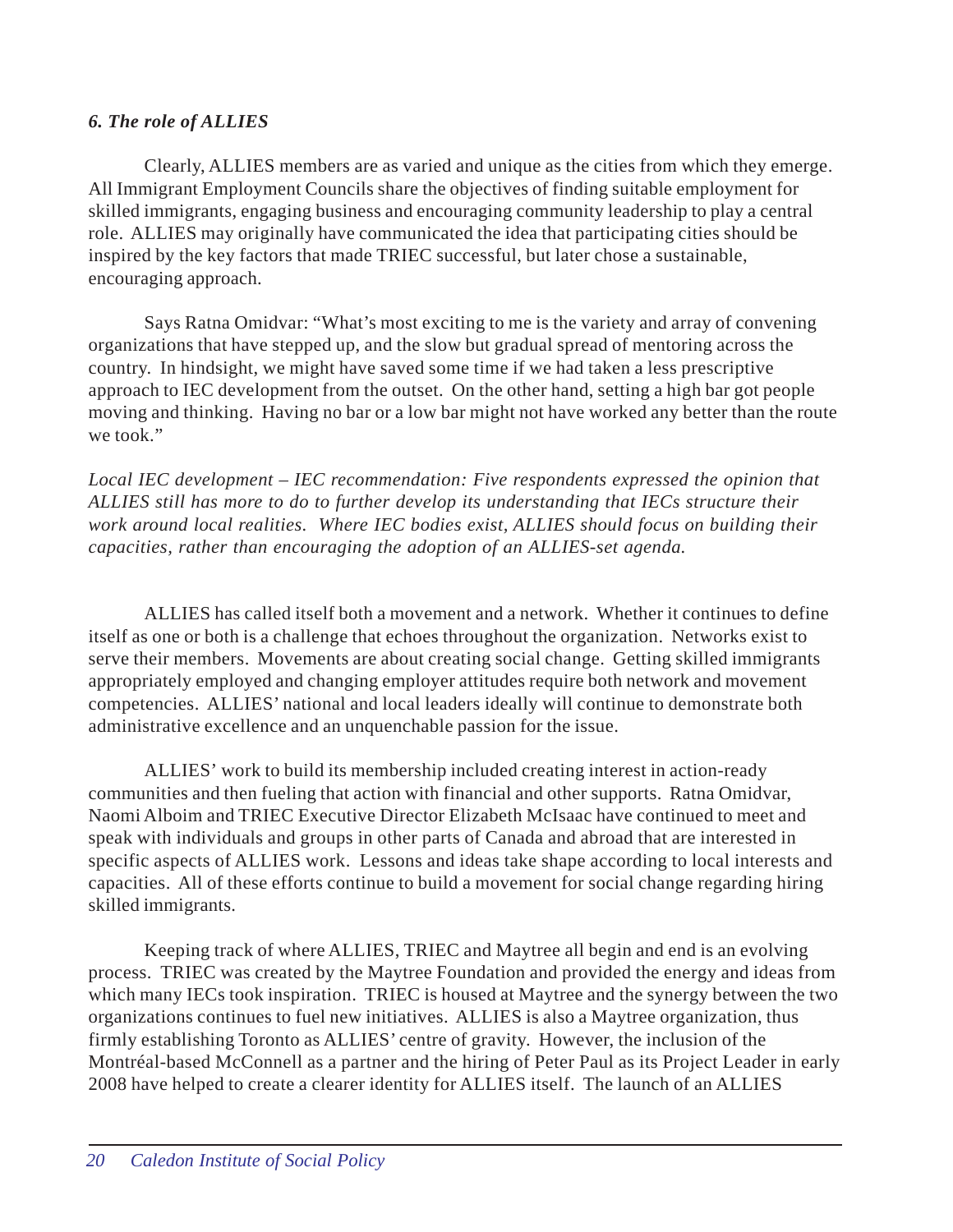website in 2010 and the rebalancing of the *hireimmigrants.ca* website to reflect the work's pan-Canadian character are helping to further define the organization's presence and operations.

Says Peter Paul: "Our intent in creating a new ALLIES website is for it to serve as a repository of information on immigrant employment. It is to be a space for our partners from cities across Canada to share ideas, success stories and strategies that can help further their work. For employers, *hireimmigrants.ca* is a single point of entry to a wealth of information on successfully hiring and retaining skilled immigrants. Our belief is that a good idea from an employer in Vancouver can be replicated in Edmonton or Halifax *–* employers learn best when they learn from each other."

*ALLIES role definition – IEC recommendations:*

- *One IEC recommended that ALLIES consider applying for charitable status, which would allow it to accept funds from Maytree or other foundations, and direct those funds to IECs for their programs (the delivery of which would be part of ALLIES' charitable mandate). A more formal relationship among ALLIES and IECs might bring greater bargaining power to discussions with potential national corporate sponsors.*
- *A second suggested that ALLIES could assist in spreading the word about the good work Canada is doing in the area of immigrant employment. ALLIES should further define the touchstones that make the organization unique and continue to track innovative and creative approaches undertaken elsewhere.*

IECs expressed delight in being able to tie into ALLIES' and Maytree's networks. Says one: "ALLIES gives national credibility to the work; the exposure and marketing are attractive to local employers. High-profile business leaders like [President and CEO of the Royal Bank of Canada] Gord Nixon create interest and help build local leadership capacity."

McConnell's Stephen Huddart believes that creative tensions are a necessary part of ALLIES' growth. Says Stephen: "When you build a national partnership in Canada among various levels, it's like rebuilding the railroad. I'm proud of the multisectoral nature of the local partnerships. ALLIES has also been a good example of two philanthropic organizations – Maytree and McConnell – working together. There are occasional tensions, but overall everyone keeps the end in mind. The level of literacy and understanding among partners has increased significantly. Anecdotal evidence says that the objectives are being achieved – immigrants are finding suitable employment."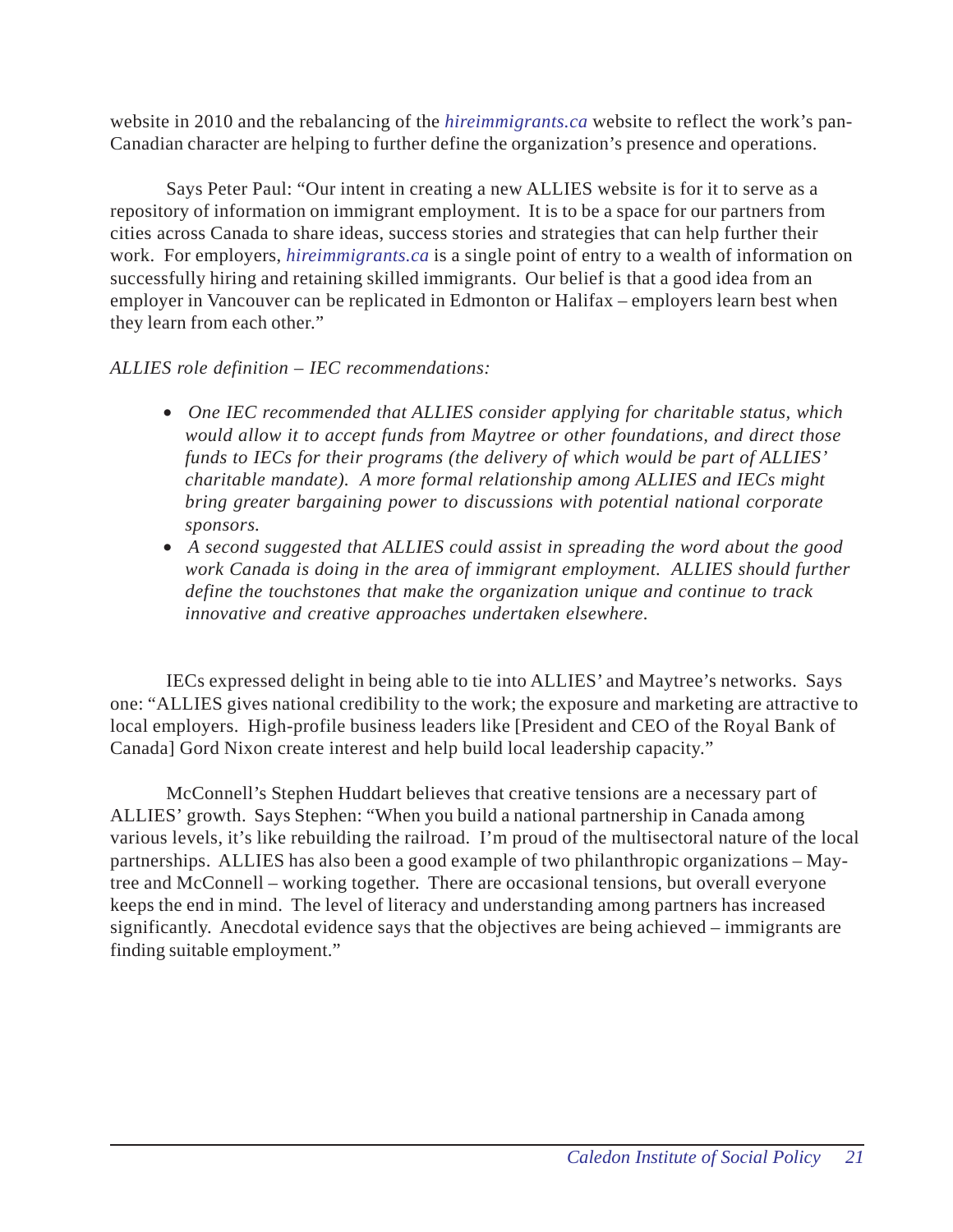#### *7. Employer input*

Besides building and managing relationships internally and with a growing number of participating IECs, ALLIES continues to develop ever-stronger links with private- and publicsector employers. Input for this report was gathered from two federal government representatives, one provincial government spokesperson, one municipal employee and individuals from four large (more than 500 employees) businesses. All but one were directly involved with establishing mentoring initiatives within their organizations. All were enthusiastically supportive of ALLIES' past efforts and achievements, particularly members' grasp of the larger business picture and the emphasis on immigrant employment.

Says one employer: "ALLIES is doing what makes sense from a business perspective, while also doing something that serves the greater good. Large businesses have been thinking about creating better entries for qualified immigrants for a long time. We want to do right thing, but it has to make sense, business-wise. ALLIES completely understands this viewpoint."

In the words of a federal government representative: "Immigrant employment is not a new issue, but ALLIES' approach validates the thinking that successful interventions are the fruit of complex partnerships. Its members have focused on one element of immigrant integration – labour market attachment – instead of trying to address all the issues that arise from the immigrant employee experience. This focus is what distinguishes ALLIES from other such initiatives."

Another point of praise from employers is ALLIES' and local IECs' work to provide a 'one-stop shop' for immigrant employment. Prior to ALLIES' arrival, local employers had to sort through a plethora of services that offered help with immigrant employment. The quality of these relationships varied widely – from volunteers to sophisticates – and required more time than companies could give. ALLIES operates within a non-competitive environment, which helps smooth the relationships among local business networks and immigrant organizations.

As its employer network grows alongside its operational network, ALLIES must consider how best to acknowledge the financial support of its funders and national partners.

*Sponsorship – Employer recommendation: As locally-developed programs are picked up by IECs across the country, the contribution commitment may grow and it is important that credit be given where it is due.*

Employers – particularly those with branches across the country – are thrilled with the expansion of ALLIES. They caution that new IECs need financial and other support in order to prove sustainable.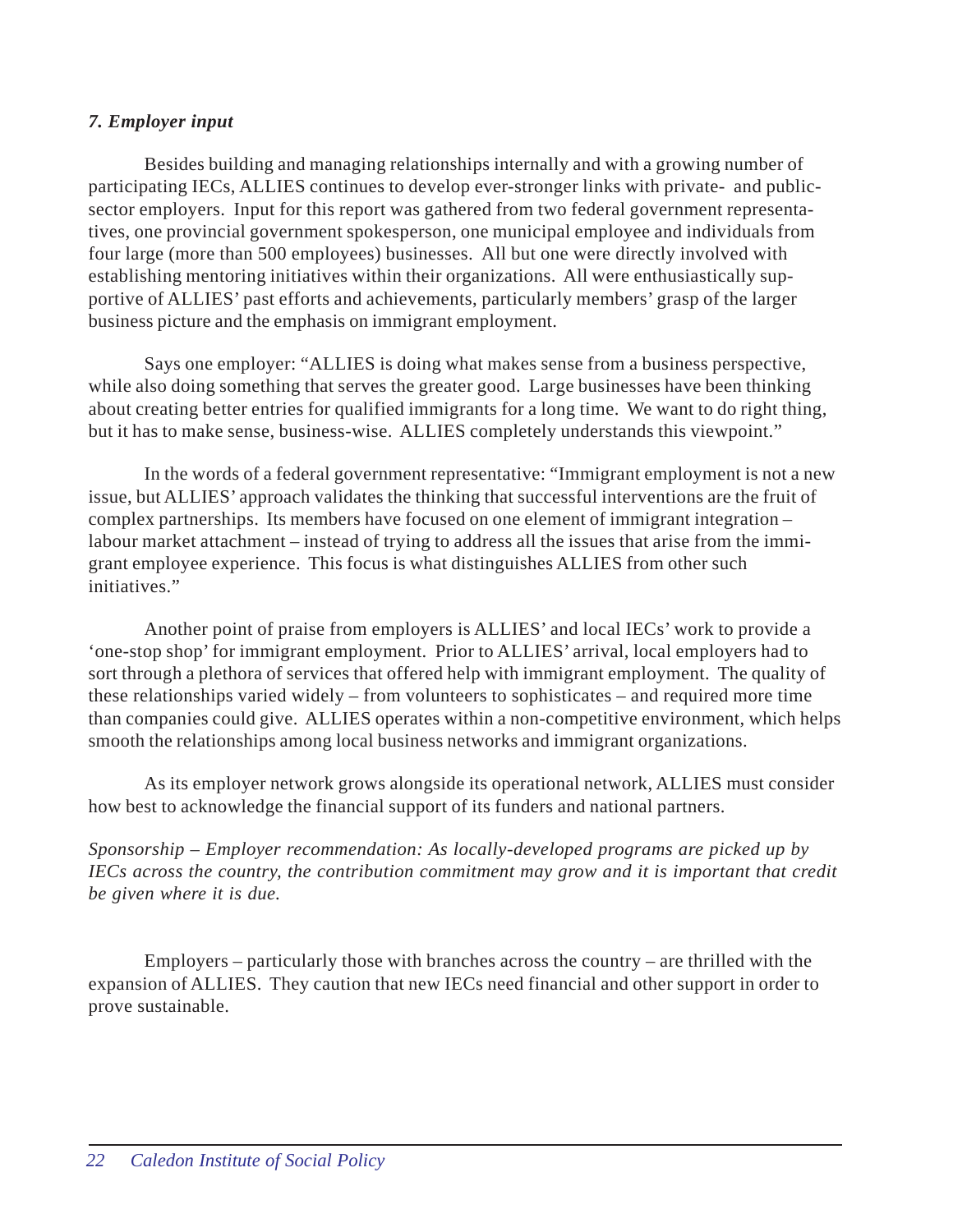#### *Growth – Employer recommendations:*

- *Consider the level of demand the location has to be hungry for this type of initiative. If you don't have the right people or champions from key respected employers or the willingness of the local government and NGO sector (especially immigrant serving organizations) – don't go there.*
- *Consider looking at a network of smaller municipalities. Provide a couple of workshops where basic information and tools are shared, including discussions of the skills for recruitment. Many centres want to acquire the knowledge, but don't have the funds.*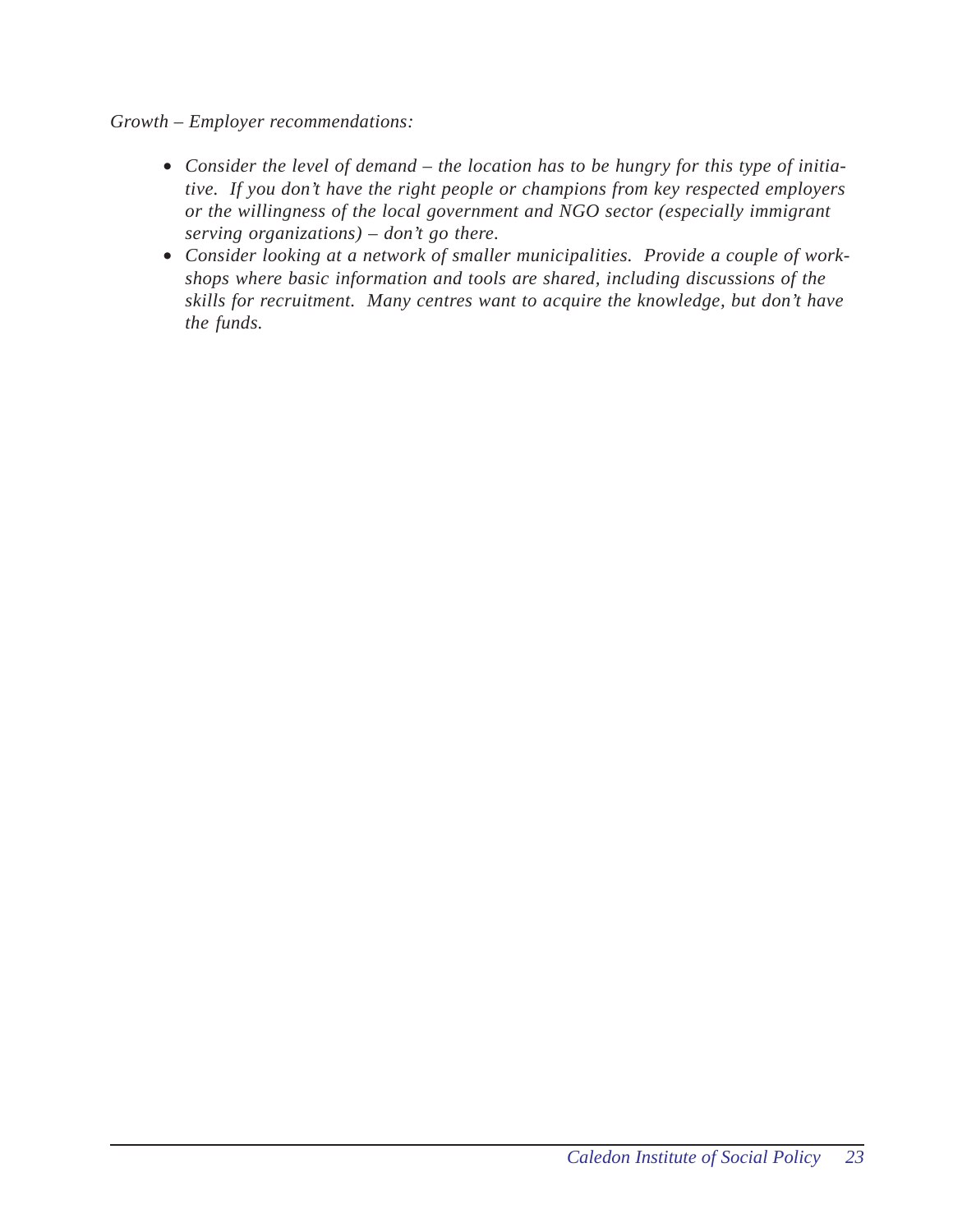### *8. The value of ALLIES to its IECs*

Prior to ALLIES' formation, Maytree and McConnell hosted a first Learning Exchange in Toronto in 2007. This was followed by exchanges in Vancouver in 2009, Halifax in 2010 and Calgary in spring 2011. Attended by more than 150 multisectoral participants from cities across the country, they received high marks from IECs for the opportunities they provided for discussion, networking and learning. The ALLIES 2009 Business Leaders summit was also singled out as an event that helped stimulate new ideas for including such leaders more deeply in the work of local IECs.

IECs are unanimous in their approval and appreciation of ALLIES' work to create opportunities for learning and sharing experiences among its Executive Director (ED) group. Connecting with like-minded people and organizations dispels the sense of isolation that individual IECs sometimes face. The contacts made and information shared are extremely beneficial. Members feel that EDs have been gently shaped into a mutually-supportive group of colleagues and that ALLIES is growing into a stronger network as a result.

All IECs consider face-to-face meetings as the core activity that has been the most helpful in building relationships and trust. One representative felt that these meetings could be held once a year or less. The other nine would like a minimum of two such events.

#### *Learning Exchange – IEC recommendations:*

- *Face-to-face ED meetings frequency should be reviewed; more, not fewer, are the majority wish.*
- *Keeping the agenda focused on a small number of issues is far more helpful than a jam-packed agenda. ALLIES has done this well.*
- *ALLIES should consider holding regional meetings, in particular, to encourage employer participation. Long cross-country trips and days away from the office are hard sells to this group.*
- *Telephone exchanges do not allow sufficient time for everyone to speak. ALLIES might consider inviting people to participate in regional- or issue-specific calls to increase interest and participation.*
- *Similarly, hosting local idea exchanges can be a great boost, particularly if local conveners can schedule an event or announcement around ALLIES visits.*
- *Encourage cross-linkages at the ED level pairing new IECs with mature ones.*

Says Ratna: "We have invested in increasing the opportunities for EDs to work together on issues identification, strategies and approaches. Special sessions on communications, providing technical assistance, speaking about immigration in difficult economic and political times – these issues provide opportunities for us to learn together as an organization. Increasing our capacity to advance policy and advocacy work is another critically important area for development."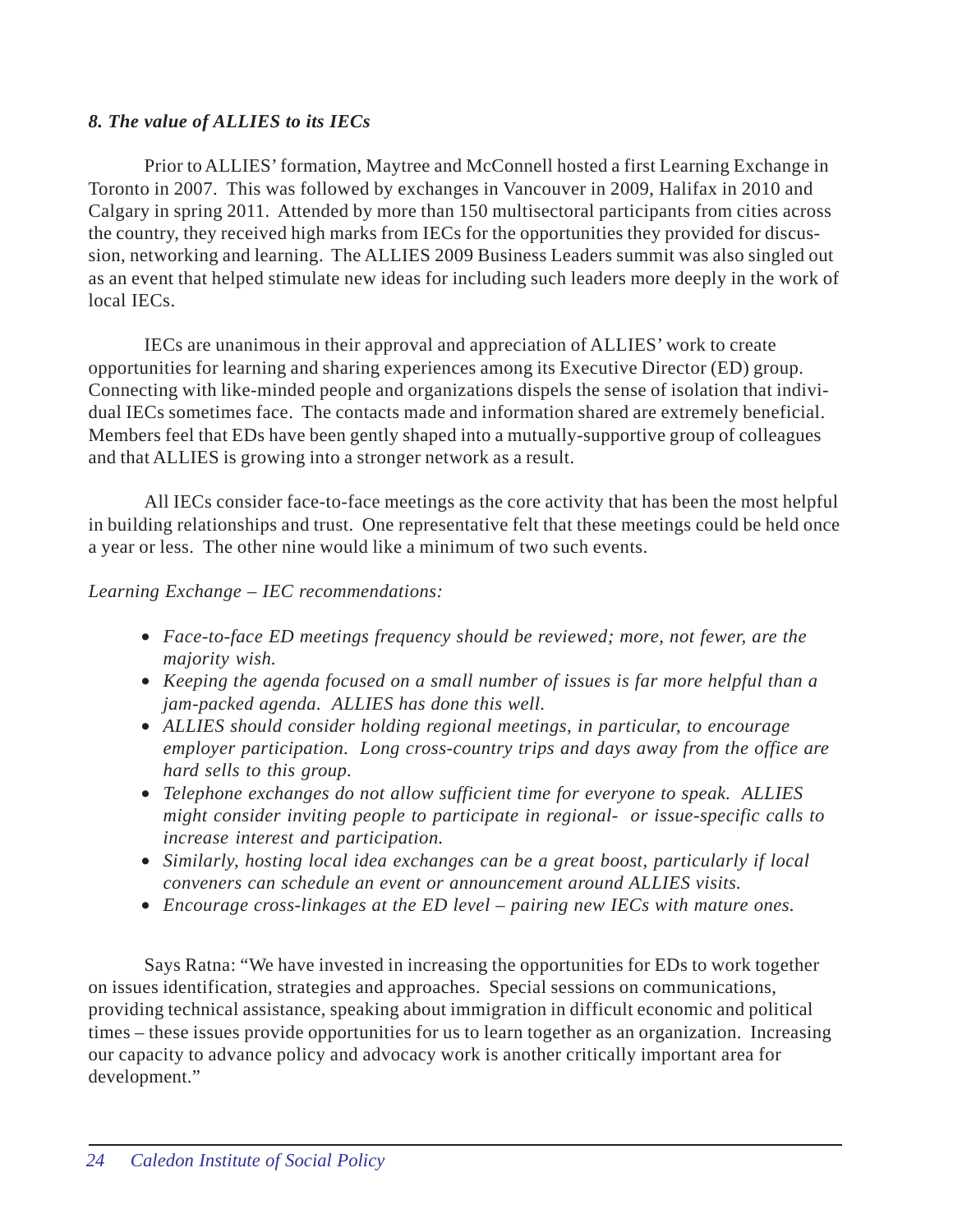As the ED work and resources help create cohesion, purpose and excitement, work must also be done to make the work continually interesting to outside partners, particularly business. After the initial enthusiasm and momentum, keeping information and ideas fresh requires its own set of best engagement practices. "Making new friends, but keeping the old" becomes the motto of IEC employer relations. Immigrant employment is a long-term goal which may not ideally suited to the interests or needs of employers looking to renew or refresh partnerships after a twoor three-year commitment.

*Partner engagement – IEC recommendations:*

- *Establish a suite of engagement ideas for IECs to use e.g., annual celebration of efforts, recognition options.\**
- *Suggest ways to create opportunities for new leaders to come forward.*

(\* Employer representatives are appreciative of ALLIES' work to support the *Best Employers of New Canadians* category in the "Canada's Top 100 Employers" competition.)

ALLIES' suite of financial supports – for start-up, partnership development and innovation activities – were identified by Calgary, Toronto and Halifax as extremely beneficial. To date, six sites have received some form of grant. One recipient praised ALLIES for sticking to its funding principles, awarding funds only for action-oriented projects.

## *Funding – IEC recommendations:*

- *Investigate whether ALLIES could play a national fundraising role.*
- *Develop a stronger national identity to help better coordinate funding.*
- *Create a network of informed funders.*

The quality and quantity of support materials developed and shared by ALLIES members received special mention from five IECs. One, in particular, noted the ease with which materials could be adapted for local use.

## *Support materials – IEC recommendations:*

• *ALLIES should initiate a conversation with IECs to determine the kinds of labour market demographic information they require as well as the sources of information they currently use. If Statistics Canada data is found to be a preferred source, it might be beneficial for ALLIES to purchase raw data sets from Statistics Canada and perform analyses for cities with IECs – these are very expensive for individual organizations to commission on their own. ALLIES might also be able to gain access and input into Statistics Canada's monthly survey process in order to secure real time answers to IEC questions.*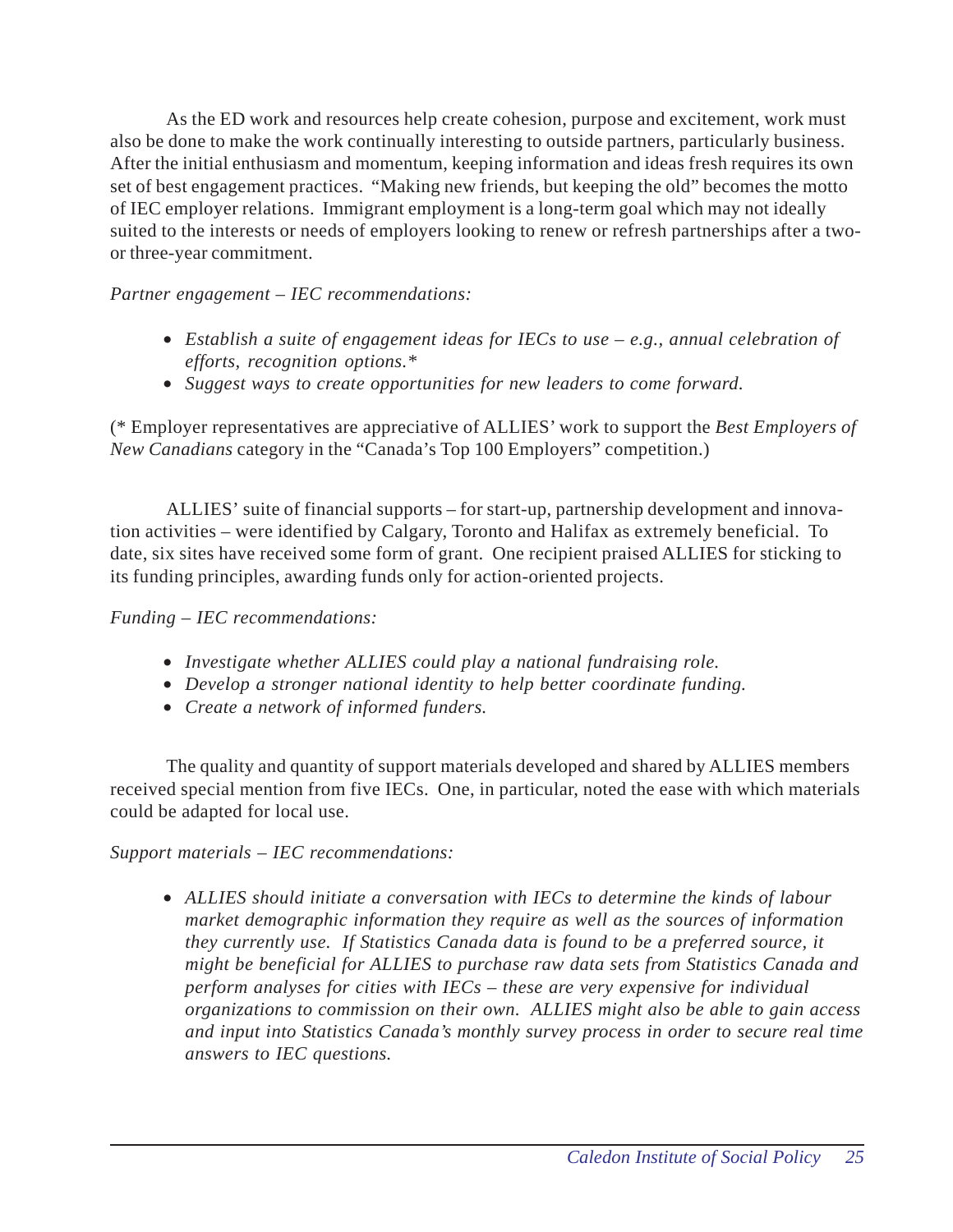• *Develop a 'how-to' reference guide for start-ups (including terms of reference, board structures).*

ALLIES provides coaching and mentoring. This support has been most often accessed during the convener start-up phase and got high marks from the two IECs that mentioned the resource. Though Naomi Alboim has received much positive feedback about information sessions she has run on the subject of intergovernmental relations, IECs have not been proactive about seeking coaching on this issue. The news for Naomi: Six IECs expressed a desire for ALLIES to advance a policy agenda, though no clear route forward was suggested.

Policy work in Québec will differ significantly from other jurisdictions where advocacy happens at the provincial level. Advocating with one level of government, however, makes it more likely that good policy innovations could be taken up.

*Policy – IEC recommendations:*

- *ALLIES should operate as a policy influencer at the federal level.*
- *ALLIES should become more involved in briefing provincial government representatives regarding IEC work and the benefits overall of operating ALLIES as a national organization.*
- *ALLIES should host a policy conference to advance SME issues.*
- *Because immigration is a shared responsibility between the federal and provincial/ territorial governments, there is a definite role for ALLIES to play at the federal level. Playing an advocacy role nationally includes carrying the message about skilled immigrants and the business case.*

*(See page 32 for further discussion of policy directions suggested by employer interviewees.)*

ALLIES has investigated the possibility of establishing a national communications/media campaign and IECs have made several recommendations regarding this initiative. As with the policy work, Anne-Marie Marcotte reported that Québec would be unable to join a national effort.

*Communications – IEC recommendations:*

- *Help get attention for ALLIES' exemplary work and its good news stories.*
- *Devise a campaign around equitable employment.*
- *Find ways the strategy can be leveraged for small- to medium-sized communities.*
- *Use ALLIES partnerships to link its websites with others.*
- *ALLIES might consider providing more support for capturing and writing success stories (in very brief formats – social media tools would be helpful here).*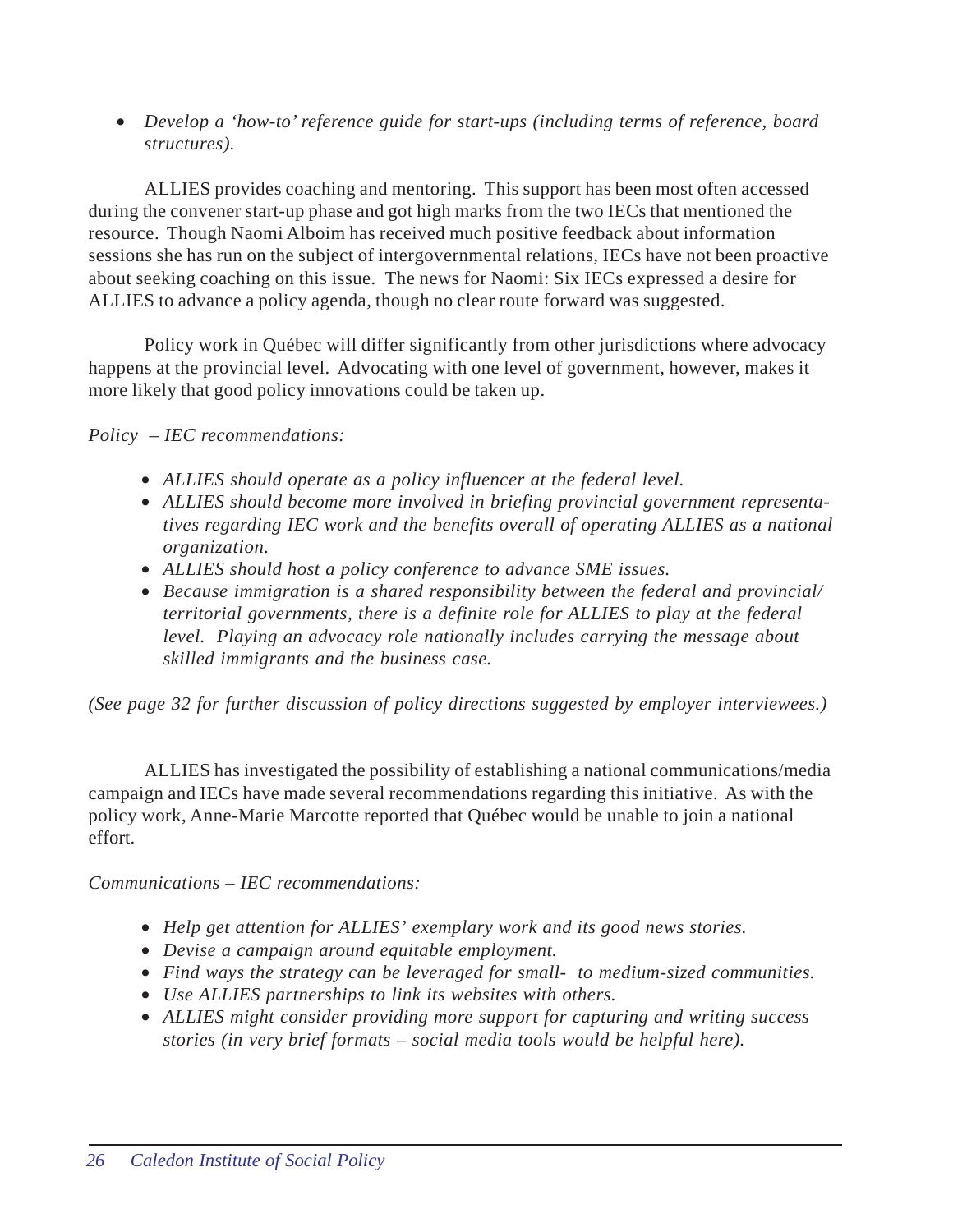## *9. The value of IECs to ALLIES*

To this point, ALLIES' Steering Committee has not explored a shared leadership arrangement with IEC members; it remains essentially a top-down organization. Committee members hope that continued requests for input on policy work, communications planning, funding requests and knowledge transfer will continue to be met in the prompt and thorough fashion which has become the initiative norm. They would also like to encourage more fulsome two-way information exchanges in which IECs share new ideas or trends in anticipation of their emerging as national issues. Exemplary practices that should continue include sharing new areas of work and direction from which other IECs may benefit, and making recommendations for tools that can be centrally developed.

Says Ratna Omidvar: "Despite what we all perceive as a highly successful effort, the work is still in a preliminary, fragile stage. We have much more to do to build national awareness of the issue and as we work in our various capacities, I anticipate each of the IECs demonstrating greater strength and confidence. I am extremely proud of their accomplishments so far."

Those accomplishments include Halifax's leadership in designing and sharing its Connector Program, the government-as-employer work seeded by Hire Immigrants Ottawa and London's efforts to engage small- to medium-sized enterprises. IEC-BC's systemic approach to working with its provincial government and Kitchener-Waterloo's efforts to develop an internship program with its local community college are two more initiatives that increase opportunities for involving institutions in ALLIES' work. London's Skills International website and TRIEC's *hireimmigrants.ca* and accompanying Roadmap make great use of technology. All of these initiatives demonstrate the vitality, strengths and leadership capacity of member IECs.

As IECs gather strength and confidence, they may decide that the ALLIES-IEC relationship itself needs rebalancing. At some future point, it may be more appropriate for IECs to formulate the support agenda they would like ALLIES to fulfill, rather than respond to an ALLIES-provided menu of options. At this time, IEC representatives are working to multiple deadlines and responding to local pressures; they may not have the time or space to reflect on the areas in which ALLIES might be of help. ALLIES should continue its practice of encouraging Executive Directors to identify local ideas and challenges as they occur.

It may be also be necessary to review the work done by ALLIES and Maytree to impact immigrant hiring practices with head office partners against the local-level autonomy and capacity issues that surface as a result of those discussions. Head office decisions may create tensions at the local level where human resources capacities are more thinly stretched.

Such issues reflect the ongoing struggle to balance the duties and responsibilities of operating a network and the importance of effecting the large-scale change inherent in a movement.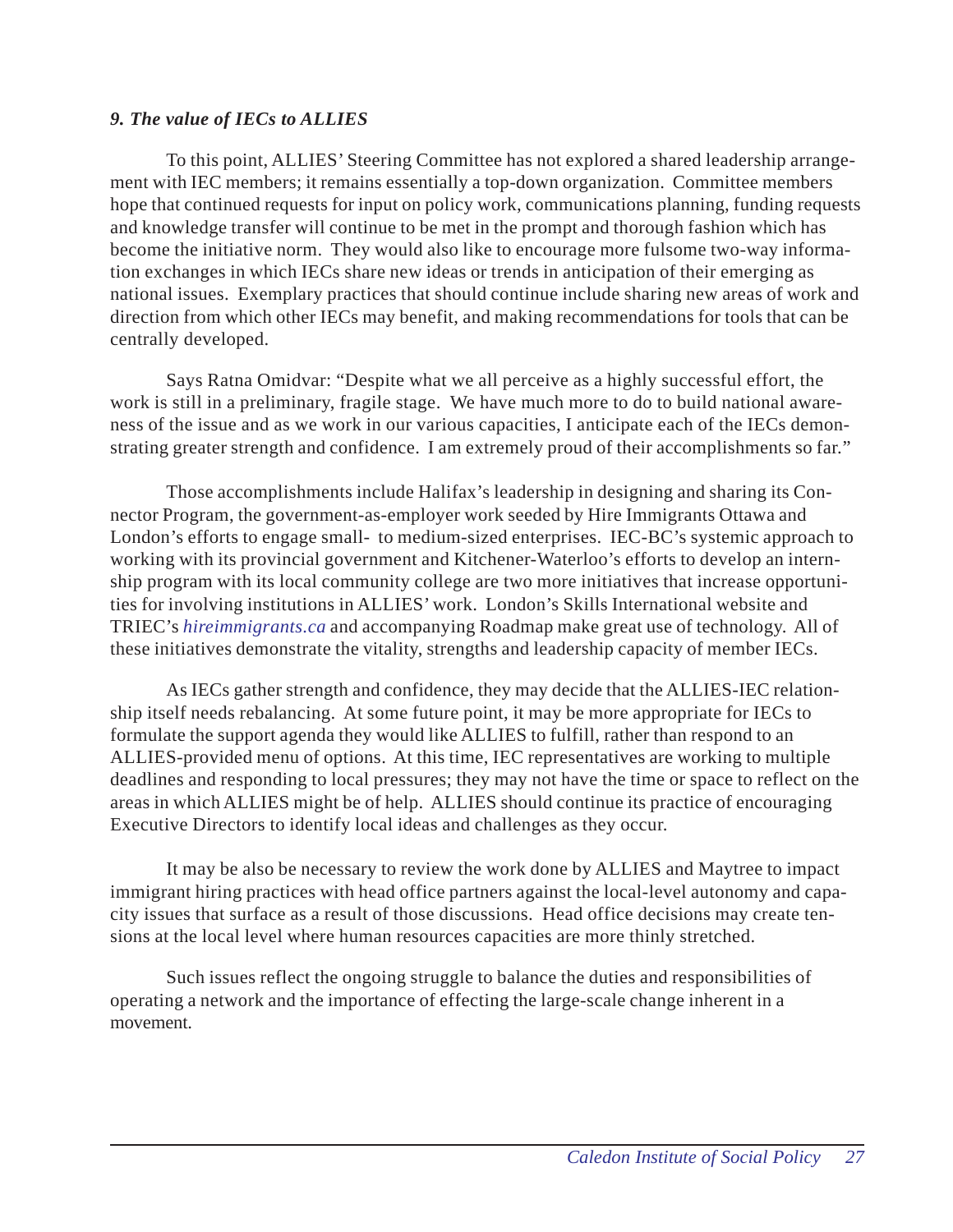### *10. ALLIES' impact on movement building*

In terms of the overall impact on building a pan-Canadian movement around immigrant employment, IEC representatives are appreciative of the leadership ALLIES and Maytree have demonstrated. TRIEC staff have also been helpful in sharing the lessons of their work, allowing other IECs to profit by TRIEC's example and experience.

Tasked with advancing the issue of skilled immigrant employment, ALLIES and Maytree have created a national space in which the conversation can occur and, by so doing, have legitimized and validated local IEC efforts to build awareness. Most not-for-profit convening agencies do not have the capacity or mandate to investigate similar work in other parts of the country or globe, nor to push the conversation to a higher level. ALLIES can bring resources and experts to the table that members cannot access individually. Its goal of building a more prosperous, inclusive Canada provides a rallying point behind which individual personalities and agendas can line up.

A more difficult question to answer is whether ALLIES has had an impact on the overall landscape of immigrant employment in the various participating cities. The short answer would be: Not yet. IECs appreciate ALLIES' work to date in the areas of framing the issues, offering professional development, researching and documenting promising practices, and working to arrive at a set of measures for evaluating overall results and outcomes. By creating the backdrop against which hiring immigrants is seen as valuable to the Canadian economic and social landscapes, ALLIES frees IECs to build awareness of local issues.

Similarly, ALLIES could play an important role in helping move federal and provincial conversations around strategic funding. Local conveners must continuously secure local program funds, but to build a nation-wide movement for change, federal and provincial dollars must be clearly allocated and the work properly financed. As recession fears ebb, skills shortages become an employment driver. The time is right to position IECs as efficient gateways to skilled workers.

In summary, ALLIES should continue to use its convening expertise and resources to tackle large program elements which IECs have in common, giving local conveners more time to address local issues.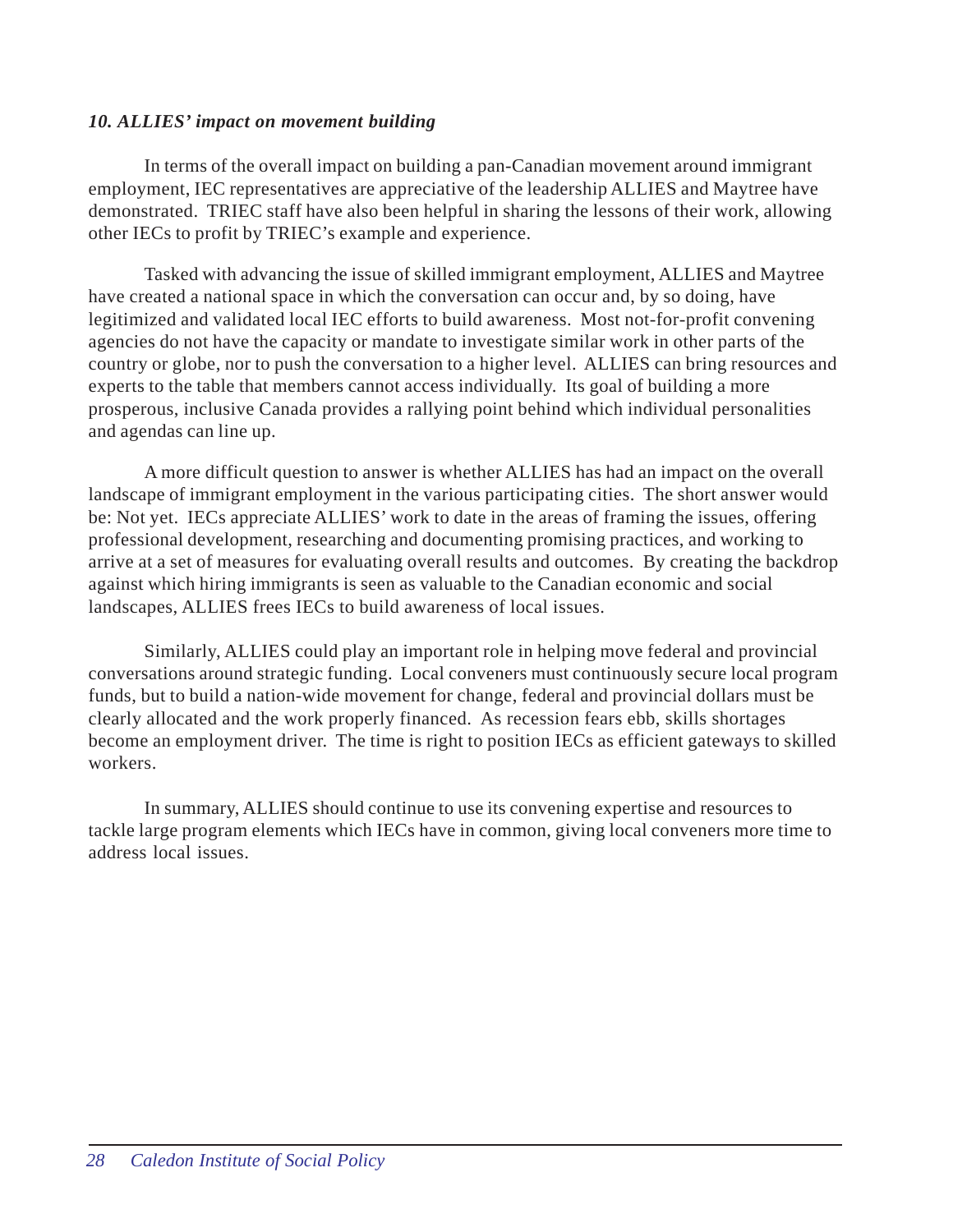#### *11. Mentoring: The employer perspective*

Mentorship was unanimously endorsed by the employers contacted in the preparation of this report as an extremely effective tool for helping immigrants gain a foothold in Canadian workplaces. There is also widespread appreciation that mentoring is a two-way relationship that changes both parties, and that the principle of mentorship can be applied broadly across an organization.

Employers that have developed their own mentoring programs understand that their hiring managers must be encouraged to become self-aware and learn to question from where they draw their own cultural understanding. They are seeing the value of looking for ways to help hiring managers to be more open; some have made diversity one of their organizational core values.

Employers differ in which employee groups they involve in mentorship initiatives. Some prefer the junior and middle management echelons, believing that more recently-hired individuals will relate more naturally and empathize more closely with people struggling to get into the workplace. Others tend to encourage mentorship among middle and upper managers and executives because they can provide access to people and networks and have the necessary coaching experience.

While this input indicates an increasing appreciation for diversity and mentorship among large employers (defined as those with more than 500 employees), it is important to note that the majority of private sector Canadian employers are small- to medium-sized enterprises (SMEs). Identified as tough mentorship nuts to crack by IECs, the challenges associated with engaging SMEs is discussed further in the next section of this report.

#### *Best practice vignette: Refreshing leadership review practices*

*To encourage continued career exploration, Pitney Bowes Canada offers its employees the chance to complete their own on-line Talent Profile. They self-assess on several competencies and share background and experiences from their past life, including the languages they speak and the countries in which they have worked. Profiles help identify individuals for key positions that arise in the company.*

*The Talent Profile is part of the company's Leadership Review Process (LRP) which enables succession management planning. The LRP allows the organization to objectively assess its leadership talent base, assess bench strength in critical positions, identify talent and diversity gaps and drive leadership development planning. The LRP helps ensure Pitney Bowes has the diverse leaders they need – today and tomorrow – to meet business growth strategies.*

*Pitney Bowes also maintains a replacement forecast for key positions within the organization. People who are considered to have high potential for advancement are encouraged and assisted to prepare personal development plans.*

*Both of these practices help ensure that a person's career trajectory does not depend on an individual manager and they allow the company to maintain its focus on developing diverse talent.*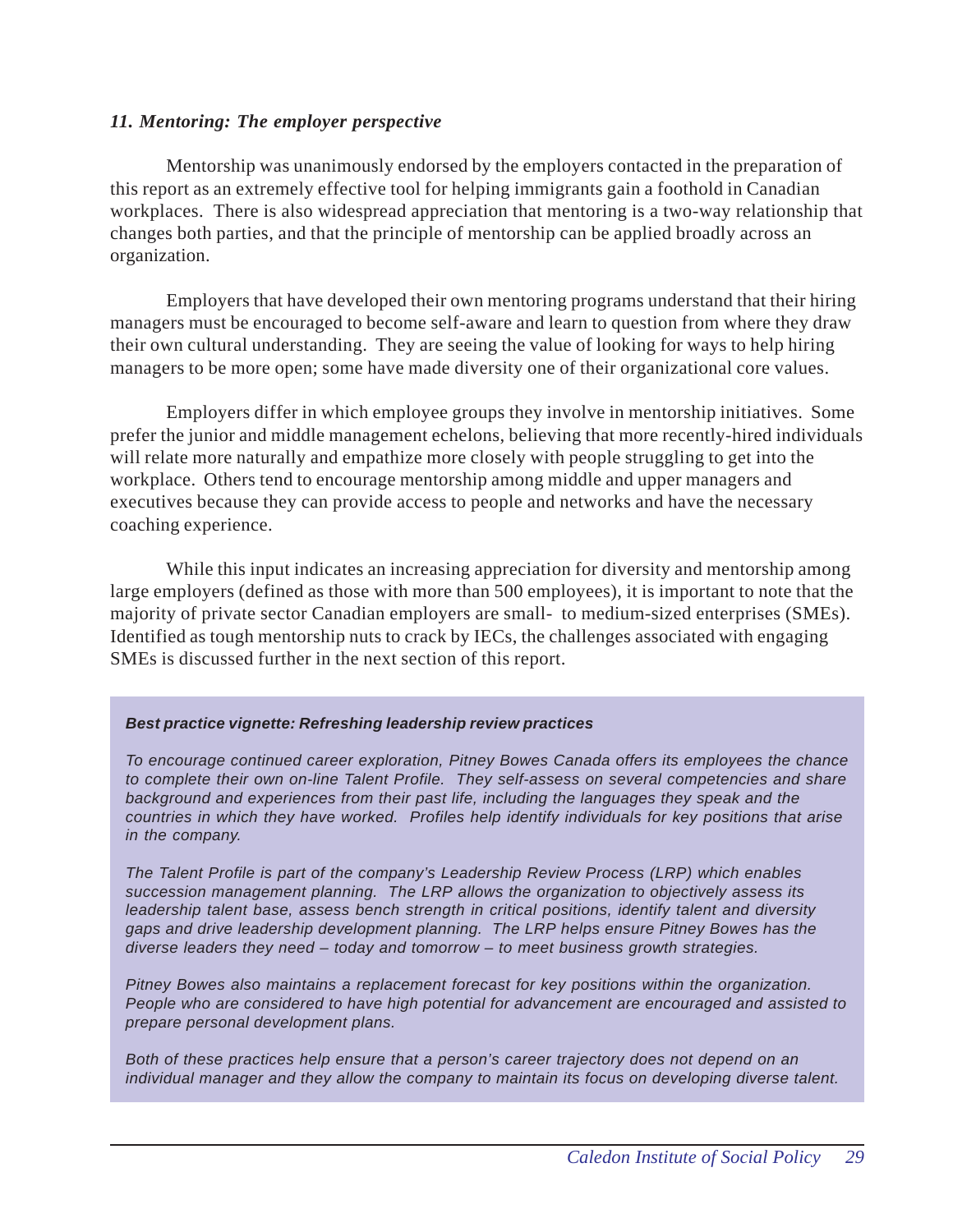#### *What employers are saying about mentoring*

#### *self-awareness*

"Mentoring opens people's eyes in an extraordinary way. It doesn't require new systems to be developed and instituted – it's really self-awareness training. Mentoring comes down to understanding where you got your cultural knowledge from – your organization, society, family and ethnic background – that is, culture in a broad sense. You need to know where you got your views, whether you have negative perceptions of new ideas and people, and that these perceptions can come into play without you knowing it. You need to continually examine the reasons you make decisions as well as your gut instincts."

*Deanna Matzanke, Director, Global Employment Strategies, Scotia Bank*

#### *leadership*

"New Canadians will be a significant part of the future talent pool. Organizations need to be ready to embrace this diverse and international group of potential employees for economic advantage. Companies that are demonstrating leadership in this area and have created a culture that attracts and develops a diverse work force will have a competitive edge."

*Guilherme Dias, Director of Strategic Talent Management, Pitney Bowes Inc.*

#### *a gift that keeps on giving*

"Our mentors tell us that they gain a lot from the experience of mentoring. They go on to apply what they learn in their mentoring relationships to their work within the organization – as they make hiring decisions, build effective teams, collaborate with and coach others. As an organization, mentoring increases our cross-cultural competence."

*Amy Hanen, AVP Diversity, HR Research and Employee Experience Metrics, TD Bank Financial Group*

#### *mentorship results: employment equity or social justice?*

"The main message of this work is that we're all human; we're all in the business of solving problems. If you want to do that well and look for many solutions instead of just one, you need diversity as the basis of your creativity. Otherwise, you end up with group think, and you all get stuck. Having people from different backgrounds in the mix gives you the opportunity – if your processes are good – for people to speak up and not get stuck. Ultimately, this approach achieves social justice."

*Deanna Matzanke, Director, Global Employment Strategies, Scotia Bank*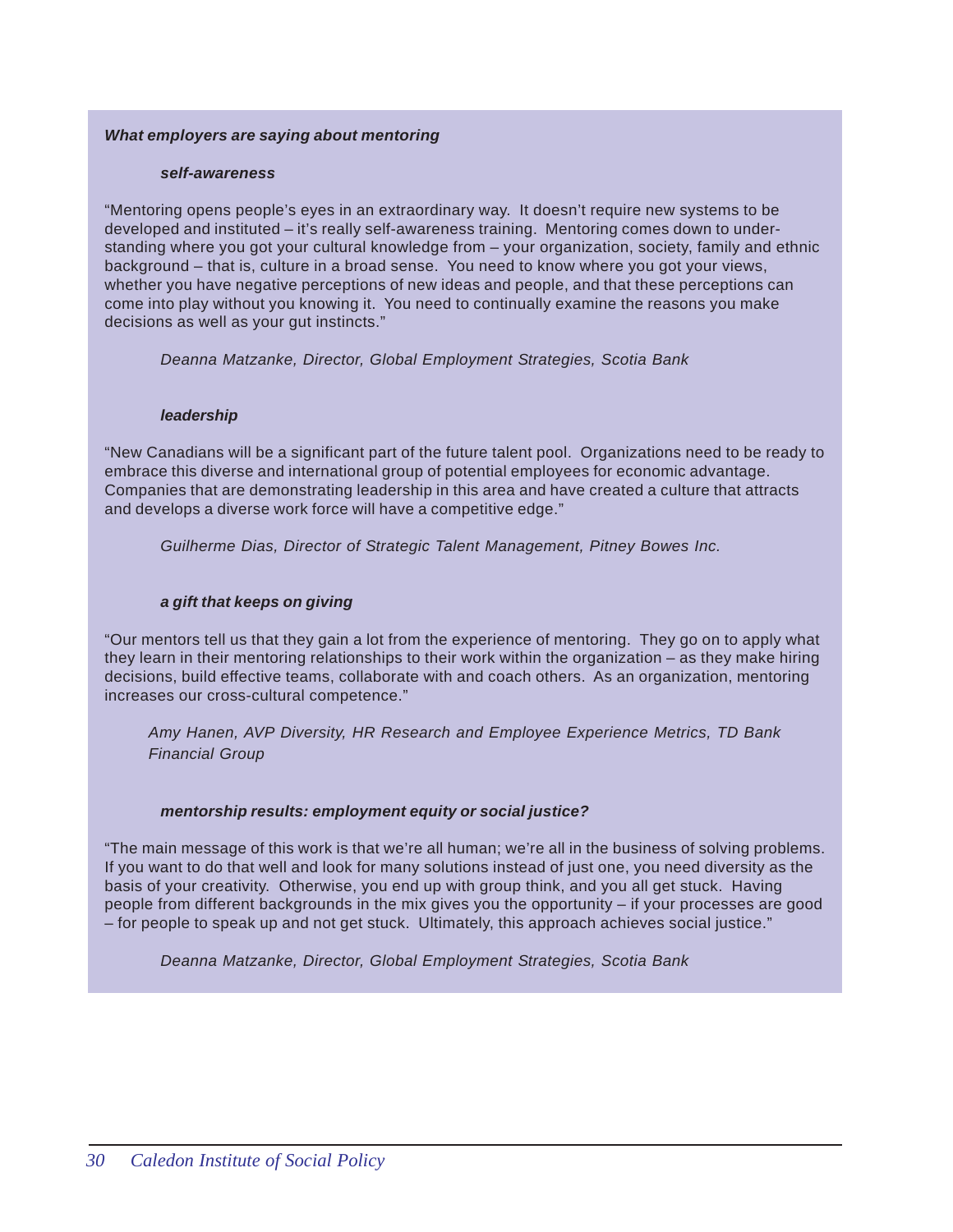## *12. Future directions for ALLIES*

## *Evaluation*

ALLIES' Steering Committee spent some time contemplating the merits and implications of developmental evaluation, only recently to have agreed on the role and value of appropriate metrics. Says Stephen Huddart: "We needed to think through evaluation processes and we now see clearly that metrics around the number of people hired and the shifts in employer attitudes are the basis upon which the program rests."

Naomi Alboim agrees. "Getting a representation of how the stakeholders are working, what real differences the councils are making on the ground, the degree of labour market integration being achieved by skilled immigrants – evaluating these elements might help to quantify ALLIES' contribution to local success. The overarching question is whether local developments would have happened – or happened as successfully – without ALLIES. Getting a sense of the commonalities across the IECs and developing a collective view of the challenges and opportunities – these things have not transpired yet."

Meanwhile, one employer congratulates ALLIES for creating what he termed 'soft accountability' through the *Best Employers of New Canadians* category of the "Canada's Top 100 Employers" competition. In his words: "This program is a great way to recognize good work at a national level and stimulate interest among employers. Naming exemplary organizations has helped establish a standard of excellence, and sharing stories gets people inspired to undertake similar work."

Arriving at a standard set of reporting devices on results, outcomes and impacts will provide greater clarity for local conveners and funders. Evaluating common elements and building in ways of capturing unique circumstances will allow comparisons across ALLIES as a whole and across regions, as appropriate.

Metrics will also help set and move markers on such nebulous issues as multisectoral trust, collaboration and relationships. ALLIES will need to develop a mix of qualitative and quantitative measures as part of its evaluation effort. Whenever the data collection templates are established, IECs will help ALLIES track the numbers and gather local stories to populate the larger narrative with case studies. Senior McConnell Project Office Dana Vocisano will assist in guiding the ALLIES evaluation process.

Industry and provincial and federal government representatives all expressed that data collection is absolutely vital to ALLIES. Says one: "ALLIES needs the numbers that show its direct impacts on hires. Breaking down these numbers by employer size is also an important consideration."

A clear message from a federal government spokesperson emphasizes the value of metrics: "Data collection will be crucial for securing future federal government funding. Those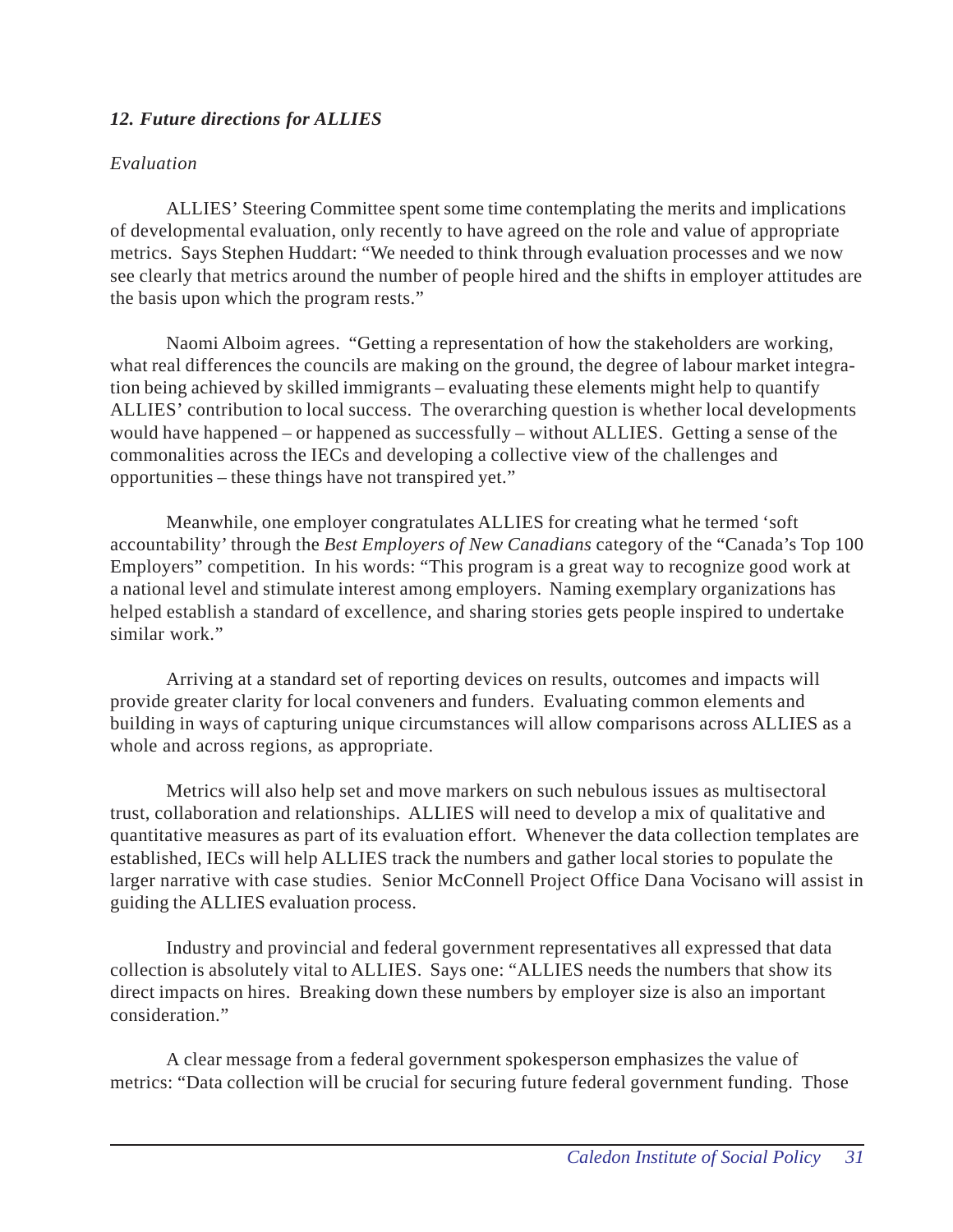sources are drying up. ALLIES will continue to have to compete with more organizations for fewer dollars. Unless they have the data, they won't be successful."

#### *Policy*

The following reflections from employers provide points to consider and options for action for ALLIES as it seeks to advance policy initiatives in support of immigrant employment.

#### *The current federal government*

This government is employer-friendly and employer-focused. There is room for ALLIES to promote and expand the good work it is doing, ideally using employers to send those messages to political leaders. ALLIES should capitalize on its industry connections and speak in the government's language. Getting messages to the federal government through employer champions will be an effective part of any policy strategy.

## *Resist biting the hand*

It is easy to be critical of the federal government. Try to work positively and proactively with leaders (Ministers, Deputy Ministers and Assistant Deputy Ministers) in key departments.

### *The role of an intermediary*

On the other hand, employers may be leery of working with government – they assume that there will be an 'ask' involved. This is where an independent body with a mandate can be really helpful. IEC-BC, for example, has created a shift around how the province thinks about engagement and how to go about doing it. Since the BC government has worked closely with IEC-BC and is now actively involved in mentorship initiatives, ALLIES might consider using the province's messaging to effect such shifts in thinking in other jurisdictions.

In Alberta, the provincial and federal governments have expressed a sincere desire to work with industry, but they sometimes fail to recognize the local rules of engagement. For example, the federal government recently set up a consultation on immigration, but only one employer came to the table – the all-day workshop format wasn't suitable for business. ALLIES can further use its employer connections to ensure that employers attend when governments come to consult.

## *Gap analysis, coordination*

IEC-BC already is doing the employment/immigration engagement piece very well. It collaborates in earnest with government, looking at gaps and opportunities for added value and improved coordination. How can ALLIES apply that learning across Canada?

#### *Dialogue approaches: creating linkages*

Members of TRIEC have established an inter-governmental roundtable in Toronto that explores issues at the municipal, provincial and federal level. Two other IECS have undertaken similar initiatives and experienced positive results. Newer ALLIES members are beginning to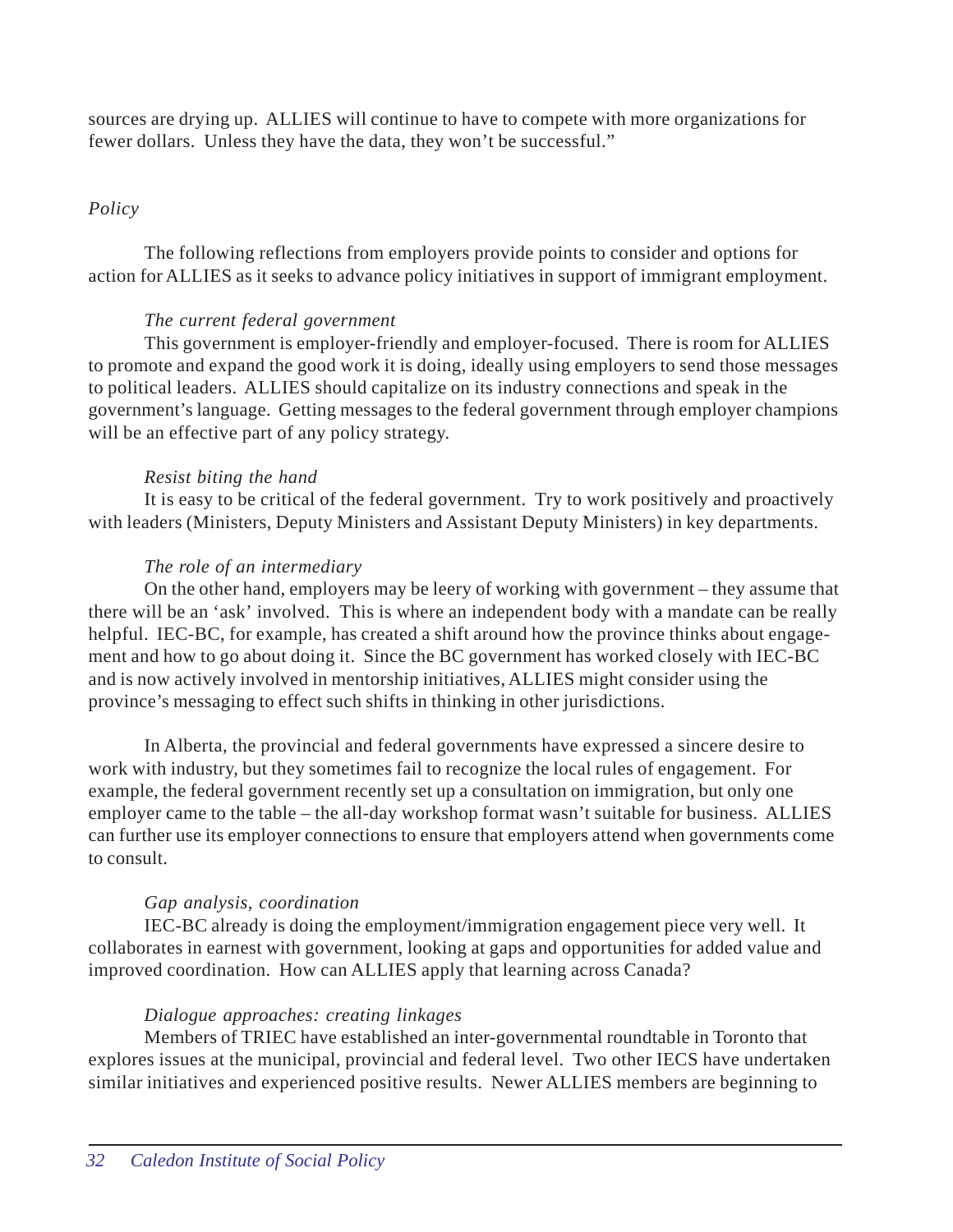establish connections with policy-focused departments and roundtables. ALLIES should continue to offer guidance in this area, as appropriate.

#### *Outcome focus*

All levels of government must be included in policy considerations; a key aspect is the need for ALLIES to develop a really good evidence base. ALLIES can document the issues, identify what is and is not working, highlight best practices and use the data to make the case for change if change is needed.

## *Preparing immigrants for their arrival in Canada*

Pre-arrival messaging must be improved. To properly manage personal and professional expectations, people need accurate industry/sector information before they consider coming to Canada. For example, Occupational Therapists trained in India need to know they require a Masters level to practise in Alberta. Interpersonal communication (soft skills) and language skills training should also be undertaken prior to coming to Canada.

An employer from the information technology sector said that many immigrants are misinformed before and after they arrive, particularly about language skills. They are told that Level 5 English competency will suffice to secure them a job, but IT functions at Level 8 or 9. In her words: "The three main barriers to good immigrant 'fit' are language skills, accreditation and soft skills. High tech lives on the edge of technology – hiring bright people with skills *is* the industry's competitive edge. Immigrants need clear guidance and accurate industry information to be successful."

Citizenship and Immigration Canada maintains offices in China, India, the Philippines and London, and provides people chosen for immigration with a free, two-day, occupationally-based information session. More discussion among employers, ALLIES and governments will help identify and overcome the skills and linguistic barriers that are currently impeding new arrivals' entry into the Canadian labour market. The overall message: Take a package approach to immigration preparation – it's about thinking comprehensively, not looking for single, 'magic bullet' solutions.

## *Messaging upon arrival*

Many newcomers bypass immigrant service providers when they first come to Canada, which may lengthen the time between their arrival and when they access employment-related supports. ALLIES can work to influence CIC to indicate in its arrival packages where immigrants can look for employment assistance upon arrival. It may be possible to develop employment resource centres – places where skilled immigrants can be linked to key supports that help move them quickly into jobs in their areas of expertise. Information *is* available if you have time to look for it, but if you're new and busy, you need *easy* access to information.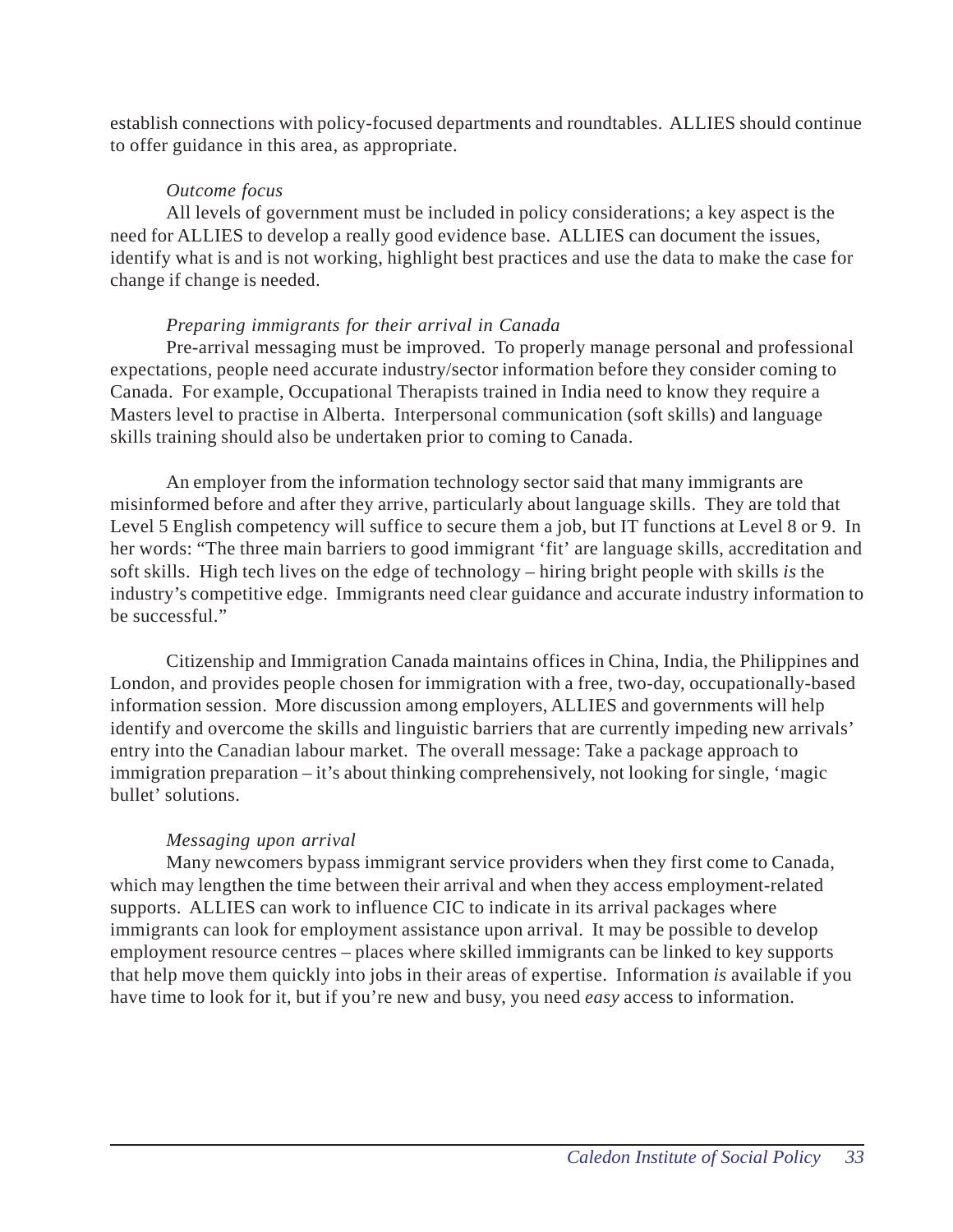#### *The money question*

One industry representative posed several questions that ALLIES could help address:

- Where does the immigration-related funding from all levels of government come from and where does it go? There appears to be no mechanism for tracking the funding flow.
- ALLIES should create more opportunities across the country to chat with a few key people who can speak for government. Ideally, they would come from all levels and work together in one room (as occurs at TRIEC's inter-governmental roundtable), prepared to act and answer the question: What can we do to make this situation better?

### *Retention and career development*

A theme introduced by IECs – Montréal in particular – and echoed by employers is employee retention and the related issue of career development. Once immigrants have secured that first or second job, strengthening their workplace attachment and helping them on a path to greater success are the next logical steps of a mentoring experience. A representative of the BC government believes that retention and career development should be viewed as part of the immigrant hiring package, but this is not a common practice among ALLIES employers at this time. IEC-BC provides mentorship, language and career training as immigrant employee supports. Organizers in BC believe there is still plenty of room to further explore and improve the employment mentorship relationship.

Another important consideration is the conveyance of soft skills – nuanced language, working with others and registering dissent effectively. These abilities are culturally-laden and rarely taught explicitly, yet are the basis of success in the workplace. While the mentoring experience is based implicitly on the immigrant's ability to recognize and absorb these skills, workplaces can work harder to understand the subtle dynamics of what is occurring. As a federal government employer pointed out, the larger costs of acquiring soft skills are disproportionately borne by the newcomer.

Whether ALLIES' ultimate goal of achieving workplace attachment for skilled immigrants (done mainly through mentoring) can also include retention and career development elements is now up for consideration. As IEC-BC points out, there are many structures that need to be interlinked and many questions that need to be answered for this type of combined approach to succeed. For example, the question of what career retention and advancement supports are offered pre- and post-hire raises the issue of who will assume responsibility for delivering and paying for them.

## *Retention and career development – Employer recommendations:*

- *ALLIES should consider this a 'next step' area for development.*
- *Explore options for providing explicit soft skills instruction to newcomers and consider making these part of the mentoring experience.*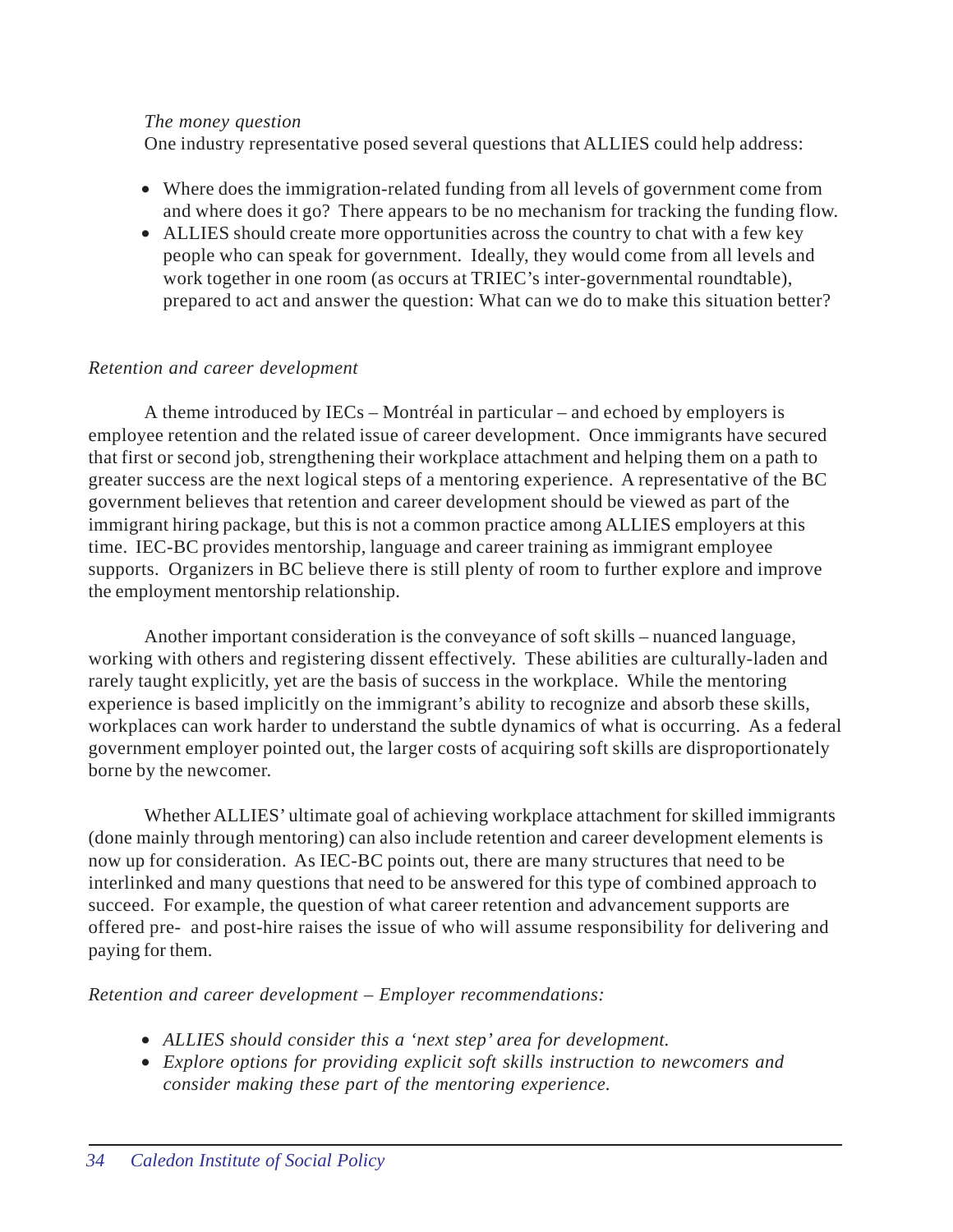#### *Multisectoral partners*

ALLIES itself is maturing in its understanding of the role and makeup of the multisectoral collaborations it has encouraged. TRIEC's work to include the immigrant association voice and inviting representation at national meetings will be a critical part of making sure that this group's messages are conveyed. Their participation will help validate some of the IECs' and ALLIES' efforts to date. Says Stephen Huddart: "ALLIES owes it to such groups and other program partners to make sure there's a place for them at the table."

#### *Sharing successes*

Capturing ALLIES' leadership success will be part of a new McConnell/Waterloo University diploma program in social innovation. Aspects of the immigrant settlement and employment issue will be examined from a social innovation perspective, including consideration of ALLIES' multisectoral approach and an understanding of the organization's complexity and scale. Notes Stephen: "ALLIES needs to do a better job of telling the story about our work – to ourselves, the voluntary sector and the Canadian public. By doing so, we would create better conditions for strengthening the program and moving some issues ahead."

## *Regulated professions*

Stephen would also like to see ALLIES get more deeply involved in the issue of professional accreditation. The low-hanging fruit is being picked; regulated professions were intentionally left aside while ALLIES built program expertise, knowledge and partnerships. Says Stephen: "Attracting professionals to Canada, then failing to employ them appropriately is unacceptable. Perhaps ALLIES can begin investigating the accounting or nursing professions as a start to this area of work."

#### *A last word on mentoring*

Ratna believes that more work must be done to secure the growth of mentoring. She would like to see it embedded into the formal funding framework of Citizenship and Immigration Canada, and to have at least 25 employers as part of ALLIES' national leadership strategy (there are currently five). Says Ratna: "It would be a real achievement to have built a healthy movement of HR practitioners across the country who are using and thinking of new strategies because immigrant employment is a demographic they have come to value."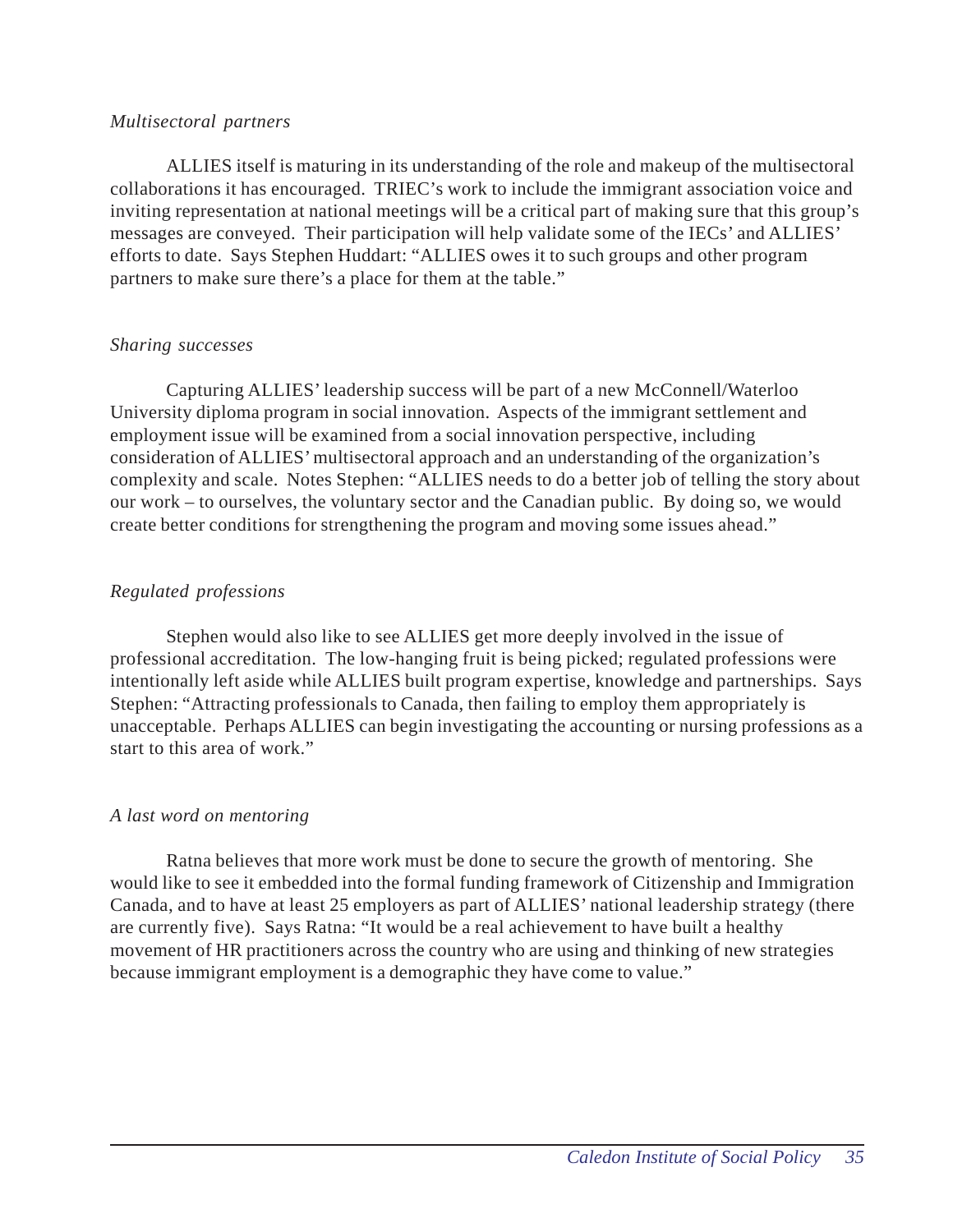#### *Small- and medium-sized enterprises (SMEs)*

ALLIES has identified SMEs as an employer group that requires further investigation and support. Stephen reflects: "ALLIES is very good at dealing with head offices of major banks, but that's just scratching the surface. SMEs require different strategies, perhaps at the associational level at the various IEC sites." Network members also see entrepreneurship, self-employment and small business establishment as areas for development. ALLIES' recently-unveiled SME Project is undertaking the research and consultation tasks that will result in city-specific immigrant-hiring strategies.

The ALLIES website reports that SMEs employ 64 percent of Canada's private sector workers (6.7 million jobs) and account for 45 percent of the national GDP (*http://alliescanada.ca/how-we-can-help/sme-projects/*).

London-Middlesex Immigrant Employment Council (LMIEC) and IEC-BC both have grappled with how best to approach and involve SMEs, given the large proportion of such employers in their jurisdictions (estimated at 98 and 95 percent, respectively). IEC-BC representatives agree that a slow, steady person-to-person relationship building process is the most appropriate for this employer group.

A federal government employer reflected that – though ALLIES has developed exemplary website tools and resources – it must also consider going to where the people are. "If you build it, they will come" was the old truth. With social media and networking, the newer truth is that organizations must go to where people are congregating and build relationships at those meeting points. This is particularly true for engaging SMEs, where small staffs, small or non-existent HR departments and overworked CEOs may not have the time, interest or resources to take on new initiatives.

#### *SMEs – IEC recommendations:*

- *encourage the recruitment of SME representatives to governance councils (terms of reference changes may be required).*
- *establish an SME recruitment committee.*
- *develop a database of SMEs to target and engage them.*
- *go door-to-door establish personal relationships, build the human bridge.*
- *involve SME representatives as champions and leaders.*
- *encourage each Governance Council member to reach out to at least one SME and invite them to events and other forums.*
- *find SME meeting points networks, associations but keep in mind that involvement of this type of organization only creates awareness at the top level and employer engagement will only come through direct outreach efforts.*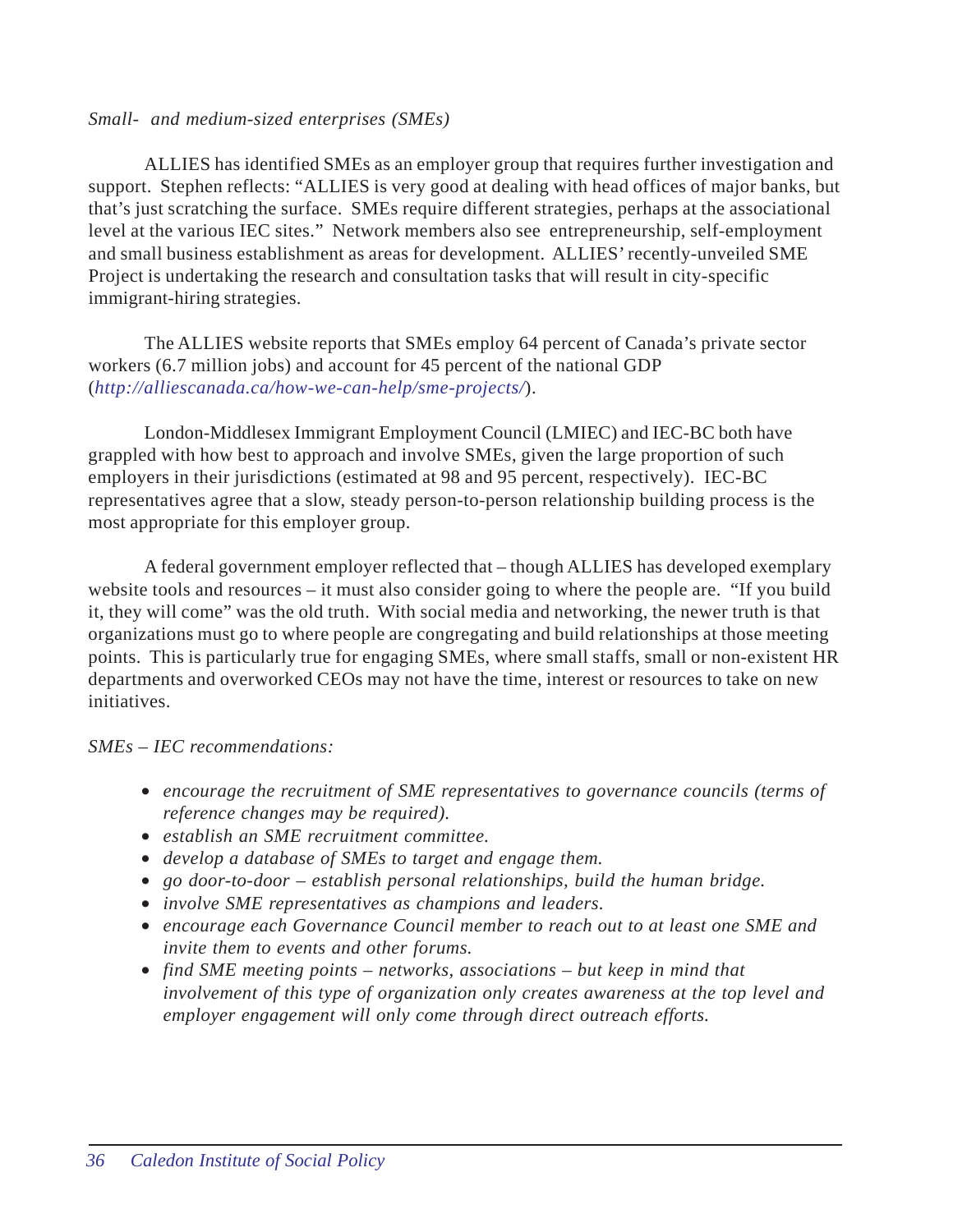## *13. When will ALLIES' work be finished?*

For her part, Ratna Omidvar would like to see multisectoral councils become so healthy that ALLIES could recede from growing and supporting the IEC network. It could function instead as a supporter and encourager. If IECs became sufficiently robust, they could in turn demonstrate their support for a national body by becoming its funders.

Stephen Huddart believes that ALLIES' work will be done when professionally trained immigrants find an array of options and supports that enable them to realize their intent and objectives in coming to Canada. The wider community – government, private enterprise and community organizations – must work collaboratively to make that end possible.

Naomi Alboim sees two paths emerging for ALLIES. In her words: "A visionary organization is able to both see and set new directions. ALLIES either has to find resonance in new things – perhaps by finding out what individual IECs really want from it – or it has to discover whether IECs can function on their own. If we cannot fulfill one or both of these roles, there may not be any value in continuing ALLIES."

Naomi concludes: "Ending ALLIES would suggest that the work is done – that all immigrants are successfully integrated – which is different than dissolving an organization because there is no ongoing interest. It would be wonderful if IECs could take it upon themselves to coordinate efforts across the country. 'Finishing' the work in this way would suggest that immigrant employment is flourishing and that there are new ways for IECs to interact, without the need of a convening network."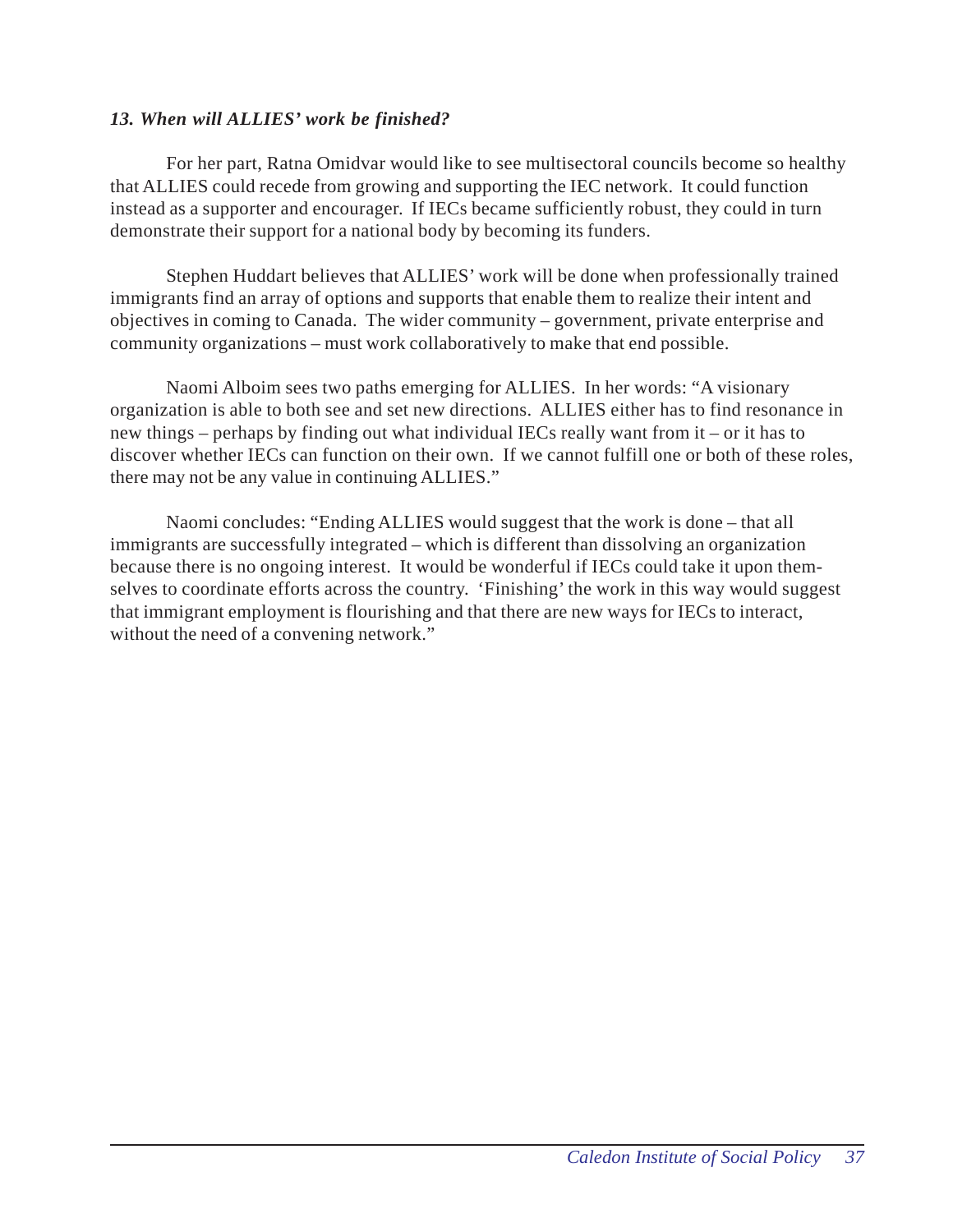#### *14. Lessons to share*

ALLIES continues to work to improve its operations and provide the support required by its network. It has created a space and a structure for local leaders to act. IECs have played a critical role in bringing the necessary actors to the table.

ALLIES had the good fortune of building on the successes and lessons learned by TRIEC and Vibrant Communities, the latter being another Maytree- and McConnell-supported multisectoral initiative. Like TRIEC, Vibrant Communities began operating in 2002. Though its focus is on poverty reduction and community revitalization, its work provided ALLIES with an example of a national structure that was adaptable to local circumstances.

From these initiatives and its own experience of operating a national network and movement for change, ALLIES has distilled some lessons its members feel would be of value to others contemplating the construction of their own 'Canadian railroad.'

ALLIES has been deliberate in *maintaining its focus* on the issue of the successful attachment of skilled immigrants to the labour market. Though often tempted and, in some instances, pressured to deal with related immigrant groups (e.g., international students, refugees, immigrant entrepreneurs), maintaining its focus on skilled immigrants allowed the organization the opportunity to develop a significant depth of understanding of the issue. This choice also allowed ALLIES to build robust partnerships with employers whose interests were closely aligned with the ALLIES objective of having access to the most qualified person for any given job. A more diffused organizational focus that included an emphasis on social justice and equity might not have been as effective in achieving a high level of employer commitment.

It is also a key success ingredient that ALLIES brought *well-formed, actionable ideas* to the table, ensuring efficient uptake and application. Many of these were rooted in the experiences of TRIEC and a 2002 vision paper entitled *Fulfilling the Promise: Integrating Immigrant Skills into the Canadian Economy* [Alboim 2002].

Another valuable learning for ALLIES was the importance of *engaging real employers* – not employer associations or other industry groups. Prominent business leaders are often the best "face and voice" of an initiative. An IEC and its business partners both achieve higher levels of visibility and credibility when a committed business champion speaks out on their successes in a particular area – in this case, hiring skilled immigrants.

National organizations must *understand the local context* and get buy-in from local leadership. Doing so can make a critical difference to an initiative. Partners should be chosen on the basis of their involvement and familiarity with local labour market demands and supply gaps. Their input and participation will result in viable, effective initiatives.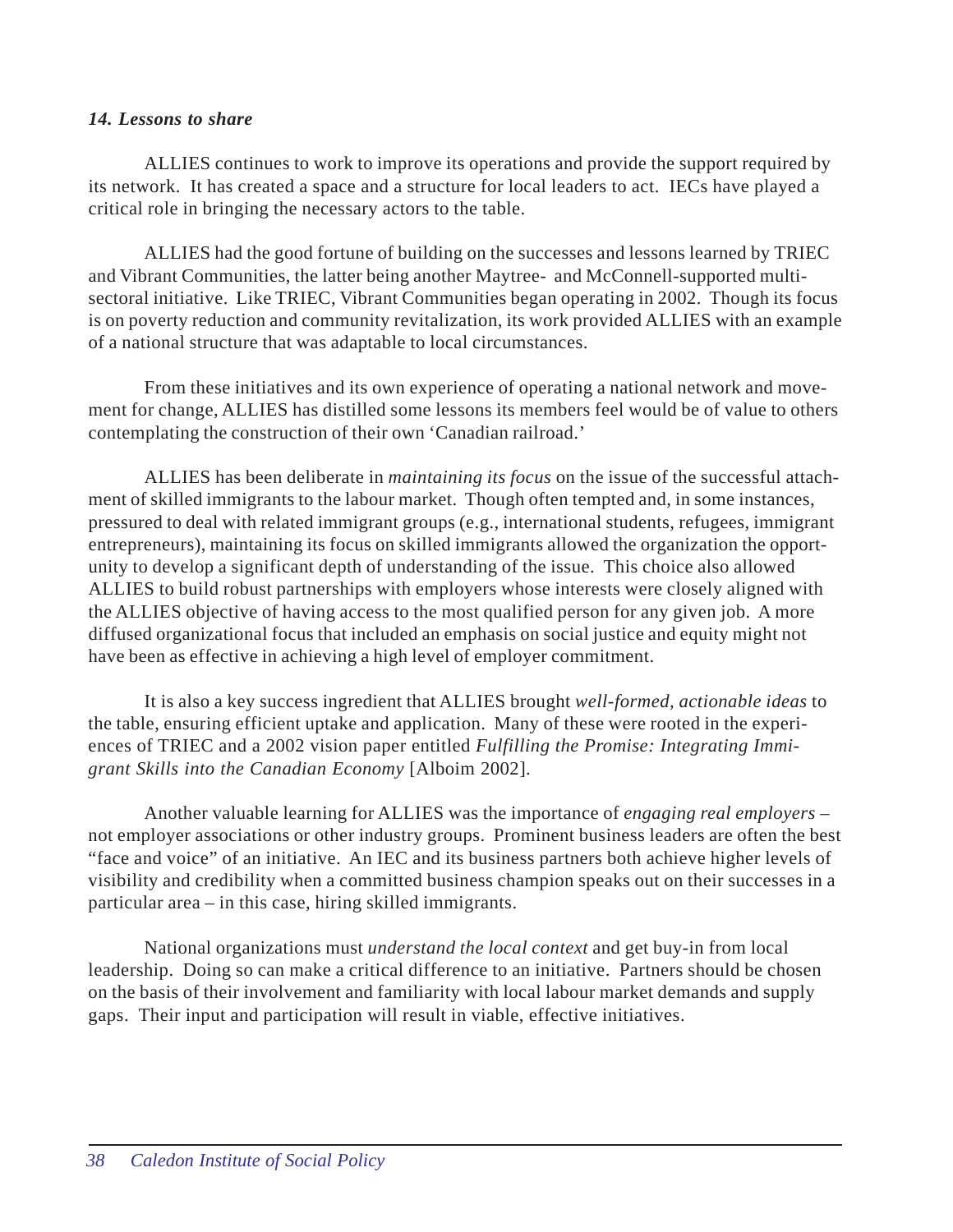ALLIES proponents appreciate that businesses tend to learn most effectively when they learn from each other. By respecting and supporting the priorities of its business partners, ALLIES has helped position employers as agents of social change.

Similarly, ALLIES members appreciate that all levels of government are important in achieving changes in attitude, not simply because they hold the levers of policy and funding, but because they are significant employers in their own right.

An abiding ALLIES value is that both immigrants and their potential employers share the need to *learn about each other and with each other*. Just as the skilled immigrant may need to improve their workplace communication, the employer may need to adapt and modernize some of the ways they access talent. While a great deal of attention has already been paid to the deficits of immigrants, ALLIES' greatest contribution is in addressing the deficits of employers and helping build their capacity.

The *right leadership* is a key ingredient to any successful initiative. It is vitally important to identify and include effective leaders, rather than making a point of securing representation from organizations or sectors. Continually seeking out and enlisting the support of leaders who are respected in their communities is essential to building and sustaining support for an idea or an issue.

In a speech at the May 2010 ALLIES Learning Exchange in Halifax, Maytree Foundation Chairman Alan Broadbent reflected that ALLIES has *exhibited a necessary boldness*. This meant acting on the issue of labour market attachment for skilled immigrants rather than slowly building consensus for the idea. In his words, "…we decided we would provide the leadership and management. If people didn't want it, we were fine to step back, but we didn't want things to founder because nobody would step forward. That tends to be the way we operate at Maytree, kind of a "build it and they will come" attitude, and if they don't come, we assume we got it wrong and we go back to the drawing board."

A willingness to take a stand, act on it and learn from its partners has brought ALLIES to its present form and function. In its desire to better equip Canada to welcome immigrants and allow them to fully use their skills and experiences, ALLIES continues to consolidate a network of support and build a movement for change.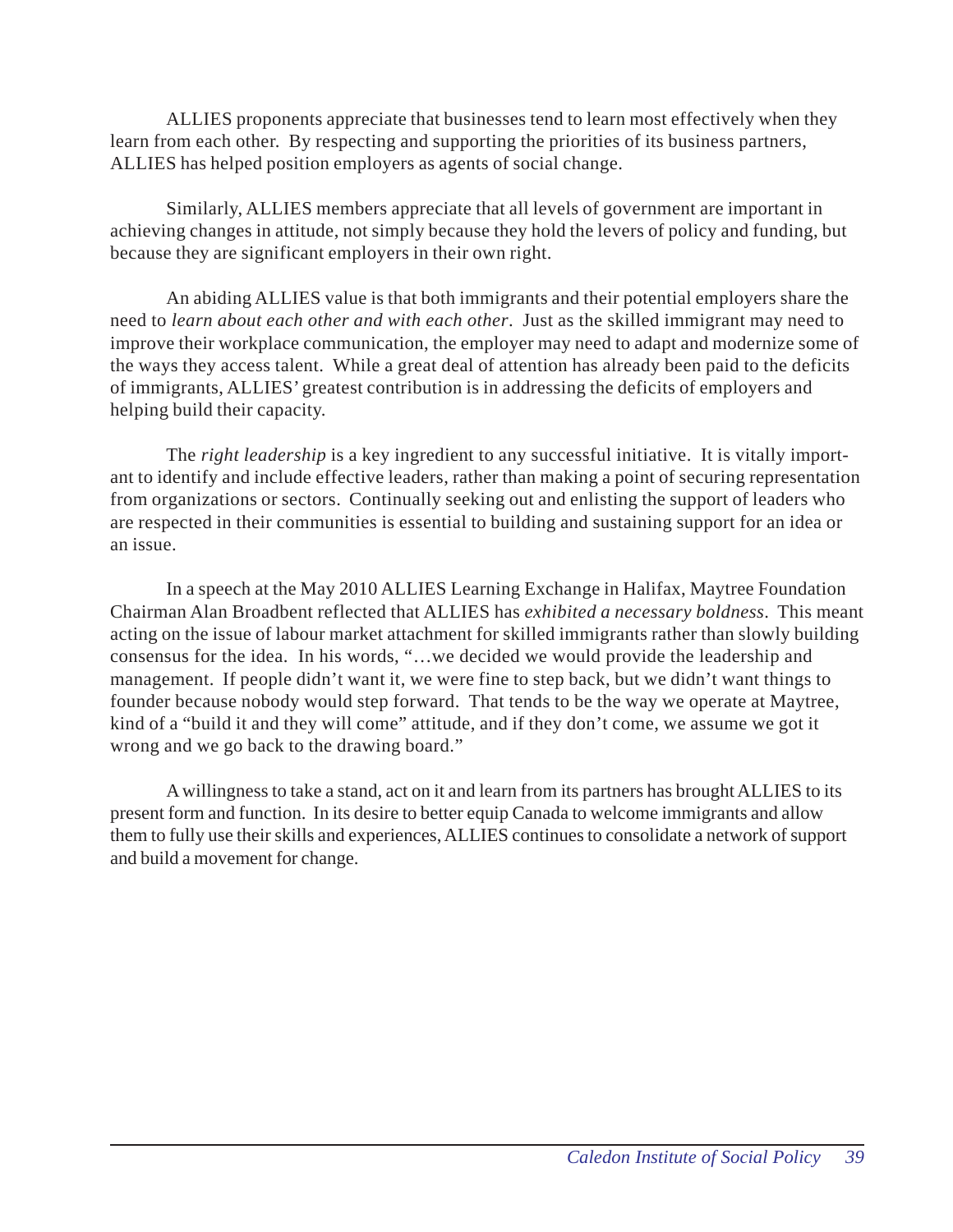#### **Endnotes**

- 1. CRIEC mentees must:
	- be a Canadian citizen or permanent resident
	- be ready for employment in their area of expertise
	- be unemployed or underemployed
	- have a minimum of three years current experience (in or outside Canada) in their area of expertise
	- possess the English language skills necessary to perform in the workplace (Canadian Language Benchmark Level 7 or higher – or the equivalent)
	- have time to commit to the mentoring relationship (about 24 hours over a four-month period).
- 2. Ontario Local Immigration Partnerships part of a Citizenship and Immigration Canada pilot project now exist in many Ontario communities. Their mandates are to develop broad immigration strategies (including attraction, settlement, health, housing and labour market integration) in Ontario cities.

#### **References**

Alboim, N. (2002). *Fulfilling the Promise: Integrating Immigrant Skills into the Canadian Economy*. Ottawa: Caledon Institute of Social Policy, April.

Conference Board of Canada. (2004). *Performance and Potential 2004-2005: How Can Canada Prosper in Tomorrow's World?* Ottawa, Conference Board of Canada.

Maytree Foundation and J.W. McConnell Family Foundation. (2007). *Assisting Local Leaders for Immigrant Employment Strategies (ALLIES): Project Description*. Discussion paper developed for Citizenship and Immigration Canada, August.

Statistics Canada. (2007). *The Canadian Labour Market at a Glance*. Ottawa: Statistics Canada, Catalogue number 71-222-X. *http://www.statcan.gc.ca/pub/71-222-x/71-222-x2008001-eng.pdf*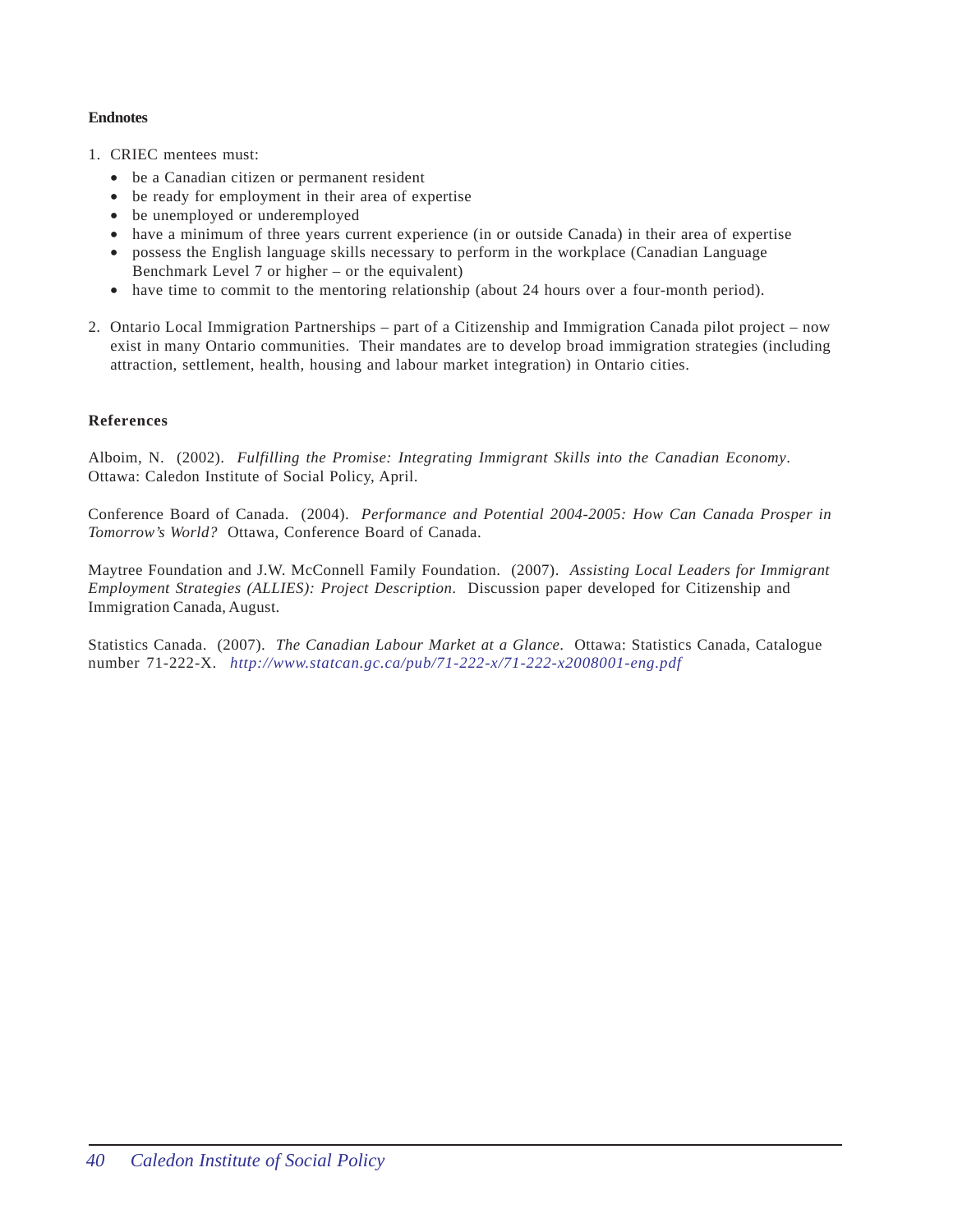| <b>Appendix: IEC Interview Summaries, Spring 2011</b> |  |  |  |
|-------------------------------------------------------|--|--|--|
|-------------------------------------------------------|--|--|--|

| City      | <b>What works</b>                 | <b>Value of ALLIES</b>  | <b>Further recommendations</b>          | Start again          | <b>Favourite story</b> |
|-----------|-----------------------------------|-------------------------|-----------------------------------------|----------------------|------------------------|
| Vancouver | · Focus on policy and program     | Start-up funding        | Develop a 'how-to' reference guide      | More time to lay out | Working group's        |
|           | changes                           | · TRIEC support         | for startups (with terms of reference,  | operation procedures | commitment to due      |
|           | · City- and provincially-         | · ED meetings (the      | board structures)                       | and determine        | diligence and an       |
|           | supported mentoring, launched     | expensive face-to-face  | · Encourage cross-linkages (e.g.,       | priorities           | evidence-based         |
|           | Jan 2011                          | sessions could be       | establish mentoring partnerships        |                      | orientation ("go slow  |
|           | . "Tap into Talent" website with  | every two or three      | where new IECS get paired with          |                      | to go fast")           |
|           | Skills International              | years)                  | mature ones)                            |                      |                        |
|           |                                   | Shift noted from        | · Develop a stronger national identity  |                      |                        |
|           |                                   | program focus to        | to help better coordinate funding;      |                      |                        |
|           |                                   | helping local organi-   | development of a network of             |                      |                        |
|           |                                   | zations develop         | informed funders                        |                      |                        |
| Edmonton  | 35 mentees in a year, a few       | · Tools/templates and   | · Do more to advertise Canada's         | No changes to how    | · Many people take     |
|           | less mentors. In the first pilot  | techniques from         | leading role in IEC work                | they started: Do the | courageous journeys    |
|           | cohort, of the 10 involved in the | ALLIES have been        | Continue the face-to-face events        | work, use the recipe | to get here            |
|           | Career Mentorship program,        | helpful, but they have  | · Teleconferences provide only          | as a reference but   | · Changes in local     |
|           | nine are working in their fields  | to be grounded in local | limited opportunities for participation | don't repeat the     | behaviour, higher      |
|           | · speed-networking (à la speed    | needs                   | Define the touchstones that make        | recipe as written.   | levels of passion,     |
|           | dating) process                   | · Coaching networks     | the organization unique. Its approach   |                      | people being won       |
|           | · mentorship symposium that       | and learning            | to date has been to look for innova-    |                      | over                   |
|           | focused on the banking sector     | exchanges have been     | tion and creativity. We need to ask:    |                      | · Skilled immigrant    |
|           | · Three mentorship intake         | very valuable           | Is this the best we can do? If not,     |                      | staff members' zeal    |
|           | sessions a year and gets 30-40    | · Being able to bring   | how can we be better than this?         |                      | for making the         |
|           | applicants per intake. These are  | board members and       |                                         |                      | program grow is        |
|           | typically whittled down to seven  | other stakeholders to   |                                         |                      | inspiring              |
|           | to 12 that are job ready          | events                  |                                         |                      |                        |
|           | · Mentorship in Edmonton          | Sharing with other      |                                         |                      |                        |
|           | focuses on the quality of the     | EDs has also helped     |                                         |                      |                        |
|           | mentorship relationship           | overcome the feeling    |                                         |                      |                        |
|           | · Trying to create a 'stable' of  | that they're alone in   |                                         |                      |                        |
|           | mentors                           | the work                |                                         |                      |                        |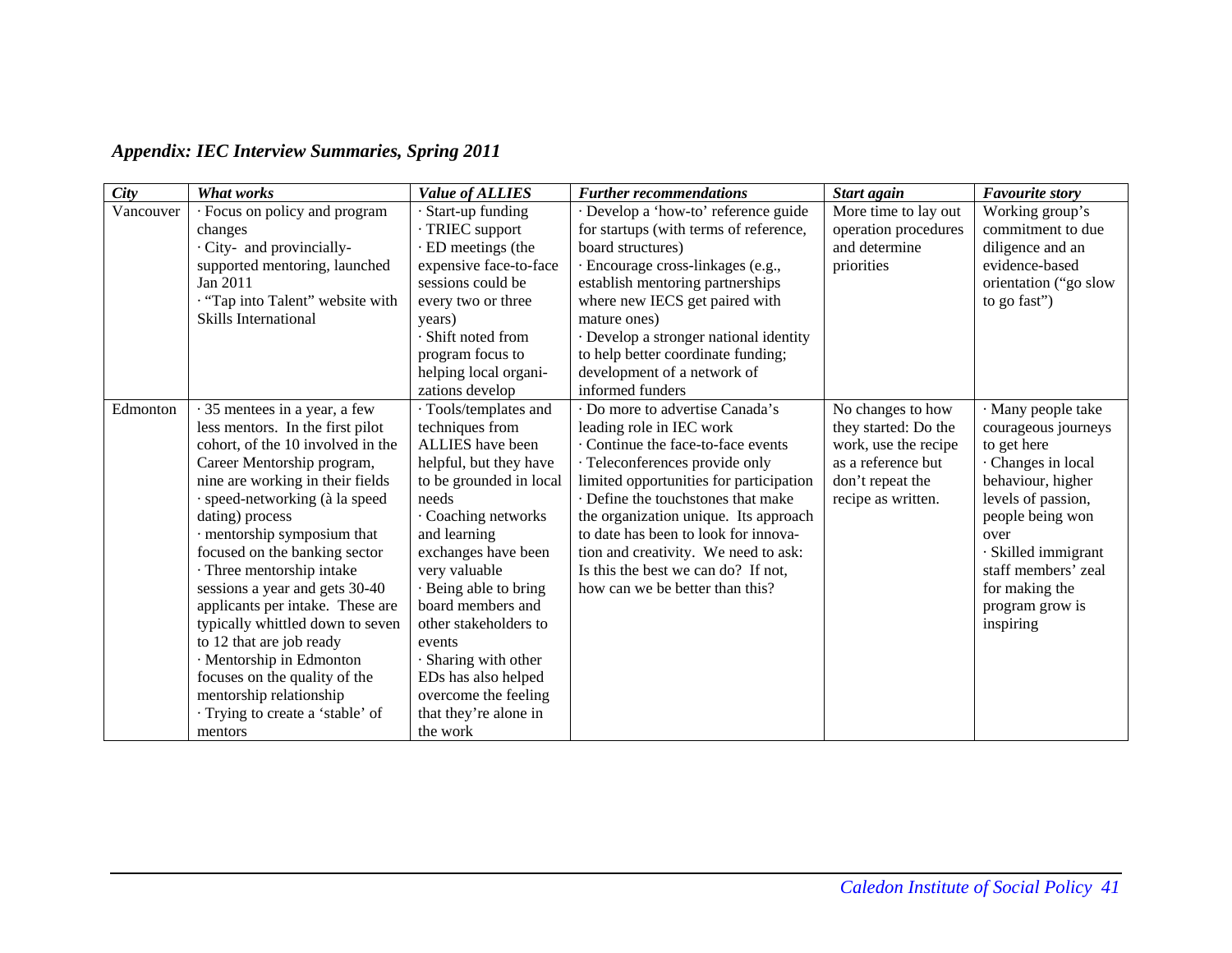| City      | <b>What works</b>                    | <b>Value of ALLIES</b>          | <b>Further recommendations</b> | Start again                 | <b>Favourite story</b> |
|-----------|--------------------------------------|---------------------------------|--------------------------------|-----------------------------|------------------------|
| Calgary   | · Mentoring program, including an    | · Financial support,            | Continue with solid            |                             | A mentee's             |
|           | executive-level pilot                | infrastructure support, peer-   | funding for 'sticking with     |                             | career path            |
|           | Plans to work with ethno-cultural    | to-peer learning                | the right program              |                             | changed                |
|           | organizations (places of worship,    | · National resources and tools, | · Continue doing ED get        |                             | dramatically over      |
|           | cultural community organizations)    | such as document databanks,     | togethers                      |                             | a five-week            |
|           | to make more mentor and mentee       | contact lists and shared        | · Can ALLIES operate as a      |                             | period as a result     |
|           | contacts                             | experiences                     | policy influencer at the       |                             | of the creative        |
|           | · Issues of interest: accreditation, | · Gives national credibility to | federal level?                 |                             | input of a mentor      |
|           | providing high-level information to  | the work; exposure and          | Continue to work to better     |                             |                        |
|           | the provincial and federal           | marketing are attractive to     | understand local realities     |                             |                        |
|           | government and working at policy     | employers                       | among the ED group             |                             |                        |
|           | issues                               |                                 | Consider providing more        |                             |                        |
|           | · Plans to share success stories,    |                                 | support for capturing and      |                             |                        |
|           | work on retention issues             |                                 | writing success stories (in    |                             |                        |
|           |                                      |                                 | very brief formats)            |                             |                        |
| Saskatoon | Because Aboriginals have struggled   |                                 | · Because the Saskatoon        | Nonprofits can likely be    |                        |
|           | with employment issues for many      |                                 | Working Group could not        | counted on as partners,     |                        |
|           | decades, any immigrant               |                                 | provide a deliverable          | but not for their           |                        |
|           | employment strategy must also take   |                                 | program that fit ALLIES'       | resources. It might be      |                        |
|           | into account the needs of First      |                                 | model, no further funding      | fruitful to establish a     |                        |
|           | Nations people in Saskatoon          |                                 | was available. Possible        | partnership among the       |                        |
|           |                                      |                                 | lesson: work has to be done    | City, Chamber and           |                        |
|           |                                      |                                 | to build partnerships          | educational institutions.   |                        |
|           |                                      |                                 | With the right combina-        | This group could build      |                        |
|           |                                      |                                 | tion of resources and          | up credibility with five or |                        |
|           |                                      |                                 | stakeholders (e.g.,            | six key people and re-      |                        |
|           |                                      |                                 | university concern             | involve the corporate       |                        |
|           |                                      |                                 | regarding international        | sector.                     |                        |
|           |                                      |                                 | students), the good will for   |                             |                        |
|           |                                      |                                 | the work is there.             |                             |                        |
|           |                                      |                                 |                                |                             |                        |
|           |                                      |                                 |                                |                             |                        |
|           |                                      |                                 |                                |                             |                        |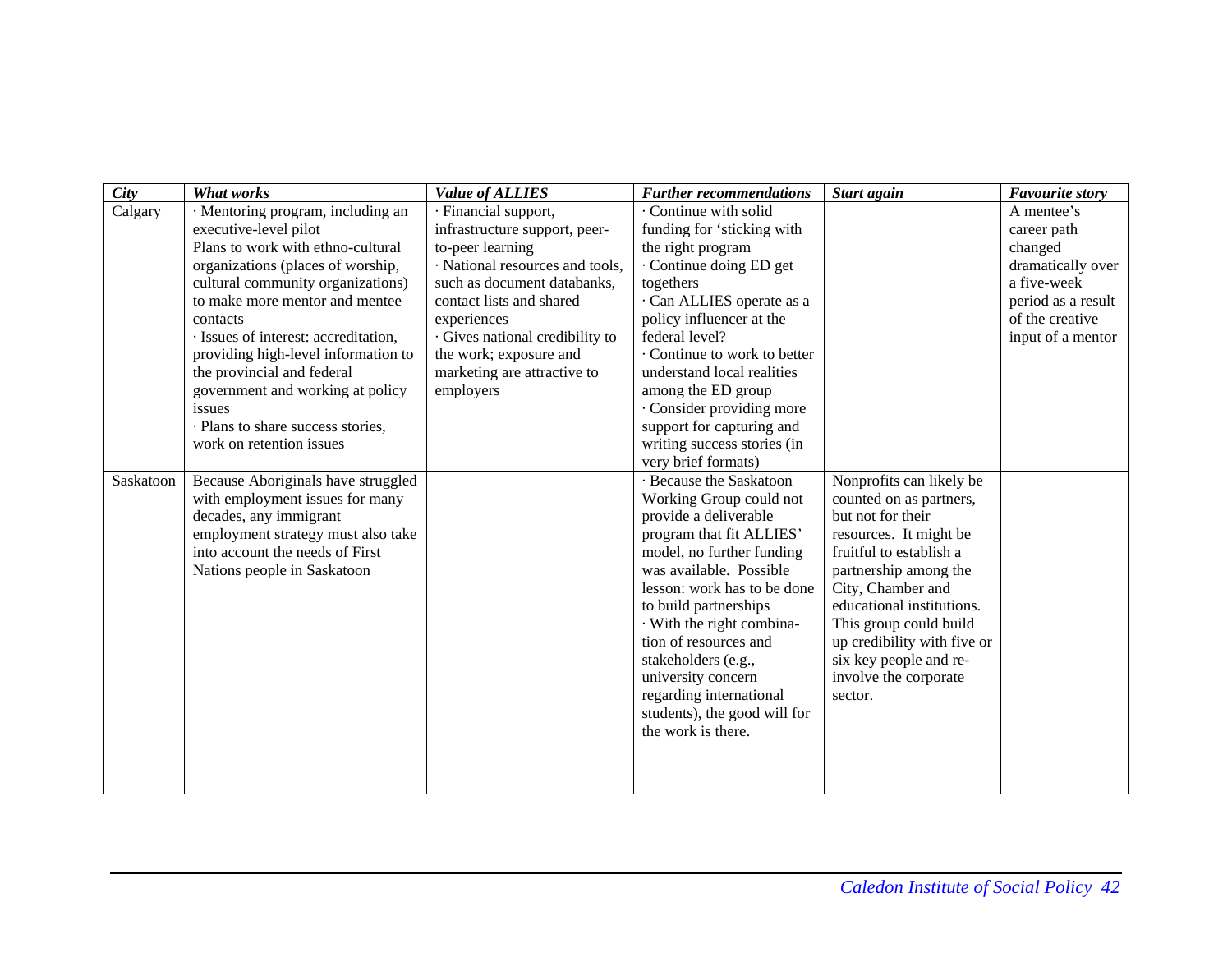| <b>City</b> | What works                                                                                                                                                                                                                                                                                                                                                                                                                                                                                                                                                                                                                                                                                                                                                                   | <b>Value of ALLIES</b>                                                                                                                                                                                                                                                                                                                                                                                             | <b>Further recommendations</b>                                                                                                                                                                                                                                                                                                                                                                                                                                                                                                                                                                                                                                                   | Start again                                                                                                                                          | <b>Favourite story</b>                                                                                                                                                                                                                                                                                                                          |
|-------------|------------------------------------------------------------------------------------------------------------------------------------------------------------------------------------------------------------------------------------------------------------------------------------------------------------------------------------------------------------------------------------------------------------------------------------------------------------------------------------------------------------------------------------------------------------------------------------------------------------------------------------------------------------------------------------------------------------------------------------------------------------------------------|--------------------------------------------------------------------------------------------------------------------------------------------------------------------------------------------------------------------------------------------------------------------------------------------------------------------------------------------------------------------------------------------------------------------|----------------------------------------------------------------------------------------------------------------------------------------------------------------------------------------------------------------------------------------------------------------------------------------------------------------------------------------------------------------------------------------------------------------------------------------------------------------------------------------------------------------------------------------------------------------------------------------------------------------------------------------------------------------------------------|------------------------------------------------------------------------------------------------------------------------------------------------------|-------------------------------------------------------------------------------------------------------------------------------------------------------------------------------------------------------------------------------------------------------------------------------------------------------------------------------------------------|
| London      | · Operates Skills International, an<br>online Ontario-wide database<br>· Business-to-business Employer<br>Leadership Strategy has built<br>employer engagement and<br>utilization of regional recruitment<br>and retention resources including<br>Mentorship for Newcomer<br>Success, Access Centre for<br>Regulated Employment, Skills<br>International and Canadian work<br>experience placements<br>· The majority of Corporate<br>Champions of London's<br>Mentorship program are engaged<br>by LMIEC and its Employer<br>Leaders<br>· Mentorship program is<br>celebrating more than 100 matches<br>· Employer Leaders pool continues<br>to grow and its work has been<br>recognized as a provincial best<br>practice by the Welcoming<br><b>Communities Initiative</b> | ALLIES is evolving<br>from a franchise<br>model to an<br>information and<br>support conduit<br>· Separation of<br><b>ALLIES from TRIEC</b><br>has been good<br>· Learning exchanges,<br>informal network, ED<br>meetings all useful<br>· Has been actively<br>showcasing London's<br>work on the website<br>and in its newsletter<br>Organizational tools<br>and resources are<br>very helpful to use<br>and adapt | Challenges of growing the<br>$network - e.g., how to phrase,$<br>accept and decline invitations<br>Importance of upcoming<br>dialogue about national media<br>$focus - and suggestions for$<br>ways to leverage that for<br>small- to medium-size<br>communities<br>Could tie into other websites<br>through its partnerships<br>· Developing a policy strategy<br>would be helpful $-$ e.g., that<br>advances SME issues. Could<br>ALLIES host a policy<br>conference to get the work<br>started?<br>Recommendations should<br>reflect needs of the various<br>sizes of communities<br>Consider holding networking<br>and convening opportunities<br>for similarly-sized cities | Other communities<br>are developing local<br>employer leadership<br>strategies, which<br>LMIEC would do if<br>more money and time<br>were available. | London has grown its efforts<br>incrementally and this has<br>paid off. Regional<br>stakeholders have seen both<br>the council and the<br>excitement around the work<br>grow each year. The pool of<br>actively engaged Employer<br>Leaders continues to grow<br>and the community has seen<br>significant successes with<br>SME <sub>s</sub> . |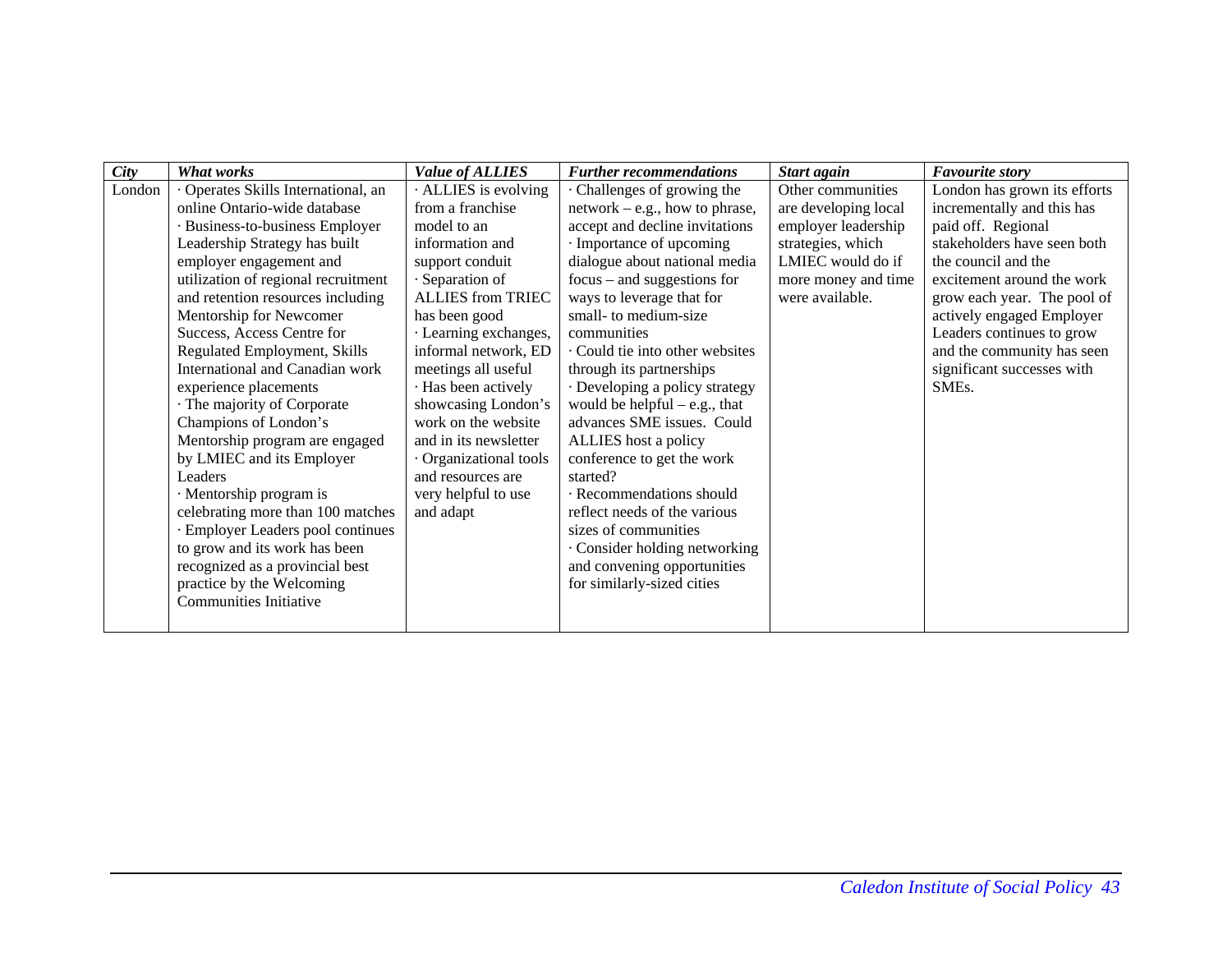| <b>City</b> | <b>What works</b>                     | <b>Value of ALLIES</b>  | <b>Further recommendations</b>    | Start again            | <b>Favourite story</b> |
|-------------|---------------------------------------|-------------------------|-----------------------------------|------------------------|------------------------|
| Kitchener-  | · Immigrant portal program and        | · Bringing people       | ALLIES needs to work with         | If LIP had been set up | Playing a key role     |
| Waterloo    | the Local Immigration                 | together to share       | communities to be effective -     | sooner, WRIEN would    | in the development     |
|             | Partnership project                   | information             | don't take a cookie cutter        | have moved more        | of the immigration     |
|             | $\cdot$ Mentorship – delivered by the | · Written resources are | approach                          | quickly into employer  | portal and LIP         |
|             | YMCA; 100 matches per year.           | good                    | Anything that they can do         | engagement (process    |                        |
|             | · Employer Advisory Team              |                         | collectively to promote a more    | took 4 years)          |                        |
|             | · Employer Engagement                 |                         | stable, strategic funding         |                        |                        |
|             | (visitation, database, job listings)  |                         | environment is very useful        |                        |                        |
|             | forwarded to service providers)       |                         | Continue to develop tools that    |                        |                        |
|             | · Internship program                  |                         | can be shared (e.g., members need |                        |                        |
|             | · Ambassadors Team                    |                         | a strategic community awareness   |                        |                        |
|             | (champions)                           |                         | program at the national level)    |                        |                        |
| Toronto     | · Recently work to connect with       | TRIEC's first big       | · More of both kinds of meetings  |                        |                        |
|             | professional immigrant                | project was the         | - face-to-face and                |                        |                        |
|             | networks, with support from the       | www.hireimmigrant.ca    | teleconferencing                  |                        |                        |
|             | federal government and                | website, which has      | · Growth and dissemination of the |                        |                        |
|             | sponsors (other IECs would like       | since been handed       | work with the professional        |                        |                        |
|             | an on-line hub to spin this out).     | over to ALLIES.         | immigrant networks                |                        |                        |
|             | Purpose: get immigrants               | Their fluid             | · Be the conduit that encourages  |                        |                        |
|             | networking with each other to         | relationship has        | larger employers to take their    |                        |                        |
|             | build their own social capital        | allowed trust to        | commitment and grow it across     |                        |                        |
|             | · Working to engage SME               | develop.                | the country                       |                        |                        |
|             | employers – hopefully by              | TRIEC strength:         | · Policy work - as convener,      |                        |                        |
|             | streamlining the navigation they      | maturity of their       | ALLIES should be able to hear     |                        |                        |
|             | use to tap into services and          | models; ability to      | and listen to experiences from    |                        |                        |
|             | service delivery partners             | effectively engage the  | across the country and extract    |                        |                        |
|             | Working on the Employer               | private sector          | lessons and policy directions     |                        |                        |
|             | Gateway - a simplified                |                         |                                   |                        |                        |
|             | employer interface                    |                         |                                   |                        |                        |
|             | · Looking to diversity TRIEC's        |                         |                                   |                        |                        |
|             | funding base                          |                         |                                   |                        |                        |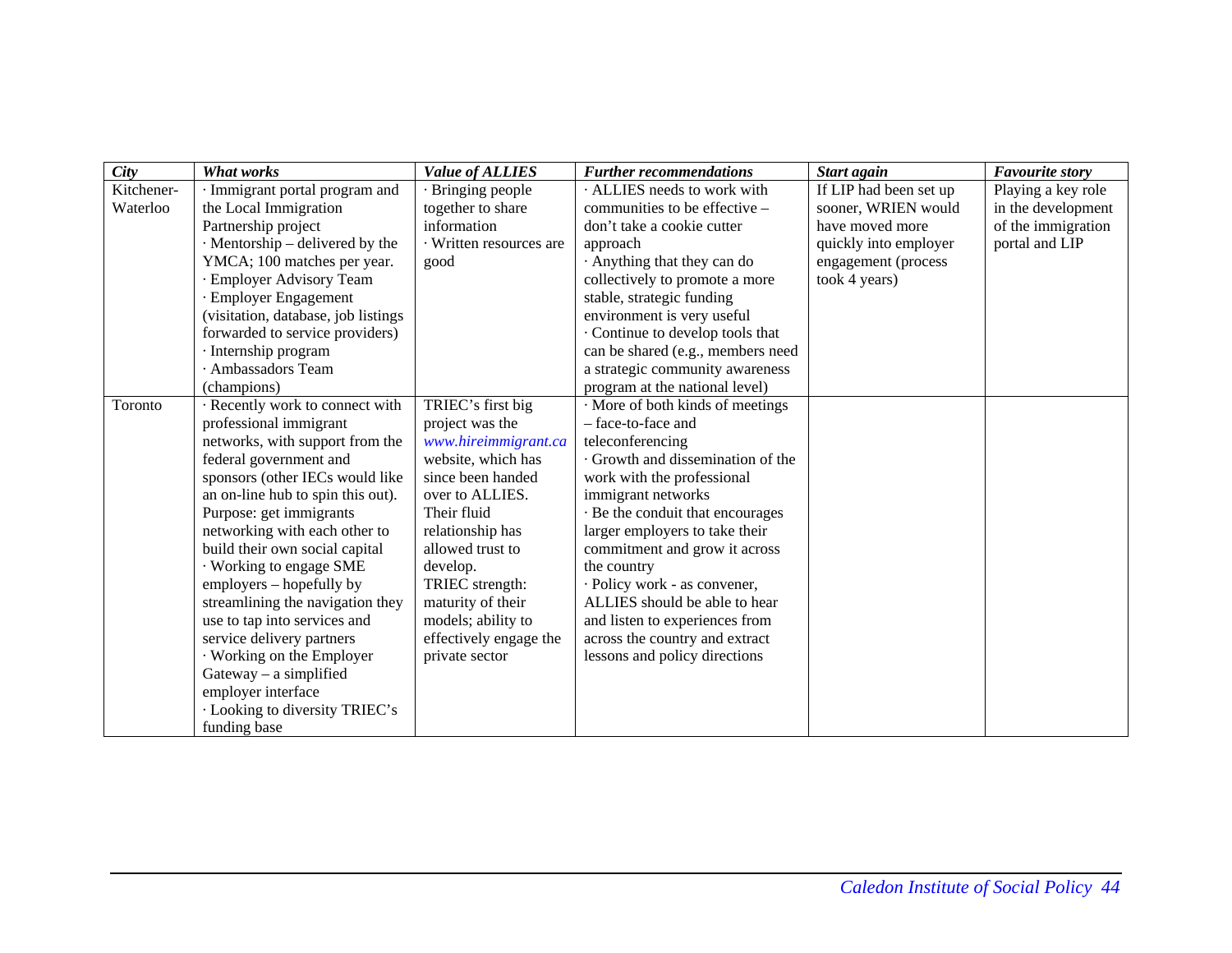| City     | <b>What works</b>                    | <b>Value of ALLIES</b>   | <b>Further recommendations</b>  | <b>Start</b> | <b>Favourite story</b>                         |
|----------|--------------------------------------|--------------------------|---------------------------------|--------------|------------------------------------------------|
|          |                                      |                          |                                 | again        |                                                |
| Ottawa   | · Employer Council of                | Opportunities to         | · Possible role for ALLIES to   |              | Hire Immigrants Ottawa's work with the         |
|          | Champions                            | network more easily      | access the raw data sets from   |              | federal government took a while to get on the  |
|          | · Coaching and networking            | with like-minded         | StatsCan and do an analysis     |              | table. As an employer, the public service sees |
|          | events                               | initiatives              | for cities with IECs            |              | itself as policy makers and funders, so        |
|          | · Cross-cultural competencies        | · ALLIES exchanges       | · Play an advocacy role at the  |              | effecting organizational change is a usually   |
|          | workshops                            |                          | national level (message:        |              | long-term undertaking. The feds surprised      |
|          | · Employer summit – with a           |                          | skilled immigrants and the      |              | everyone with how quickly they took on the     |
|          | learning exchange                    |                          | business case)                  |              | mentorship program.                            |
|          | · Ottawa Job Match Network           |                          | · Develop a media campaign      |              |                                                |
|          | Continuing to develop                |                          | $strategy - help get attention$ |              |                                                |
|          | resources and research and           |                          | for our good news stories       |              |                                                |
|          | making that information              |                          | In cases where there is         |              |                                                |
|          | available to employers               |                          | already a local IEC-type body,  |              |                                                |
|          |                                      |                          | focus on building its capacity  |              |                                                |
|          |                                      |                          | rather than adopting a set      |              |                                                |
|          |                                      |                          | ALLIES-developed agenda         |              |                                                |
| Montréal | · Most employers see diversity       | · Very helpful, both in  | · ALLIES needs to further       |              | Local ED tries to show what business has       |
|          | as an advantage, but the larger      | terms of contacts and    | develop its understanding that  |              | found interesting and successful. When she     |
|          | concern is about post-hiring         | information              | all IECs do different things in |              | describes mentorship, she might talk about     |
|          | management                           | · Practical tools (e.g., | their different realities       |              | the impact of one match - to the mentor and    |
|          | · Business point of view takes       | mentoring tools that     | · QC can't enter the national   |              | mentee.                                        |
|          | first place in all their activities; | could be adapted)        | movement at some levels -       |              |                                                |
|          | institutional community now fits     | were slow in coming      | e.g., the Mentor Match system   |              |                                                |
|          | into a secondary support role        | · Network is moving      | · Communications campaign       |              |                                                |
|          | · Mentoring                          | and growing stronger     | is not of interest              |              |                                                |
|          | · Learning exchange tables           | · Face-to-face events    | · Regional meetings might be    |              |                                                |
|          | Strategic business council           | but the 12-person        | less time consuming and more    |              |                                                |
|          | · Institutional table continues to   | teleconferences are      | interesting                     |              |                                                |
|          | evolve                               | tiring                   | · Establish another ALLIES      |              |                                                |
|          |                                      |                          | member in QC                    |              |                                                |
|          |                                      |                          | · Immigration is very touchy    |              |                                                |
|          |                                      |                          | in QC; any kind of political    |              |                                                |
|          |                                      |                          | lobbying is very difficult      |              |                                                |